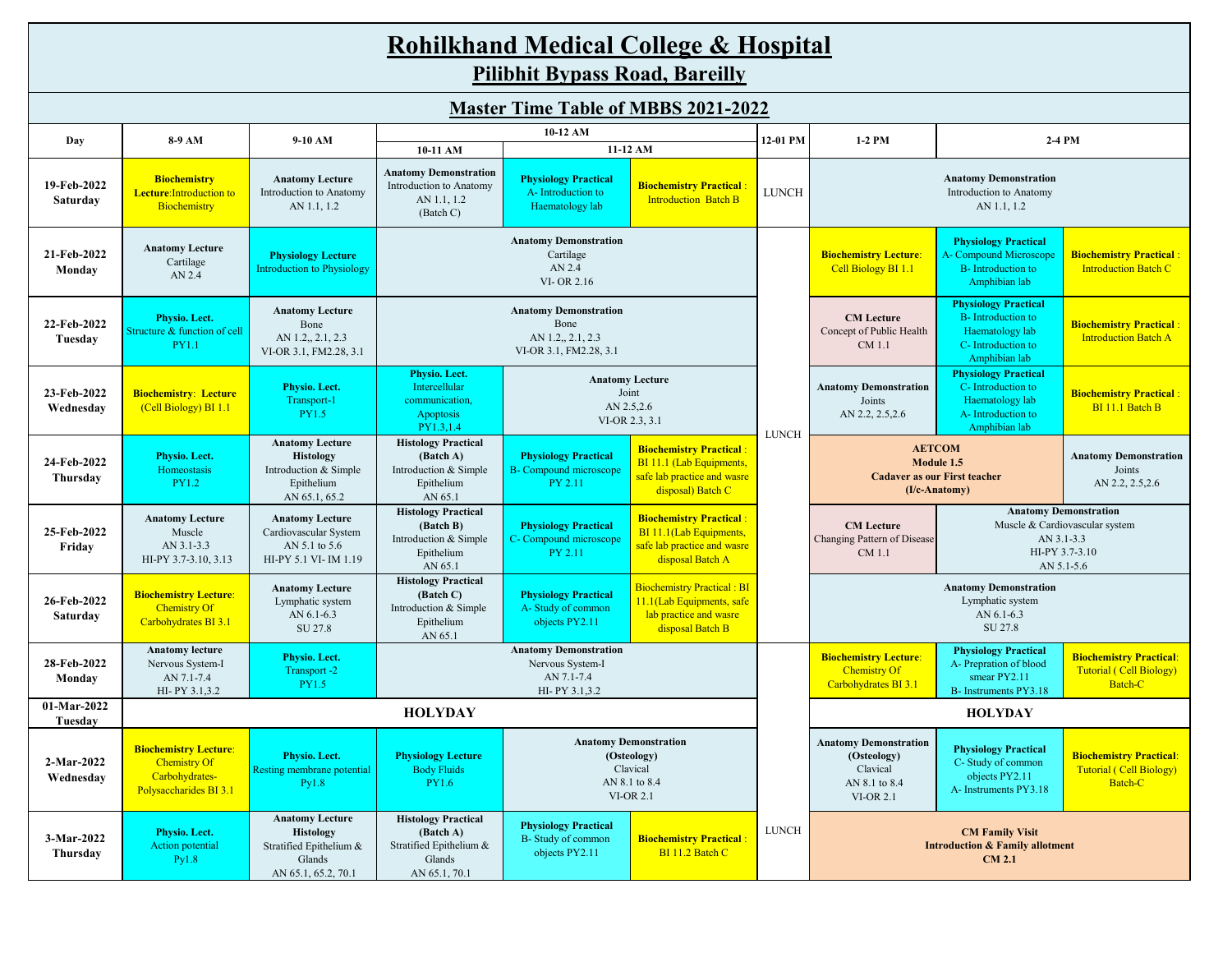|                                            | <b>Rohilkhand Medical College &amp; Hospital</b><br><b>Pilibhit Bypass Road, Bareilly</b>                                                           |                                                                                                                                 |                                                                                                           |                                                                                                                                 |                                                              |              |                                                                                                                                       |                                                                                                               |                                                   |  |  |  |  |  |
|--------------------------------------------|-----------------------------------------------------------------------------------------------------------------------------------------------------|---------------------------------------------------------------------------------------------------------------------------------|-----------------------------------------------------------------------------------------------------------|---------------------------------------------------------------------------------------------------------------------------------|--------------------------------------------------------------|--------------|---------------------------------------------------------------------------------------------------------------------------------------|---------------------------------------------------------------------------------------------------------------|---------------------------------------------------|--|--|--|--|--|
| <b>Master Time Table of MBBS 2021-2022</b> |                                                                                                                                                     |                                                                                                                                 |                                                                                                           |                                                                                                                                 |                                                              |              |                                                                                                                                       |                                                                                                               |                                                   |  |  |  |  |  |
| Day                                        | 8-9 AM                                                                                                                                              | $9-10$ AM                                                                                                                       |                                                                                                           | 10-12 AM<br>11-12 AM<br>10-11 AM                                                                                                |                                                              | 12-01 PM     | $1-2$ PM<br>$2-4$ PM                                                                                                                  |                                                                                                               |                                                   |  |  |  |  |  |
| 4-Mar-2022<br>Friday                       | <b>Anatomy Lecture</b><br>Nervous System-II<br>AN 7.5-7.8<br>HI-PY 10.1, 10.2 IM 19.1                                                               | <b>Anatomy Lecture</b><br>Embryology<br>Introduction &<br>Spermatogenesis-I<br>AN 76.1, 76.2, 77.3                              | <b>Histology Practical</b><br>(Batch B)<br>Stratified Epithelium &<br>Glands<br>AN 65.1, 70.1             | <b>Physiology Practical</b><br>C- Prepration of blood<br>smear PY2.11                                                           | <b>Biochemistry Practical:</b><br>BI 11.2 Batch A            |              | <b>CM</b> Lecture<br><b>Anatomy Demonstration (Osteology)</b><br>Scapula-I & II<br>Concept of Well Being<br>AN 8.1,8.2, 8.4<br>CM 1.1 |                                                                                                               |                                                   |  |  |  |  |  |
| 5-Mar-2022<br>Saturday                     | <b>Biochemistry Lecture:</b><br>Digestion and Absorption of<br>Carbohydrates BI 3.2 & 3.3                                                           | <b>Anatomy lecture</b><br>Skin<br>AN 4.1, 4.2 & 4.5                                                                             | <b>Histology Practical</b><br>(Batch C)<br>Stratified Epithelium &<br>Glands<br>AN 65.1, 70.1             | <b>Physiology Practical</b><br>A-Study the general<br>picture of human<br>blood PY2.11                                          | <b>Biochemistry Practical:</b><br>BI 11.2 Batch B            |              | <b>Anatomy Demonstration</b><br>Skin<br>AN 4.1, 4.2 & 4.5                                                                             |                                                                                                               |                                                   |  |  |  |  |  |
| 7-Mar-2022<br>Monday                       | <b>Anatomy Lecture</b><br>Fascia, Ligaments &<br>synovial Sheath<br>AN 4.3 & 4.4                                                                    | Physio. Lect.<br>Composition & functions og<br>blood, Plasma proteins<br>Py2.1,2.3                                              | <b>Anatomy Demonstration</b><br>Skin & Fascia, Ligaments & synovial Sheath<br>AN 4.1, 4.2, 4.3, 4.4 & 4.5 |                                                                                                                                 |                                                              |              | <b>Biochemistry Lecture:</b><br>Chemistry of amino acids<br>and proteins BI 5.1                                                       | <b>Physiology Practical</b><br>A-Staining and<br>identification of WBC<br>PY2.11<br>B- Circuits PY3.18        | <b>Biochemistry Practical:</b><br>BI 11.3 Batch C |  |  |  |  |  |
| 8-Mar-2022<br>Tuesday                      | <b>Physio.</b> Lect.<br>Synthesis of Hb & Variants<br><b>PY2.3</b>                                                                                  | <b>Anatomy Lecture</b><br>Introduction to Upper<br>limb& Mammary Gland<br>AN 9.2, 9.3<br>VI-SU 25.1<br>VI-IM 13.9<br>VI-PA 31.1 |                                                                                                           | <b>Anatomy Dissection</b><br>Introduction to Upper limb& Mammary Gland<br>AN 9.2, 9.3<br>VI-SU 25.1<br>VI-IM 13.9<br>VI-PA 31.1 |                                                              |              | <b>CM</b> Lecture<br>Dimension & Indicators of<br>Health<br>CM 1.2, CM 1.7                                                            | <b>Physiology Practical</b><br><b>B-</b> Prepration of blood<br>smear $PY2.11$<br>C-Instruments PY3.18        | <b>Biochemistry Practical:</b><br>BI 11.3 Batch A |  |  |  |  |  |
| 9-Mar-2022<br>Wednesday                    | <b>Biochemistry Lecture:</b><br>Chemistry of amino acids<br>and proteins, Properties of<br>proteins, Denaturation,<br>protein classification BI 5.1 | <b>Physio.</b> Lect.<br><b>Plasma Proteins</b><br><b>PY2.2</b>                                                                  | <b>Physiology Lecture</b><br>Anaemia -1<br><b>PY2.5</b>                                                   | <b>Anatomy demonstration</b><br>(Osteology)<br>Humerus-I<br>AN 8.1,8.2, 8.4<br><b>VI-OR 2.2</b>                                 |                                                              | <b>LUNCH</b> | <b>Anatomy Demonstration</b><br>(Osteology)<br>Humerus-II<br>AN 8.1,8.2, 8.4<br><b>VI-OR 2.2</b>                                      | <b>Physiology Practical</b><br>C- Study the general<br>picture of human<br>blood PY2.11<br>A- Circuits PY3.18 | <b>Biochemistry Practical:</b><br>BI 11.3 Batch B |  |  |  |  |  |
| 10-Mar-2022<br>Thursday                    | Physio. Lect.<br>Platelets, Hemostasis -1<br>PY2.7,2.8                                                                                              | <b>Anatomy Lecture</b><br>Histology<br>Connective tissue-I<br>AN 66.1, 66.2                                                     | <b>Histology Practical</b><br>(Batch A)<br>Connective tissue-I<br>AN 66.1                                 | <b>Physiology Practical</b><br>B- Study the general<br>picture of human<br>blood PY2.11                                         | <b>Biochemistry Practical:</b><br>BI 11.3 Batch C (Revision) |              | <b>CM Family Visit</b><br><b>CM 2.1</b>                                                                                               |                                                                                                               |                                                   |  |  |  |  |  |

**Biochemistry Practical** : BI 11.3 Batch A (Revision)

**CM Lecture** Health & Its Dimension CM 1.2

**Anatomy Dissection** Pectoral Region AN 9.1, AN 10.11

**Anatomy Dissection**

**11-Mar-2022 Friday**

**Anatomy Lecture** Pectoral Region AN 9.1, AN 10.11

**Biochemistry Lecture**:

**Anatomy Lecture Embryology** Ovarian Cycle & Uterine Cycle AN 77.1, AN 77.2

**Anatomy Lecture** 

**Histology Practical (Batch B)** Connective tissue-I AN 66.1

**Histology Practical**

| 12-Mar-2022<br>Saturday | <b>Biochemistry Lecture:</b><br>Chemistry of amino acids<br>and proteins BI 5.1             | Axilla<br>AN 10.1, AN 10.2<br>VI-SU 21.                         | (Batch C)<br>Connective tissue-I<br>AN 66.1                                                 | -- <i>,, ------</i> , -,, - - ---------<br>A- Study the DLC in<br>human blood PY2.11        | <b>Biochemistry Practical:</b><br><b>BI 11.3 Batch B (Revision)</b> |                                                                                 | Axilla<br>AN 10.1, AN 10.2<br>VI-SU 21.                                                                         |                                                                               |
|-------------------------|---------------------------------------------------------------------------------------------|-----------------------------------------------------------------|---------------------------------------------------------------------------------------------|---------------------------------------------------------------------------------------------|---------------------------------------------------------------------|---------------------------------------------------------------------------------|-----------------------------------------------------------------------------------------------------------------|-------------------------------------------------------------------------------|
| 14-Mar-2022<br>Monday   | <b>Anatomy lecture</b><br><b>Brachial Plexus</b><br>AN 10.3, AN 10.5, AN<br>10.6 VI-OR 11.1 | Physio. Lect.<br>Erythropoiesis -1<br><b>PY2.4</b>              | <b>Anatomy Dissection</b><br><b>Brachial Plexus</b><br>AN 10.3, AN 10.5, AN 10.6 VI-OR 11.1 |                                                                                             |                                                                     | <b>Biochemistry Lecture:</b><br>Chemistry of amino acids<br>and proteins BI 5.2 | <b>Physiology Practical</b><br>A-Revision DLC PY2.11<br><b>B</b> - Revision of Instruments<br>& Circuits PY3.18 | "Biochemistry Tutorial (<br>Chemistry of<br>Carbohydrates) BI 3.1<br>Batch-C" |
| 15-Mar-2022<br>Tuesday  | Physio. Lect.<br>Platelets, Hemostasis -2<br>PY2.7.2.8                                      | <b>Anatomy Lecture</b><br>Scapular Region-I<br>AN 10.8, AN 10.9 |                                                                                             | <b>Anatomy Dissection</b><br><b>Brachial Plexus</b><br>AN 10.3, AN 10.5, AN 10.6 VI-OR 11.1 |                                                                     | <b>CM Lecture</b><br>Epidemiological Triad<br>CM 1.3                            | <b>Physiology Practical</b><br>B-Staining and<br>identification of<br><b>WBC PY2.11</b><br>C- Circuits PY3.18   | "Biochemistry Tutorial (<br>Chemistry of<br>Carbohydrates) BI 3.1<br>Batch-A  |

**Physiology Practical** C- Staining and identification of WBC PY2.11

**Physiology Practical**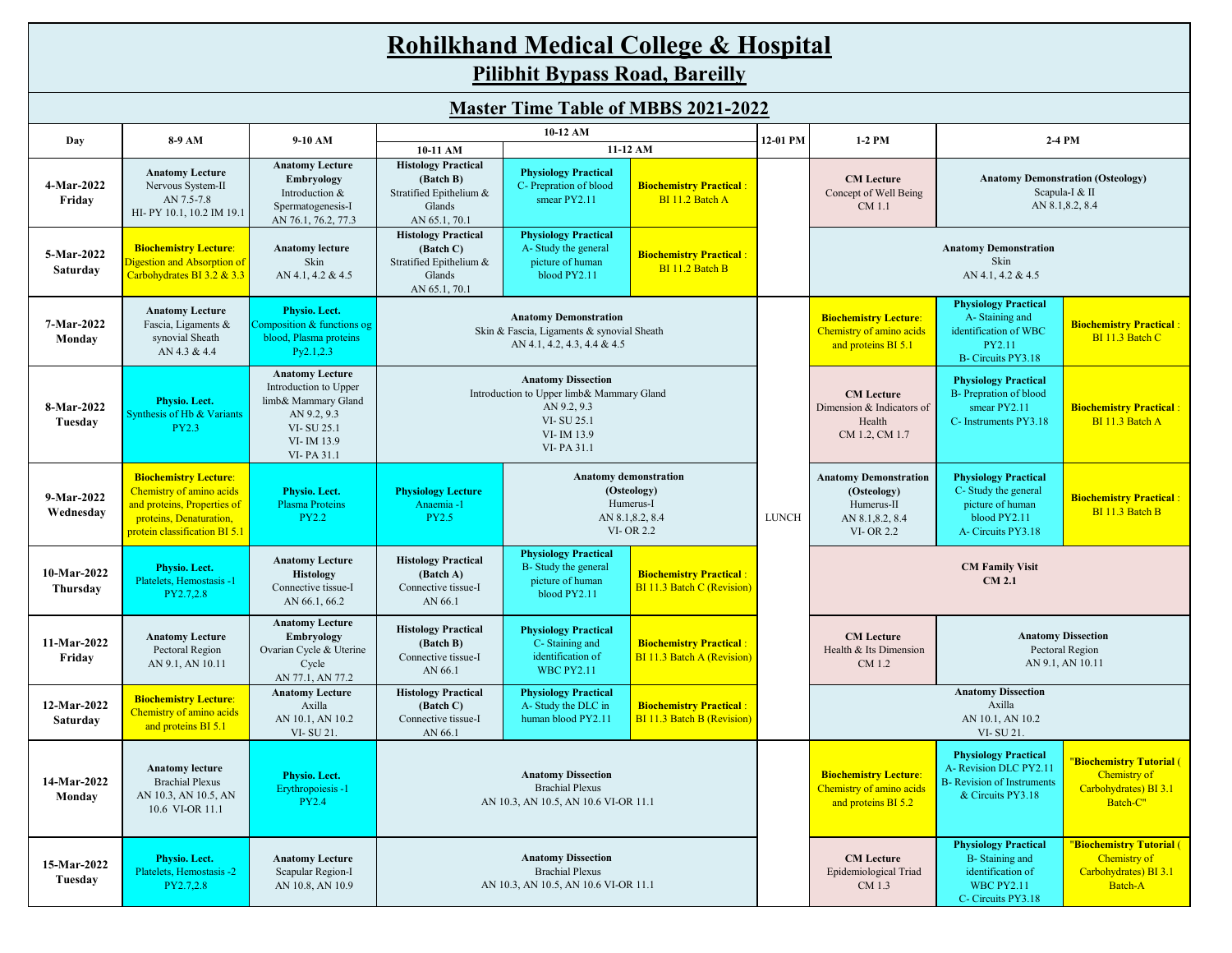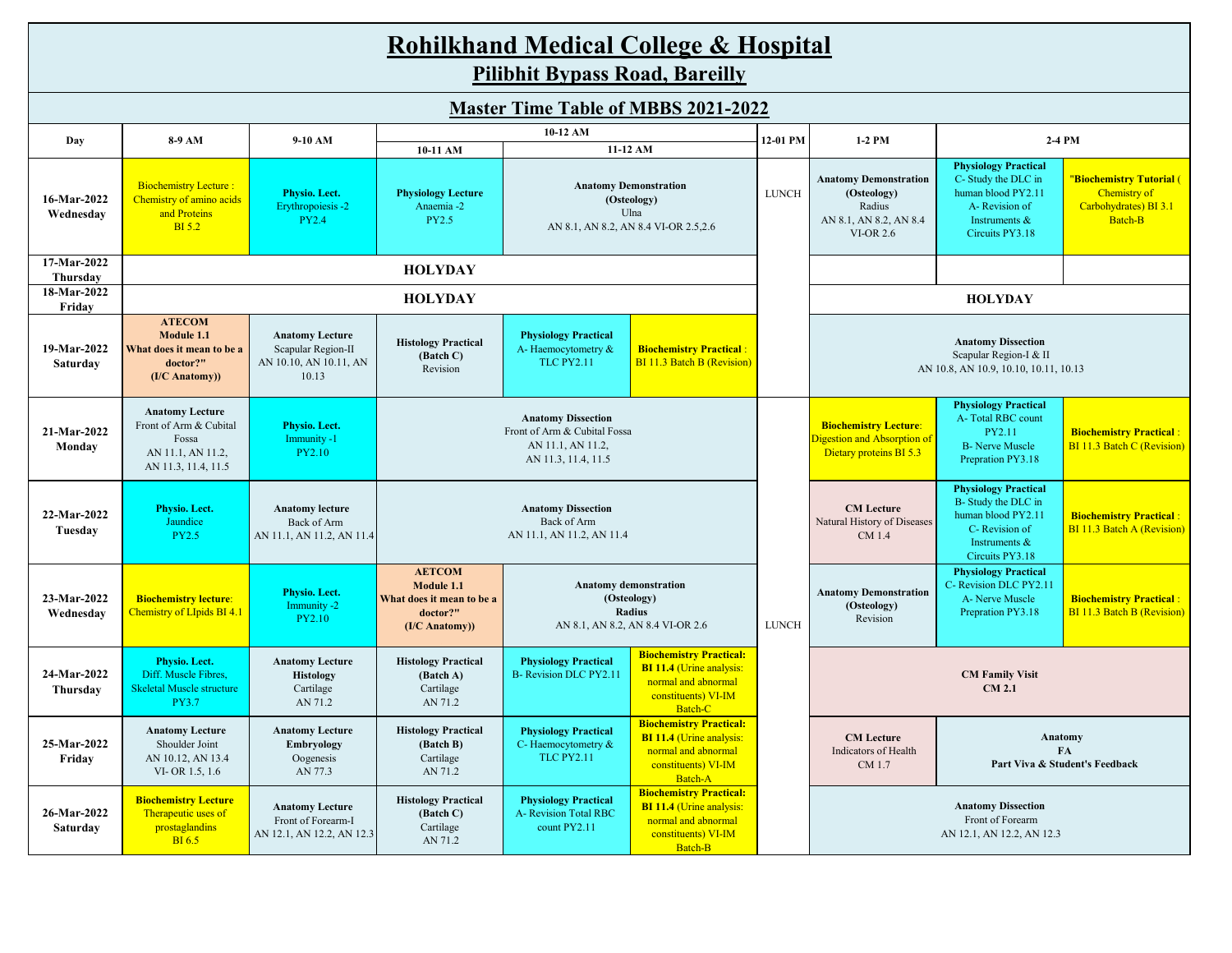| <b>Rohilkhand Medical College &amp; Hospital</b> |
|--------------------------------------------------|
| Pilibhit Bypass Road, Bareilly                   |

| <b>Master Time Table of MBBS 2021-2022</b> |                                                                                                                        |                                                                                                                                                                                 |                                                                                                                                                                                                                                                                  |                                                                                                                                                                                                 |                                                                                                                                   |                                                                                                                                                                          |                                                                                                    |                                                                                                                          |                                                                                                                            |  |  |
|--------------------------------------------|------------------------------------------------------------------------------------------------------------------------|---------------------------------------------------------------------------------------------------------------------------------------------------------------------------------|------------------------------------------------------------------------------------------------------------------------------------------------------------------------------------------------------------------------------------------------------------------|-------------------------------------------------------------------------------------------------------------------------------------------------------------------------------------------------|-----------------------------------------------------------------------------------------------------------------------------------|--------------------------------------------------------------------------------------------------------------------------------------------------------------------------|----------------------------------------------------------------------------------------------------|--------------------------------------------------------------------------------------------------------------------------|----------------------------------------------------------------------------------------------------------------------------|--|--|
| Day                                        | 8-9 AM                                                                                                                 | 9-10 AM                                                                                                                                                                         |                                                                                                                                                                                                                                                                  | 10-12 AM                                                                                                                                                                                        |                                                                                                                                   | 12-01 PM                                                                                                                                                                 | $1-2$ PM                                                                                           | 2-4 PM                                                                                                                   |                                                                                                                            |  |  |
| 28-Mar-2022<br>Monday                      | <b>Anatomy lecture</b><br>Front of Forearm & Flexor<br>Retinaculum-II<br>AN 12.1, AN 12.2, AN 12.3                     | Physio. Lect.<br><b>WBC</b> formation<br>Py2.6                                                                                                                                  | 10-11 AM                                                                                                                                                                                                                                                         | <b>Anatomy Dissection</b><br>Front of Forearm<br>AN 12.1, AN 12.2, AN 12.3                                                                                                                      | 11-12 AM                                                                                                                          |                                                                                                                                                                          | <b>Biochemistry lecture:</b><br>Chemistry of LIpids BI 4.1                                         | <b>Physiology Practical</b><br>A- Revision WBC count<br>PY2.11<br>B- Simple muscle twitch<br>(SMT) PY3.18                | <b>Biochemistry Practical:</b><br><b>BI 11.4</b> (Urine analysis:<br>normal and abnormal<br>constituents) VI-IM<br>Batch-C |  |  |
| 29-Mar-2022<br>Tuesday                     | Physio. Lect.<br><b>Skeletal Muscle</b><br><b>PY3.8</b>                                                                | <b>Anatomy Lecture</b><br>Backof Forearm & Dorsum<br>of Hand-I<br>AN 12.11, AN 12.12, AN<br>12.13, AN 12.14, AN 12.15                                                           | <b>Anatomy Dissection</b><br>Backof Forearm & Dorsum of Hand<br>AN 12.11, AN 12.12, AN 12.13, AN 12.14, AN 12.15                                                                                                                                                 |                                                                                                                                                                                                 |                                                                                                                                   |                                                                                                                                                                          | <b>CM</b> Lecture<br>Prevention & Intervention<br>CM 1.5                                           | <b>Physiology Practical</b><br>B-Haemocytometry &<br><b>TLC PY2.11</b><br>C- Nerve Muscle<br>Prepration PY3.18           | <b>Biochemistry Practical:</b><br><b>BI 11.4 (Urine analysis:</b><br>normal and abnormal<br>constituents) VI-IM<br>Batch-A |  |  |
| 30-Mar-2022<br>Wednesday                   | <b>Biochemistry lecture:</b><br><b>Chemistry of LIpids BI 4.1</b>                                                      | Physio. Lect.<br>Anticoagulants<br><b>PY2.8</b>                                                                                                                                 | <b>SCT-General Physiology</b>                                                                                                                                                                                                                                    |                                                                                                                                                                                                 | <b>Anatomy demonstration</b><br>(Osteology)<br>Articulated Hand<br>AN 8.5, 8.6                                                    |                                                                                                                                                                          | <b>Anatomy Demonstration</b><br>Retinaculum, radial &<br>Ulnar Bursa<br>AN 12.3, 12.4, 12.9, 12.10 | <b>Physiology Practical</b><br>C-Total RBC count<br>PY2.11<br>A-Simple muscle twitch<br>(SMT) PY3.18                     | <b>Biochemistry Practical:</b><br><b>BI 11.4 (Urine analysis:</b><br>normal and abnormal<br>constituents) VI-IM<br>Batch-B |  |  |
| 31-Mar-2022<br>Thursday                    | Physio. Lect.<br><b>Skeletal Muscle</b><br><b>PY3.8</b>                                                                | <b>Anatomy Lecture</b><br><b>Histology</b><br>Bone<br>AN 71.1                                                                                                                   | <b>Histology Practical</b><br>(Batch A)<br>Bone<br>AN 71.1                                                                                                                                                                                                       | <b>Biochemistry Practical:</b><br><b>Physiology Practical</b><br><b>B-Total RBC count</b><br><b>BI 11.4 (Urine analysis:</b><br>normal and abnormal<br>PY2.11<br>constituents) VI-IM<br>Batch-C |                                                                                                                                   |                                                                                                                                                                          |                                                                                                    | <b>CM Family Visit</b><br><b>CM 2.1</b>                                                                                  |                                                                                                                            |  |  |
| 1-Apr-2022<br>Friday                       | <b>Anatomy Lecture</b><br>Backof Forearm & Dorsum<br>of Hand-II<br>AN 12.11, AN 12.12, AN<br>12.13, AN 12.14, AN 12.15 | <b>Anatomy Lecture</b><br><b>Embryology *Correlation</b><br>Frtilization & Anatomical<br>basis of Contraception<br>AN 77.4, 77.5, 77.6<br>HI-PY 9. VI-OG 19.1-<br>19.4, PH 1.39 | <b>Biochemistry Practical:</b><br><b>Histology Practical</b><br><b>Physiology Practical</b><br><b>BI 11.4 (Urine analysis:</b><br>C- Revision Total RBC<br>(Batch B)<br>normal and abnormal<br>count PY2.11<br>Bone<br>constituents) VI-IM<br>AN 71.1<br>Batch-A |                                                                                                                                                                                                 |                                                                                                                                   | <b>Anatomy Dissection</b><br><b>CM</b> Lecture<br>Backof Forearm & Dorsum of Hand<br>Concept of Prevention<br>AN 12.11, AN 12.12, AN 12.13, AN 12.14, AN 12.15<br>CM 1.5 |                                                                                                    |                                                                                                                          |                                                                                                                            |  |  |
| 2-Apr-2022<br>Saturday                     | <b>Biochemistry Lecture:</b><br>Digestion and absorption of<br>Dietary Protein 5.3 VI-PE                               | <b>Anatomy lecture</b><br>Palm-I<br>AN 12.3, 12.4, 12.5 12.6,<br>12.9, 12.10                                                                                                    | <b>Histology Practical</b><br>(Batch C)<br>Bone<br>AN 71.1                                                                                                                                                                                                       | <b>Physiology Practical</b><br>A-Estimation of<br>Haemoglobin PY2.11                                                                                                                            | <b>Biochemistry Practical:</b><br><b>BI 11.4 (Urine analysis:</b><br>normal and abnormal<br>constituents) VI-IM<br><b>Batch-B</b> |                                                                                                                                                                          |                                                                                                    | Anatomy<br>FA<br>Part Viva & Student's Feedback                                                                          |                                                                                                                            |  |  |
| 4-Apr-2022<br>Monday                       | <b>Anatomy Lecture</b><br>Palm-II<br>12.7, 12.8                                                                        | Physio. Lect.<br>Neurons & Neuroglia<br>PY3.1                                                                                                                                   |                                                                                                                                                                                                                                                                  | <b>Anatomy Dissection</b><br>Palm-I & II<br>AN 12.7, 12.8                                                                                                                                       |                                                                                                                                   |                                                                                                                                                                          | <b>Biochemistry Evaluation</b><br>Test - I                                                         | <b>Physiology Practical</b><br>A- Revision of TLC &<br><b>DLC PY2.11</b><br>B- Effect of temperature<br>on SMT PY3.18    | <b>Biochemistry</b><br><b>Tutorial/SGD (Chemistry</b><br>of amino acids and Proteins<br><b>BI</b> 5.1<br>Batch-C           |  |  |
| 5-Apr-2022<br>Tuesday                      | Physio. Lect.<br>Isometric & Isotonic<br>contraction, Muscle<br>metabolism, Grading of<br>exercise<br>PY3.10,3.11,3.12 | <b>Anatomy lecture</b><br>Palm- III<br>AN 12.9.12.10                                                                                                                            | <b>Anatomy Dissection</b><br>Palm-II & III<br>AN 12.3, 12.4, 12.5 12.6, 12.9, 12.10, 12.7, 12.8                                                                                                                                                                  |                                                                                                                                                                                                 |                                                                                                                                   |                                                                                                                                                                          | <b>CM</b> Lecture<br>Modes of Interventions<br>CM 1.5                                              | <b>Physiology Practical</b><br><b>B-</b> Revision Total RBC<br>count PY2.11<br>C- Simple muscle twitch<br>$(SMT)$ PY3.18 | <b>Biochemistry</b><br><b>Tutorial/SGD (Chemistry</b><br>of amino acids and Proteins<br><b>BI</b> 5.1<br>Batch-A           |  |  |
| 6-Apr-2022<br>Wednesday                    | <b>Biochemistry lecture:</b><br>Enzymology BI 2.1                                                                      | Physio. Lect.<br>Nerve Fibres<br><b>PY3.2</b>                                                                                                                                   | <b>Physiology Lecture</b><br><b>Blood Groups, Blood</b><br>banking, Transfusion<br><b>PY2.9</b>                                                                                                                                                                  |                                                                                                                                                                                                 | <b>Anatomy Demonstration</b><br>(Osteology)<br>Hip Bone-I<br>AN 14.1, AN 14.2<br><b>VI-OR 2.9</b>                                 | LUNCH                                                                                                                                                                    | <b>Anatomy Demonstration</b><br>(Osteology)<br>Hip Bone-II<br>AN 14.1, AN 14.2<br><b>VI-OR 2.9</b> | <b>Physiology Practical</b><br>C- Revision WBC count<br><b>PY2.11</b><br>A- Effect of temperature<br>on SMT PY3.18       | <b>Biochemistry</b><br><b>Tutorial/SGD (Chemistry)</b><br>of amino acids and Proteins<br><b>BI</b> 5.1<br>Batch-B          |  |  |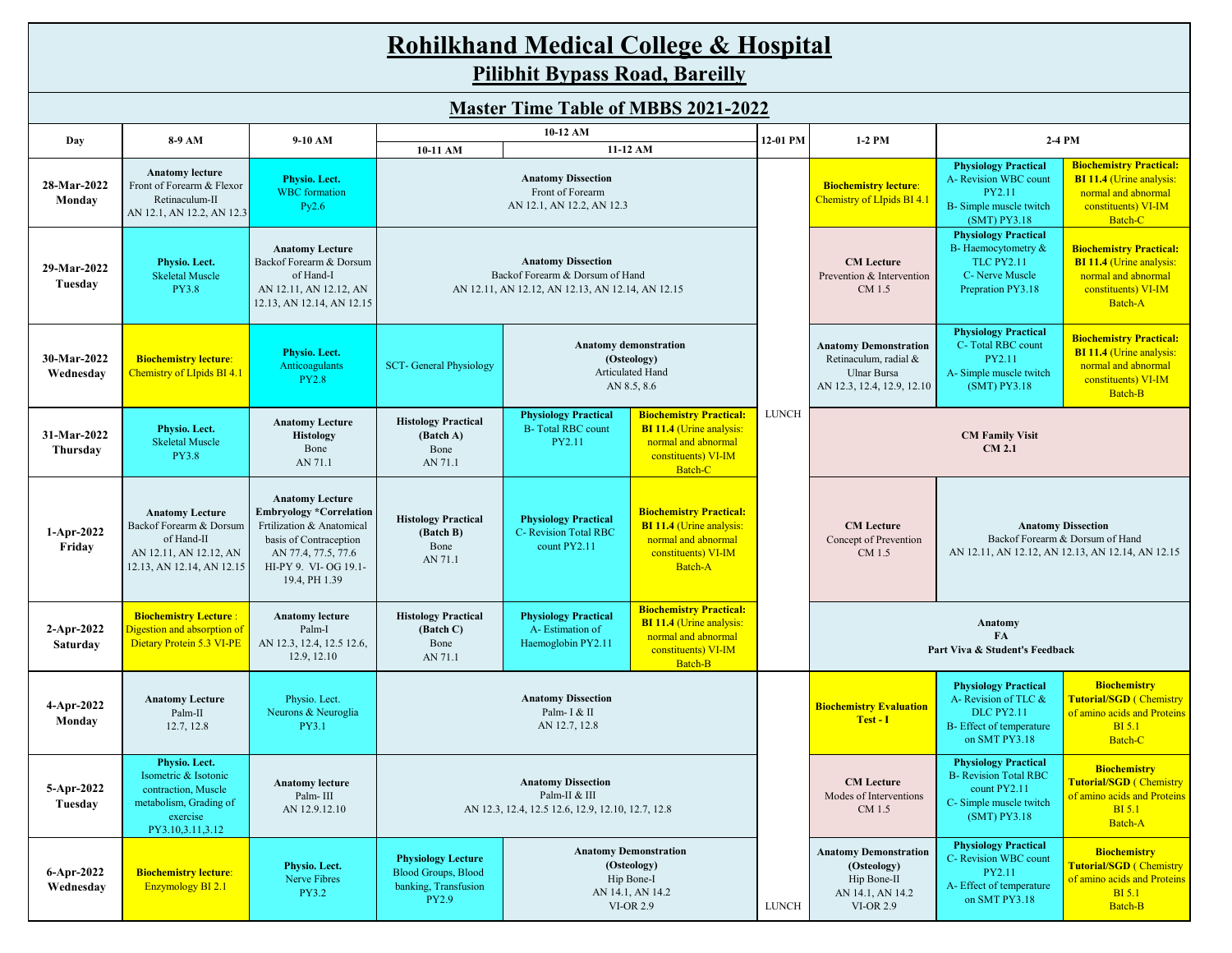| <b>Rohilkhand Medical College &amp; Hospital</b> |
|--------------------------------------------------|
| <b>Pilibhit Bypass Road, Bareilly</b>            |

|                          | <b>Master Time Table of MBBS 2021-2022</b>                                                          |                                                                                                                                       |                                                                                                                |                                                                                                                                                                                                                 |                                                                                                                                        |              |                                                                                                                                                |                                                                                                                               |                                                                                                             |  |  |  |  |
|--------------------------|-----------------------------------------------------------------------------------------------------|---------------------------------------------------------------------------------------------------------------------------------------|----------------------------------------------------------------------------------------------------------------|-----------------------------------------------------------------------------------------------------------------------------------------------------------------------------------------------------------------|----------------------------------------------------------------------------------------------------------------------------------------|--------------|------------------------------------------------------------------------------------------------------------------------------------------------|-------------------------------------------------------------------------------------------------------------------------------|-------------------------------------------------------------------------------------------------------------|--|--|--|--|
| Day                      | 8-9 AM                                                                                              | 9-10 AM                                                                                                                               |                                                                                                                | 10-12 AM                                                                                                                                                                                                        |                                                                                                                                        | 12-01 PM     | 1-2 PM                                                                                                                                         |                                                                                                                               | 2-4 PM                                                                                                      |  |  |  |  |
| 7-Apr-2022<br>Thursday   | Physio. Lect.<br><b>Smooth Muscle</b><br><b>PY3.8</b>                                               | <b>Anatomy Lecture</b><br><b>Histology</b><br>Muscle<br>AN 67.1, 67.2, 67.3                                                           | 10-11 AM<br><b>Histology Practical</b><br>(Batch A)<br>Muscle<br>AN 67.1                                       | <b>Physiology Practical</b><br><b>B-Estimation of</b><br>Haemoglobin PY2.11                                                                                                                                     | 11-12 AM<br><b>Biochemistry Practical:</b><br><b>BI 11.4 (Urine analysis:</b><br>normal and abnormal<br>constituents) VI-IM<br>Batch-C |              |                                                                                                                                                | <b>CM Family Visit</b><br>CM 2.2, 2.3, 2.4, 2.5                                                                               |                                                                                                             |  |  |  |  |
| 8-Apr-2022<br>Friday     | <b>Anatomy lecture</b><br>Elbow & Radioulnar Joint<br>AN 13.3                                       | <b>Anatomy Lecture</b><br>Embryology<br>Implantation, Blastocyst &<br>trophoblast (2nd week of<br>development)<br>AN 78.1, 78.2, 78.3 | <b>Histology Practical</b><br>(Batch B)<br>Muscle<br>AN 67.1                                                   | <b>Physiology Practical</b><br>C-Estimation of<br>Haemoglobin PY2.11                                                                                                                                            | <b>Biochemistry Practical:</b><br><b>BI 11.4 (Urine analysis:</b><br>normal and abnormal<br>constituents) VI-IM<br>Batch-A             |              | <b>CM</b> Practical<br>Demonstrate the Effective<br>communication skills in<br>simulated Enviornment<br>CM 1.9                                 | <b>Anatomy Demonstration</b><br>(Osteology)<br>Hip Bone-III<br>AN 14.1, AN 14.2<br><b>VI-OR 2.9</b>                           |                                                                                                             |  |  |  |  |
| 9-Apr-2022<br>Saturday   | <b>Biochemistry lecture:</b><br><b>Enzymology BI 2.3</b>                                            | <b>Anatomy Lecture</b><br>Wrist joint & Joints of<br>Hand<br>AN 13.3, 13.4, AN 8.5                                                    | <b>Histology Practical</b><br>(Batch C)<br>Muscle<br>AN 67.1                                                   | <b>Biochemistry Practical:</b><br><b>Physiology Practical</b><br>A- Revision estimation<br><b>BI 11.4 (Urine analysis:</b><br>normal and abnormal<br>of Haemoglobin<br>PY2.11<br>constituents) VI-IM<br>Batch-B |                                                                                                                                        |              | <b>Anatomy Demonstration</b><br>Surface Marking of Upper<br>Limb<br>AN 13.6, AN 13.7                                                           | <b>Anatomy Demonstration</b><br>Radiology of Upper Limb<br>AN 13.5                                                            |                                                                                                             |  |  |  |  |
| 11-Apr-2022<br>Monday    | <b>Anatomy Lecture</b><br>Cutaneous Nerve,<br>Dermatomes & Vessels of<br>Upper Limb<br>AN 13.1,13.2 | Physio. Lect.<br>Degeneration &<br>Regeneration in Peripheral<br>Nerves<br><b>PY3.3</b>                                               | Anatomy<br><b>PCT-UPPER LIMB</b>                                                                               |                                                                                                                                                                                                                 |                                                                                                                                        |              | <b>Biochemistry lecture:</b><br><b>Enzyme Inhibition BI 2.4</b><br>VI-PA, IM                                                                   | <b>Physiology Practical</b><br>A-Blood indices PY2.11<br>B-Effect of 2 successive<br>stimuli on SMT PY3.18                    | <b>Biochemistry Practical:</b><br><b>Evaluation Test-I</b><br>Batch-C                                       |  |  |  |  |
| 12-Apr-2022<br>Tuesday   | Physio. Lect.<br><b>Smooth Muscle</b><br><b>PY3.8</b>                                               | <b>Anatomy Lecture</b><br>Introduction to Lower<br>Limb, Front of Thigh-I<br>AN 15.1 AN 20.3, 20.5                                    | <b>Anatomy Dissection</b><br>Introduction to Lower Limb, Front of Thigh-I & II<br>AN 15.1 AN, 15.2, 20.3, 20.5 |                                                                                                                                                                                                                 |                                                                                                                                        |              | <b>CM</b> Practical<br>Demonstrate the Effective<br>communication skills in<br>simulated Enviornment<br>CM 1.9                                 | <b>Physiology Practical</b><br><b>B-</b> Revision WBC count<br>PY2.11<br>C- Effect of temperature<br>on SMT PY3.18            | <b>Biochemistry Practical:</b><br><b>Evaluation Test-I</b><br><b>Batch-A</b>                                |  |  |  |  |
| 13-Apr-2022<br>Wednesday | <b>Biochemistry lecture:</b><br><b>Enzyme Inhibition BI 2.4</b><br>VI-PA, IM                        | Physio. Lect.<br>Structure & Functions of<br><b>GIT</b><br><b>PY4.1</b>                                                               | <b>SCT</b> - Blood                                                                                             | Anatomy<br>Demonstration<br>(Osteology)<br>Femur-I<br>AN 14.1-14.3, AN 17.2, AN 20.7, AN 20.8, AN 20.9<br>VI-OR 2.10-2.12                                                                                       |                                                                                                                                        | <b>LUNCH</b> | Anatomy<br><b>Demonstration</b><br>(Osteology)<br>Femur & patella-II<br>AN 14.1-14.3, AN 17.2,<br>AN 20.7, AN 20.8, AN 20.9<br>VI-OR 2.10-2.12 | <b>Physiology Practical</b><br>C- Revision of TLC &<br><b>DLC PY2.11</b><br>A-Effect of 2 successive<br>stimuli on SMT PY3.18 | <b>Biochemistry Practical:</b><br><b>Evaluation Test-I</b><br><b>Batch-B</b>                                |  |  |  |  |
| 14-Apr-2022<br>Thursday  |                                                                                                     |                                                                                                                                       | <b>HOLYDAY</b>                                                                                                 |                                                                                                                                                                                                                 |                                                                                                                                        |              |                                                                                                                                                |                                                                                                                               |                                                                                                             |  |  |  |  |
| 15-Apr-2022<br>Friday    |                                                                                                     |                                                                                                                                       | <b>HOLYDAY</b>                                                                                                 |                                                                                                                                                                                                                 |                                                                                                                                        |              |                                                                                                                                                | <b>HOLYDAY</b>                                                                                                                |                                                                                                             |  |  |  |  |
| 16-Apr-2022<br>Saturday  | <b>AETCOM</b><br>Module 1.1<br>What does it mean to be a<br>doctor?"<br>$(I/C$ Anatomy))            | <b>Anatomy Lecture</b><br>Front of Thigh-II<br>AN 15.2, AN 20.3, AN 20.5<br><b>VI-SU 28.1</b>                                         | <b>Histology Practical</b><br>(Batch C)<br>Muscle<br>AN 67.1                                                   | <b>Physiology Practical</b><br><b>Biochemistry</b><br><b>Tutorial/SGD (Chemistry</b><br>A-Determination of<br>of amino acids and Proteins<br><b>BT &amp; CT PY2.11</b><br><b>BI</b> 5.1<br>Batch-B              |                                                                                                                                        |              |                                                                                                                                                | <b>Anatomy Dissection</b><br>Front of Thigh-II<br>AN 15.2, AN 20.3, AN 20.5<br><b>VI-SU 28.1</b>                              |                                                                                                             |  |  |  |  |
| 18-Apr-2022<br>Monday    | <b>Anatomy lecture</b><br>Front of Thigh-III<br>AN 15.3, AN 15.4, AN 20.4<br><b>VI-SU 28.1</b>      | Physio. Lect.<br>Saliva<br><b>PY4.2</b>                                                                                               |                                                                                                                | <b>Anatomy Dissection</b><br>Front of Thigh-III<br>AN 15.3, AN 15.4, AN 20.4<br>VI-SU 28.1                                                                                                                      |                                                                                                                                        |              | <b>Biochemistry Lecture:</b><br>Water soluble vitamins BI<br>6.5                                                                               | <b>Physiology Practical</b><br>A-Blood Group PY2.11<br>B- Strength of stimuli<br>on SMT PY3.18                                | <b>Biochemistry Practical :BI</b><br>11.6 (Colorimetry) & BI<br>11.18 (Spectrophotometry)<br><b>Batch C</b> |  |  |  |  |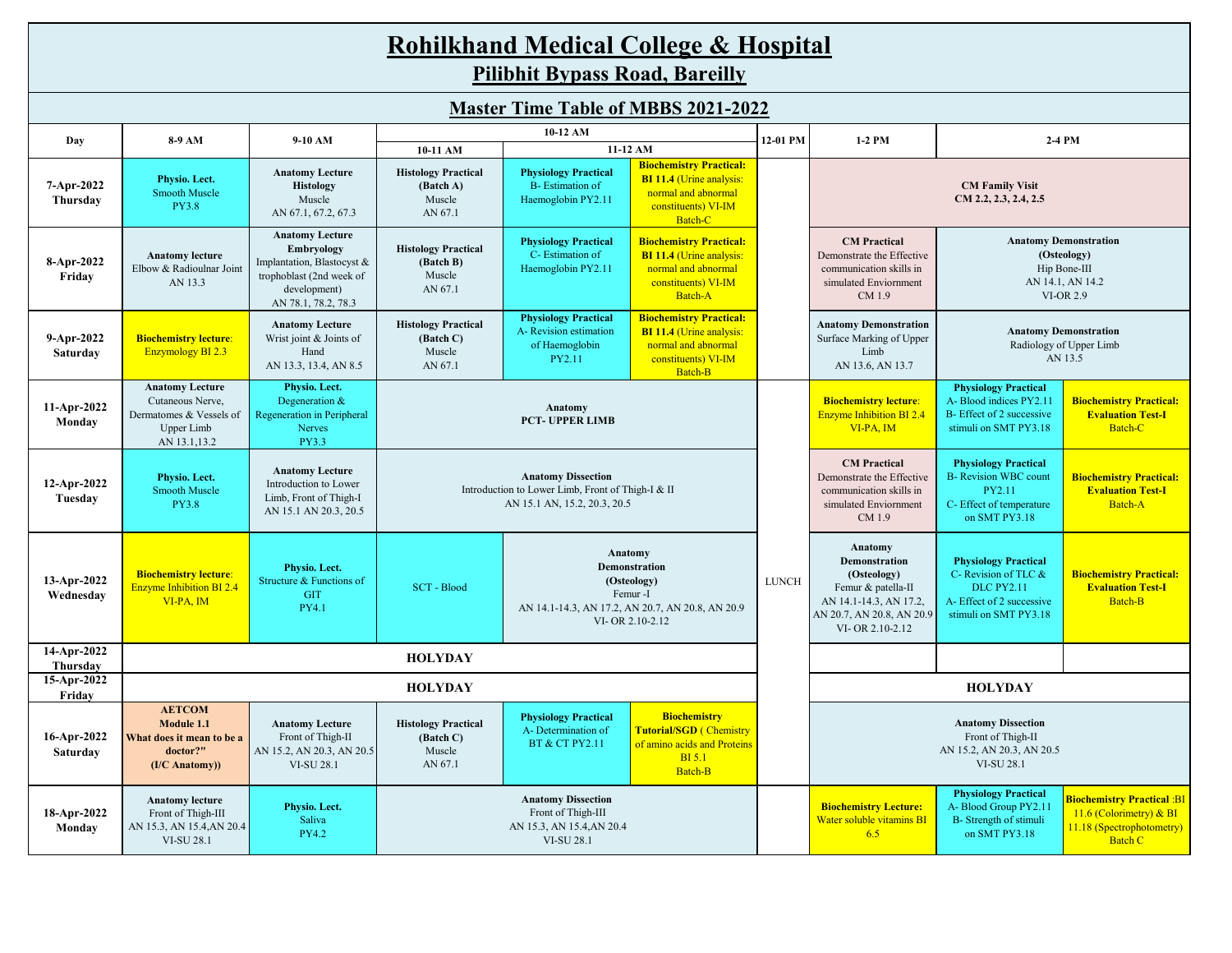# **Rohilkhand Medical College & Hospital Pilibhit Bypass Road, Bareilly**

| Day                      | 8-9 AM                                                                                   | 9-10 AM                                                                                                                                                     | 10-11 AM                                                                                                                                                                                                                                                                              | 10-12 AM                                                                                                                                                                                                                       | 11-12 AM                                                                                                                           | 12-01 PM     | 1-2 PM                                                                                                                                     |                                                                                                                               | 2-4 PM                                                                                                        |
|--------------------------|------------------------------------------------------------------------------------------|-------------------------------------------------------------------------------------------------------------------------------------------------------------|---------------------------------------------------------------------------------------------------------------------------------------------------------------------------------------------------------------------------------------------------------------------------------------|--------------------------------------------------------------------------------------------------------------------------------------------------------------------------------------------------------------------------------|------------------------------------------------------------------------------------------------------------------------------------|--------------|--------------------------------------------------------------------------------------------------------------------------------------------|-------------------------------------------------------------------------------------------------------------------------------|---------------------------------------------------------------------------------------------------------------|
| 19-Apr-2022<br>Tuesday   | Physio. Lect.<br>Mechanism of action of<br>Hormones<br><b>PY8.6</b>                      | <b>Anatomy Lecture</b><br>Medial Side of thigh<br>AN 15.5                                                                                                   |                                                                                                                                                                                                                                                                                       | <b>Anatomy Dissection</b><br>Medial Side of thigh<br>AN 15.5                                                                                                                                                                   |                                                                                                                                    |              | <b>CM</b> Practical<br>Demonstrate the Effective<br>communication skills in<br>simulated Enviornment<br>CM 1.9                             | <b>Physiology Practical</b><br>B- Revision of TLC &<br><b>DLC PY2.11</b><br>C-Effect of 2 successive<br>stimuli on SMT PY3.18 | <b>Biochemistry Practical: BI</b><br>$11.6$ (Colorimetry) & BI<br>11.18 (Spectrophotometry)<br><b>Batch A</b> |
| 20-Apr-2022<br>Wednesday | <b>Biochemistry lecture:</b><br><b>Enzyme Inhibition BI 2.4</b>                          | Physio. Lect.<br>Saliva<br>PY4.2                                                                                                                            | <b>AETCOM SDL</b><br>Module 1.1<br>What does it mean to be a<br>doctor?"<br>$(I/C$ Anatomy))                                                                                                                                                                                          | <b>Anatomy Demonstration</b><br>(Osteology)<br>Tibia<br>AN 14.1-14.3,<br>VI-OR 2.11                                                                                                                                            |                                                                                                                                    |              | <b>Anatomy Demonstration</b><br>(Osteology)<br>Tibia<br>AN 14.1-14.3,                                                                      | <b>Physiology Practical</b><br>C- Revision estimation<br>of Haemoglobin<br>PY2.11<br>A-Strength of stimuli<br>on SMT PY3.18   | <b>Biochemistry Practical :BI</b><br>$11.6$ (Colorimetry) & BI<br>11.18 (Spectrophotometry)<br><b>Batch B</b> |
| 21-Apr-2022<br>Thursday  | Physio. Lect.<br>Ant. Pitu.<br><b>PY8.2</b>                                              | <b>Anatomy Lecture</b><br>Histology<br><b>Blood Vessels</b><br>AN 69.1, 69.2, 69.3 VI-<br>PA 6.5, 6.6                                                       | <b>Histology Practical</b><br>(Batch A)<br><b>Blood Vessels</b><br>AN 69.1, 69.2, 69.3                                                                                                                                                                                                | <b>Biochemistry Practical:</b><br><b>Physiology Practical</b><br><b>B-</b> Revision estimation<br>BI 11.19 (Priciple of<br>of Haemoglobin<br>various Instruments and<br>PY2.11<br>application in Biochem Lab<br><b>Batch C</b> |                                                                                                                                    | <b>LUNCH</b> | <b>CM Family Visit</b><br>CM 2.2, 2.3, 2.4, 2.5                                                                                            |                                                                                                                               |                                                                                                               |
| 22-Apr-2022<br>Friday    | <b>Anatomy Lecture</b><br>Gluteal Region-I<br>AN 16.1                                    | <b>Anatomy Lecture</b><br>Embryology<br>Extraembryonic mesoderm,<br>coelom, bilaminar disc &<br>prochordal plate (2nd week<br>Development)<br>AN 78.4, 78.5 | <b>Biochemistry Practical:</b><br><b>Physiology Practical</b><br><b>Histology Practical</b><br>C-Blood indices PY2.11<br>BI 11.19 (Priciple of<br>(Batch B)<br>various Instruments and<br><b>Blood Vessels</b><br>application in Biochem Lab<br>AN 69.1, 69.2, 69.3<br><b>Batch A</b> |                                                                                                                                                                                                                                |                                                                                                                                    |              | <b>CM</b> Practical<br>Demonstrate the important<br>aspects of the doctor patient<br>relationship<br>in a simulated environment<br>CM 1.10 |                                                                                                                               | <b>Anatomy Dissection</b><br>Gluteal Region-I<br>AN 16.1                                                      |
| 23-Apr-2022<br>Saturday  | <b>Biochemistry Lecture</b><br><b>Digestion and absorption</b><br>of lipids BI 4.2 VI-IM | <b>Anatomy lecture</b><br>Gluteal Region-II<br>AN 16.2, 16.3<br><b>VI-OR 11.1</b>                                                                           | <b>Histology Practical</b><br>(Batch C)<br><b>Blood Vessels</b><br>AN 69.1, 69.2, 69.3                                                                                                                                                                                                | <b>Physiology Practical</b><br>A- Prepare Haemin<br>crystal PY2.11                                                                                                                                                             | <b>Biochemistry Practical:</b><br>BI 11.19 (Priciple of<br>various Instruments and<br>application in Biochem Lab<br><b>Batch B</b> |              | Anatomy<br><b>FA</b><br>Part Viva & Student's Feedback                                                                                     |                                                                                                                               |                                                                                                               |
| 25-Apr-2022<br>Monday    | <b>Anatomy Lecture</b><br>Back of Thigh & Popliteal<br>fossa<br>AN 16.4-16.6             | Physio. Lect.<br>Stomach<br>Py4.2                                                                                                                           |                                                                                                                                                                                                                                                                                       | <b>Anatomy Dissection</b><br>Gluteal Region-II<br>AN 16.2, 16.3<br>VI-OR 11.1                                                                                                                                                  |                                                                                                                                    |              | <b>Biochemistry lecture:</b><br>Enzyme Markers BI 2.5 &<br>$2.6$ , VI-I, PA                                                                | <b>Physiology Practical</b><br>A-Revision BT, CT<br>& Blood Group<br>PY2.11<br>B- Genesis of fatigue<br>PY3.18                | <b>Biochemistry Practical:</b><br><b>BI 11.21 (Estimation of</b><br><b>Glucose</b> )<br>Batch-C               |
| 26-Apr-2022<br>Tuesday   | Physio. Lect.<br>Ant. Pitu.<br><b>PY8.2</b>                                              | <b>Anatomy Lecture</b><br>Knee joint-I<br>AN 18.4                                                                                                           | <b>Anatomy Dissection</b><br>Back of Thigh & Popliteal fossa<br>AN 16.4-16.6                                                                                                                                                                                                          |                                                                                                                                                                                                                                |                                                                                                                                    |              | <b>CM</b> Practical<br>Demonstrate the important<br>aspects of the doctor patient<br>relationship<br>in a simulated environment<br>CM 1.10 | <b>Physiology Practical</b><br>B-Blood indices PY2.11<br>C- Strength of stimuli<br>on SMT PY3.18                              | <b>Biochemistry Practical:</b><br><b>BI 11.21 (Estimation of</b><br>Glucose)<br>Batch-A                       |
| 27-Apr-2022<br>Wednesday | <b>Biochemistry Lecture:</b><br><b>Enzymes Markers BI 2.5</b><br>& 2.6 VI-I, PA          | Physio. Lect.<br>Stomach<br>Py4.2                                                                                                                           | <b>Physiology Lecture</b><br>NMJ & Its Blockers<br>PY3.4,3.5                                                                                                                                                                                                                          | <b>Anatomy Demonstration</b><br>(Osteology)<br>Fibula<br>AN 14.1, AN 14.2, AN 18.3<br>VI-OR 2.13                                                                                                                               |                                                                                                                                    | <b>LUNCH</b> | <b>Anatomy Demonstration</b><br>(Osteology)<br>Talus & Calcaneum<br>AN14.1, AN 14.2, AN 14.4                                               | <b>Physiology Practical</b><br>C-Determination of<br><b>BT &amp; CT PY2.11</b><br>A-Genesis of fatigue<br>PY3.18              | <b>Biochemistry Practical:</b><br><b>BI 11.21 (Estimation of</b><br><b>Glucose</b> )<br>Batch-B               |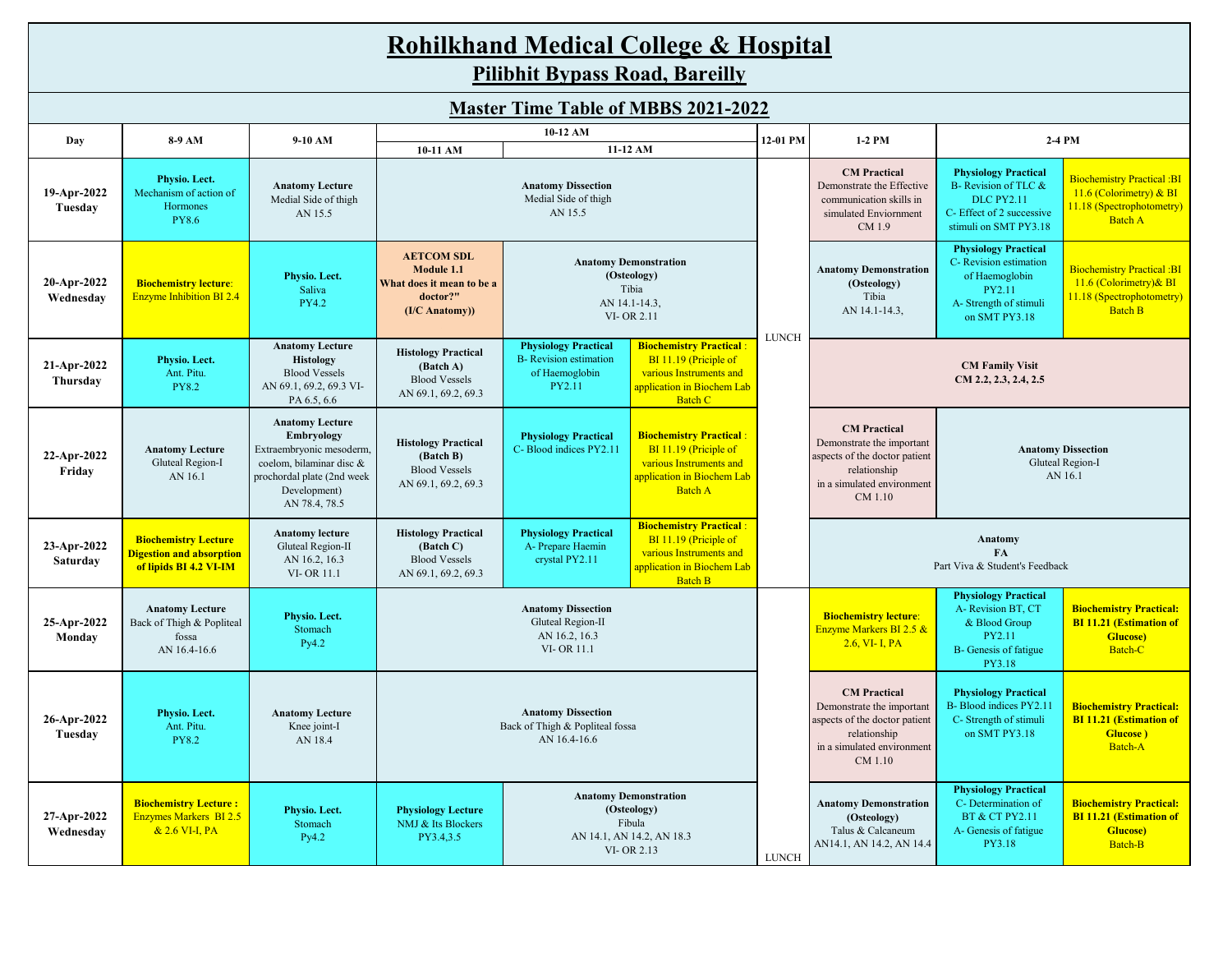| <b>Rohilkhand Medical College &amp; Hospital</b> |
|--------------------------------------------------|
| <b>Pilibhit Bypass Road, Bareilly</b>            |

|                         | <b>Master Time Table of MBBS 2021-2022</b>                                                                    |                                                                                                                                                                     |                                                                                                  |                                                                                                              |                                                                                                                                               |              |                                                                                                                                                                                                                                                                            |                                                                                                 |                                                                        |  |  |  |  |
|-------------------------|---------------------------------------------------------------------------------------------------------------|---------------------------------------------------------------------------------------------------------------------------------------------------------------------|--------------------------------------------------------------------------------------------------|--------------------------------------------------------------------------------------------------------------|-----------------------------------------------------------------------------------------------------------------------------------------------|--------------|----------------------------------------------------------------------------------------------------------------------------------------------------------------------------------------------------------------------------------------------------------------------------|-------------------------------------------------------------------------------------------------|------------------------------------------------------------------------|--|--|--|--|
| Day                     | 8-9 AM                                                                                                        | 9-10 AM                                                                                                                                                             |                                                                                                  | 10-12 AM                                                                                                     |                                                                                                                                               | 12-01 PM     | 1-2 PM                                                                                                                                                                                                                                                                     |                                                                                                 | 2-4 PM                                                                 |  |  |  |  |
|                         |                                                                                                               |                                                                                                                                                                     | 10-11 AM                                                                                         |                                                                                                              | 11-12 AM                                                                                                                                      |              |                                                                                                                                                                                                                                                                            |                                                                                                 |                                                                        |  |  |  |  |
| 28-Apr-2022<br>Thursday | Physio. Lect.<br>Ant. Pitu.<br><b>PY8.2</b>                                                                   | <b>Anatomy Lecture</b><br><b>Histology</b><br>Lymphatic System-I<br>(Lymph Nodes & Tonsil)<br>AN 70.2<br>VI-PA 19.1 TO 19.7                                         | <b>Histology Practical</b><br>(Batch A)<br>Lymph Nodes & Tonsil<br>AN 70.2<br>VI-PA 19.1 TO 19.7 | <b>Physiology Practical</b><br><b>B</b> - Determination of<br><b>BT &amp; CT PY2.11</b>                      | <b>Biochemistry Practical:</b><br><b>BI 11.21 (Estimation of</b><br><b>Glucose</b> )<br>Batch-C                                               |              |                                                                                                                                                                                                                                                                            | <b>CM Family Visit</b><br>CM 2.2, 2.3, 2.4, 2.5                                                 |                                                                        |  |  |  |  |
| 29-Apr-2022<br>Friday   | <b>Anatomy Lecture</b><br>Knee joint-II<br>AN 18.5, 18.6<br>VI-OR 1.5,1.6<br>VI-SU 27.6                       | <b>Anatomy Lecture</b><br>Embryology<br>Primitive Streak,<br>Notochord, Gastrulation &<br>derivatives of Germ cell<br>layer (3rd week)<br>AN 79.1, 79.2, 79.5, 79.6 | <b>Histology Practical</b><br>(Batch B)<br>Lymph Nodes & Tonsil<br>AN 70.2<br>VI-PA 19.1 TO 19.7 | <b>Physiology Practical</b><br>C-Blood Group PY2.11                                                          | <b>Biochemistry Practical:</b><br><b>BI 11.21 (Estimation of</b><br><b>Glucose</b> )<br>Batch-A                                               |              | <b>CM</b> Practical<br><b>Anatomy Dissection</b><br>Demonstrate the important<br>Knee joint<br>aspects of the doctor patient<br>AN 18.4, 18.5, 18.6<br>relationship<br>VI-OR 1.5,1.6<br>in a simulated environment<br>VI-SU 27.6<br>CM 1.10                                |                                                                                                 |                                                                        |  |  |  |  |
| 30-Apr-2022<br>Saturday | <b>Biochemistry lecture:</b><br>Heme metabolism BI 6.11<br>& 6.12, VI-PA, IM                                  | <b>Anatomy lecture</b><br>Front of Leg & Dorsum of<br>Foot<br>AN 18.1, AN 18.2<br><b>VI-OR 11.1</b>                                                                 | <b>Histology Practical</b><br>(Batch C)<br>Lymph Nodes & Tonsil<br>AN 70.2<br>VI-PA 19.1 TO 19.7 | <b>Physiology Practical</b><br>A-Revision DLC                                                                | <b>Biochemistry Practical:</b><br><b>BI 11.21 (Estimation of</b><br>Glucose)<br>Batch-B                                                       |              | <b>Anatomy Dissection</b><br>Front of Leg & Dorsum of Foot<br>AN 18.1, AN 18.2<br><b>VI-OR 11.1</b>                                                                                                                                                                        |                                                                                                 |                                                                        |  |  |  |  |
| 2-May-2022<br>Monday    | <b>Anatomy Lecture</b><br>Posterior & Lateral<br>Compartment of Leg -I<br>AN18.3, AN 19.1-19.4<br>VI-SU 27.6  | Physio. Lect.<br>Pancreatic secretion<br>PY4.2                                                                                                                      |                                                                                                  | <b>Anatomy Dissection</b><br>Posterior & Lateral Compartment of Leg -I<br>AN18.3, AN 19.1-19.4<br>VI-SU 27.6 |                                                                                                                                               |              | <b>Physiology Practical</b><br><b>Biochemistry Practical:</b><br>A-Revision TLC<br><b>Biochemistry lecture:</b><br><b>BI 11.21 (Estimation of</b><br>Heme metabolism BI 6.11<br><b>B-</b> Genesis of Tetanus<br><b>Glucose</b> )<br>& 6.12, VI-PA, IM<br>PY3.18<br>Batch-C |                                                                                                 |                                                                        |  |  |  |  |
| 3-May-2022<br>Tuesday   |                                                                                                               |                                                                                                                                                                     | <b>HOLYDAY</b>                                                                                   |                                                                                                              |                                                                                                                                               |              |                                                                                                                                                                                                                                                                            |                                                                                                 |                                                                        |  |  |  |  |
| 4-May-2022<br>Wednesday | <b>Biochemistry Lecture:</b><br><b>Vitamin</b><br><b>BI6.5</b>                                                | Physio. Lect.<br>Pancreatic & Intestinal<br>Secretions<br><b>PY4.2</b>                                                                                              | <b>SCT-Nerve&amp; Muscle</b>                                                                     |                                                                                                              | <b>Anatomy Demonstration</b><br>(Osteology)<br>Talus & Calcaneum<br>AN14.1, AN 14.2, AN 14.4 VI-OR21.3                                        |              | <b>Anatomy Dissection</b><br>Posterior & Lateral<br>Compartment of Leg -I<br>AN18.3, AN 19.1-19.4<br>VI-SU 27.6                                                                                                                                                            | <b>Biochemistry Practical:</b><br><b>BI 11.21 (Estimation of</b><br><b>Glucose</b> )<br>Batch-B |                                                                        |  |  |  |  |
| 5-May-2022<br>Thursday  | Physio. Lect.<br>Post. Pitu.<br><b>PY8.2</b>                                                                  | <b>Anatomy Lecture</b><br><b>Histology</b><br>Lymphatic System-II<br>(Spleen & Thymus)<br>AN 70.2<br>VI-PA 19.1 TO 19.7                                             | <b>Histology Practical</b><br>(Batch A)<br>Spleen & Thymus<br>AN 70.2<br>VI-PA 19.1 TO 19.7      | <b>Physiology Practical</b><br>B-Blood Group PY2.11                                                          | <b>Biochemistry Practical:</b><br><b>BI 11.21 (Estimation of</b><br><b>Glucose and</b><br><b>Demonsration of GCT &amp;</b><br>GTT)<br>Batch-C | <b>LUNCH</b> |                                                                                                                                                                                                                                                                            | <b>CM Family Visit</b><br>$CM$ 2.2, 2.3, 2.4, 2.5                                               |                                                                        |  |  |  |  |
| 6-May-2022<br>Friday    | <b>Anatomy Lecture</b><br>Posterior & Lateral<br>Compartment of Leg -II<br>AN18.3, AN 19.1-19.4<br>VI-SU 27.6 | <b>Anatomy Lecture</b><br>Embryology<br>Intraembryonic Mesoderm,<br>coelom & Somites<br>AN 79.4, 79.5                                                               | <b>Histology Practical</b><br>(Batch B)<br>Spleen & Thymus<br>AN 70.2<br>VI-PA 19.1 TO 19.7      | <b>Physiology Practical</b><br>C-Revision BT, CT<br>& Blood Group<br>PY2.11                                  | <b>Biochemistry Practical: BI</b><br>11.21 (Estimation of<br><b>Glucose and Demonsration</b><br>of GCT & GTT)<br>Batch-A                      |              | <b>Anatomy Dissection</b><br>CM<br>Posterior & Lateral Compartment of Leg -II<br>Formative assesment<br>AN18.3, AN 19.1-19.4<br>FA-I<br>VI-SU 27.6                                                                                                                         |                                                                                                 |                                                                        |  |  |  |  |
| 7-May-2022<br>Saturday  | <b>Biochemistry Lecture:</b><br>Digestion and absorption of<br>lipids BI 4.2 VI-IM                            | <b>Anatomy Lecture</b><br>Sole of foot-I<br>AN 19.5, 19.6, 19.7                                                                                                     | <b>Histology Practical</b><br>(Batch C)<br>Spleen & Thymus<br>AN 70.2<br>VI-PA 19.1 TO 19.7      | <b>Physiology Practical</b><br>A- Revision RBC count                                                         | <b>Biochemistry Practical: BI</b><br>11.21 (Estimation of<br><b>Glucose and Demonsration</b><br>of GCT & GTT)<br>Batch-B                      |              | <b>Anatomy FA</b><br>Part viva & student s feedback                                                                                                                                                                                                                        |                                                                                                 |                                                                        |  |  |  |  |
| 9-May-2022<br>Monday    | <b>Anatomy Lecture</b><br>Sole of foot-II<br>AN 19.5, 19.6, 19.7                                              | Physio. Lect.<br>Intestinal & Biliary<br>secretions<br><b>PY4.2</b>                                                                                                 |                                                                                                  | <b>Anatomy Dissection</b><br>Sole of foot-I & II<br>AN 19.5, 19.6, 19.7                                      |                                                                                                                                               |              | <b>Biochemistry Lecture:</b><br><b>Chemistry of Nucleic acid</b><br><b>BI6.2</b>                                                                                                                                                                                           | <b>Physiology Practical</b><br>A - Revision Hb<br>B-Effect of load on<br><b>SMT PY3.18</b>      | <b>Biochemistry Tutorial BI</b><br>4.1 :Chemistry of lipids<br>Batch-C |  |  |  |  |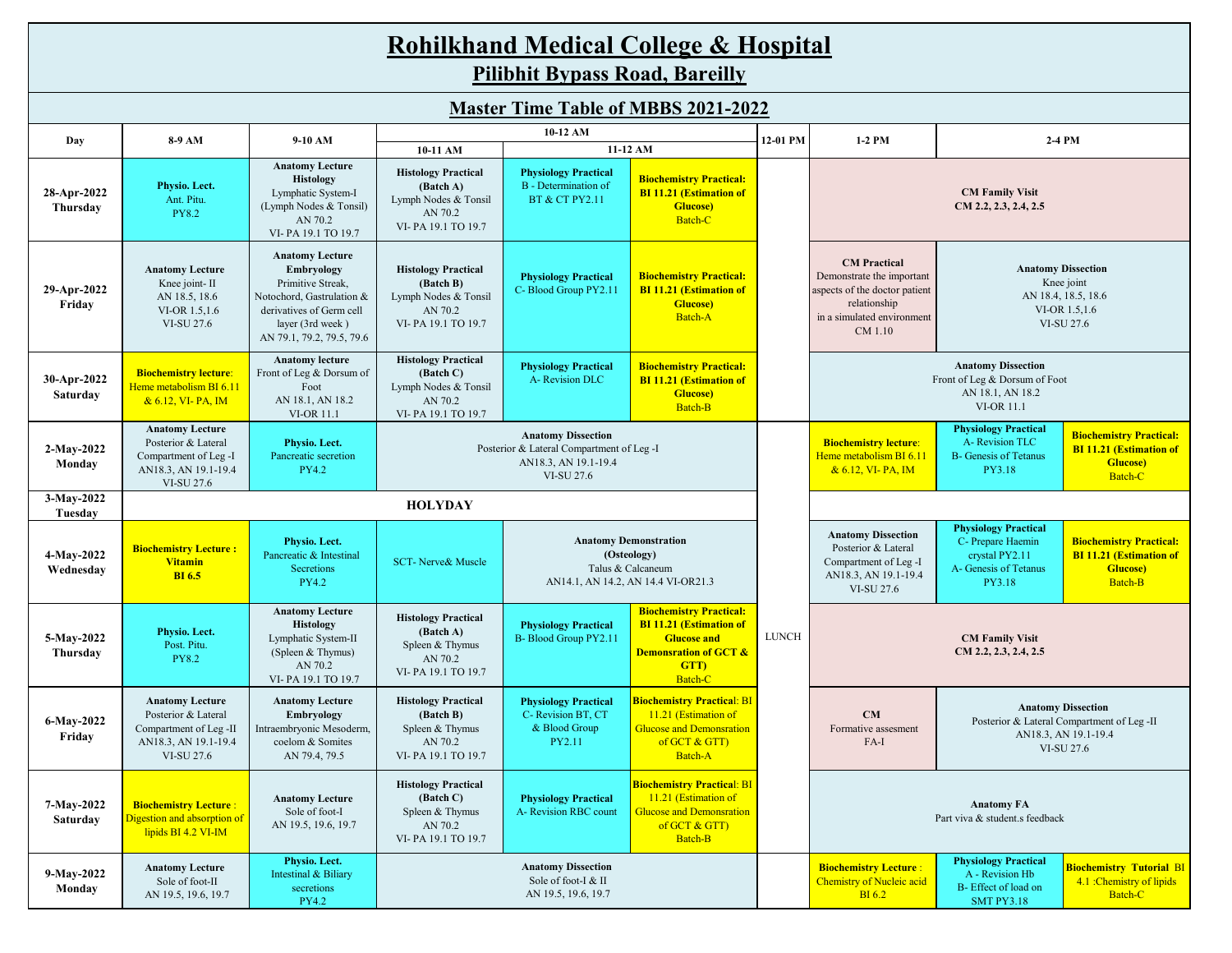|                          | <b>Rohilkhand Medical College &amp; Hospital</b><br><b>Pilibhit Bypass Road, Bareilly</b> |                                                                                                |                                                                                            |                                                                                                                      |                                                                                                                                                       |              |                                                                                                                                                                                                                                                                      |                                                                                                              |                                                                                                                                                           |  |  |  |  |  |
|--------------------------|-------------------------------------------------------------------------------------------|------------------------------------------------------------------------------------------------|--------------------------------------------------------------------------------------------|----------------------------------------------------------------------------------------------------------------------|-------------------------------------------------------------------------------------------------------------------------------------------------------|--------------|----------------------------------------------------------------------------------------------------------------------------------------------------------------------------------------------------------------------------------------------------------------------|--------------------------------------------------------------------------------------------------------------|-----------------------------------------------------------------------------------------------------------------------------------------------------------|--|--|--|--|--|
|                          |                                                                                           |                                                                                                |                                                                                            |                                                                                                                      | <b>Master Time Table of MBBS 2021-2022</b>                                                                                                            |              |                                                                                                                                                                                                                                                                      |                                                                                                              |                                                                                                                                                           |  |  |  |  |  |
| Day                      | 8-9 AM                                                                                    | 9-10 AM                                                                                        | 10-11 AM                                                                                   | 10-12 AM                                                                                                             | 11-12 AM                                                                                                                                              | 12-01 PM     | 2-4 PM<br>1-2 PM                                                                                                                                                                                                                                                     |                                                                                                              |                                                                                                                                                           |  |  |  |  |  |
| 10-May-2022<br>Tuesday   | Physio. Lect.<br>Thyroid Hormone<br><b>PY8.2</b>                                          | <b>Anatomy Lecture</b><br>Sole-III<br>AN 19.5, 19.6, 19.7                                      | <b>Anatomy Dissection</b><br>Sole-III<br>AN 19.5, 19.6, 19.7                               |                                                                                                                      |                                                                                                                                                       |              | <b>CM</b> Lecture<br>Social Psychology<br>CM 2.1, CM 2.4                                                                                                                                                                                                             | <b>Physiology Practical</b><br><b>B-</b> Prepare Haemin<br>crystal PY2.11<br>C- Genesis of fatigue<br>PY3.18 | <b>Biochemistry Tutorial BI</b><br>4.1 :Chemistry of lipids<br>Batch-A                                                                                    |  |  |  |  |  |
| 11-May-2022<br>Wednesday | <b>Biochemistry lecture:</b><br><b>Bioenergetics</b> and<br>Biological oxidation BI 6.6   | Physio. Lect.<br><b>GIT Movements</b><br>PY4.3                                                 | <b>AETCOM SDL</b><br>Module 1.1<br>What does it mean to be a<br>doctor?"<br>(I/C Anatomy)) |                                                                                                                      | <b>Anatomy Demonstration</b><br>(Osteology)<br>Sternum<br>AN 21.1                                                                                     |              | <b>Physiology Practical</b><br>C- Revision TLC & RBC<br><b>Anatomy Demonstration</b><br><b>Biochemistry Tutorial BI</b><br>count<br>(Osteology)<br>4.1 :Chemistry of lipids<br>A-Effect of load on<br><b>Typical Ribs</b><br>Batch-B<br><b>SMT PY3.18</b><br>AN 21.1 |                                                                                                              |                                                                                                                                                           |  |  |  |  |  |
| 12-May-2022<br>Thursday  | Physio. Lect.<br><b>Thyroid Hormone</b><br><b>PY8.2</b>                                   | <b>Anatomy Lecture</b><br><b>Histology</b><br>Nervous Tissue<br>AN 68.1-68.3                   | <b>Histology Practical</b><br>(Batch A)<br>Nervous Tissue<br>AN 68.1-68.3                  | <b>Physiology Practical</b><br><b>B-</b> Revision BT, CT<br>& Blood Group<br>PY2.11                                  | <b>Biochemistry Practical</b><br>$:BI$ 11.7 & 11.21<br>Demonstrate the<br>estimation of serum<br>creatinine and creatinine<br>clearance test Batch -C | <b>LUNCH</b> | <b>CM Family Visit</b><br>$CM$ 2.2, 2.3, 2.4, 2.5                                                                                                                                                                                                                    |                                                                                                              |                                                                                                                                                           |  |  |  |  |  |
| 13-May-2022<br>Friday    | <b>Anatomy Lecture</b><br>Hip Joint<br>AN 17.1, AN 17.3, AN 18.7<br>VI-OR 1.5,            | <b>Anatomy Lecture</b><br>Embryology<br>Neurulation<br>AN 79.3, 79.5, 79.6                     | <b>Histology Practical</b><br>(Batch B)<br>Nervous Tissue<br>AN 68.1-68.3                  | <b>Physiology Practical</b><br>C- Revision Blood group,<br>BT, CT                                                    | <b>Biochemistry Practical</b><br>$:BI$ 11.7 & 11.21<br>Demonstrate the<br>estimation of serum<br>creatinine and creatinine<br>clearance test Batch -A |              | <b>Anatomy Dissection</b><br><b>CM</b> Lecture<br>Hip Joint<br>Family & Its Function<br>AN 17.1, AN 17.3, AN 18.7<br>CM 2.2, CM 2.3<br>VI-OR 1.5,                                                                                                                    |                                                                                                              |                                                                                                                                                           |  |  |  |  |  |
| 14-May-2022<br>Saturday  | <b>AETCOM</b><br>Module 1.1<br>What does it mean to be a<br>doctor?"<br>(I/C Anatomy))    | <b>Anatomy lecture</b><br>Ankle & Tibifibular Joint<br>AN 20.1, 20.2                           | <b>Histology Practical</b><br>(Batch C)<br>Nervous Tissue<br>AN 68.1-68.3                  | <b>Physiology Practical</b><br>A- Revision Blood group,<br>BT, CT                                                    | <b>Biochemistry Practical: BI</b><br>11.7 & 11.21 Demonstrate<br>the estimation of serum<br>creatinine and creatinine<br>clearance test Batch -B      |              | <b>Anatomy Demonstration</b><br>Radiology & Surface Marking of lower Limb<br>AN 20.7,20.8,20.9                                                                                                                                                                       |                                                                                                              |                                                                                                                                                           |  |  |  |  |  |
| 16-May-2022<br>Monday    | <b>Anatomy Lecture</b><br>Arches of Foot<br>AN 19.5, AN 19.6, AN<br>19.7 VI-OR 12.        | Physio. Lect.<br><b>GIT Movements</b><br>PY4.3                                                 |                                                                                            | <b>Anatomy Dissection</b><br>Clinical aspect of arches of foot & metatarsalgia, planter fascitis<br>AN 19.6, AN 19.2 |                                                                                                                                                       |              | <b>Biochemistry lecture:</b><br><b>Bioenergetics</b> and<br><b>Biological oxidation BI 6.6</b>                                                                                                                                                                       | <b>Physiology Practical</b><br>A - Lab Completion Test<br>B- Revision SMT PY3.18                             | <b>Biochemistry Practical</b><br>$:BI$ 11.7 & 11.21<br>Demonstrate the<br>estimation of serum<br>creatinine and creatinine<br>clearance test Batch -C     |  |  |  |  |  |
| 17-May-2022<br>Tuesday   | Physio. Lect.<br>Thyroid Hormone<br><b>PY8.2</b>                                          | <b>Anatomy Lecture</b><br>Cutaneous Nerve,<br>Dermatomes & Vessels of<br>Lower Limb<br>AN 20.3 |                                                                                            | Anatomy<br><b>PCT</b><br><b>LOWER LIMB</b>                                                                           |                                                                                                                                                       |              | <b>CM</b> Lecture<br>Socieo-economic status &<br>Economics in Health &<br>Social Securities<br>CM 2.2, CM 2.5                                                                                                                                                        | <b>Physiology Practical</b><br><b>B</b> - Lab Completion Test<br>C- Genesis of Tetanus<br>PY3.18             | <b>Biochemistry Practical</b><br>:BI11.7 & 11.21<br>Demonstrate the<br>estimation of serum<br><b>creatinine and creatinine</b><br>clearance test Batch -A |  |  |  |  |  |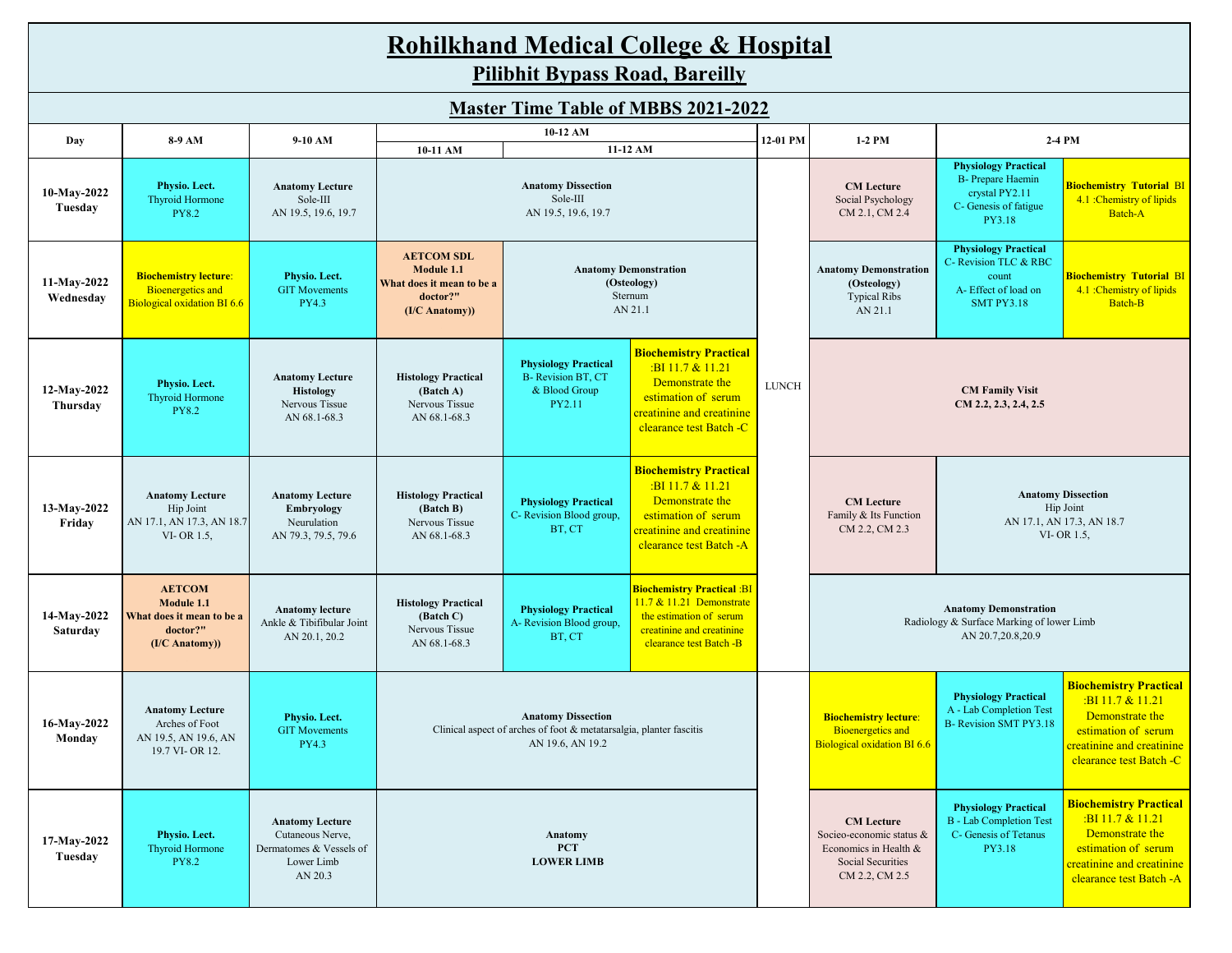|                                                                                                                                                                           | <b>Rohilkhand Medical College &amp; Hospital</b><br><b>Pilibhit Bypass Road, Bareilly</b>                           |                                                                                                                                                           |                                                                                      |                                                                                                  |                                                                                                                                                     |              |                                                                                                                                                                             |                                                                                 |                                                                                                                                                       |  |  |  |
|---------------------------------------------------------------------------------------------------------------------------------------------------------------------------|---------------------------------------------------------------------------------------------------------------------|-----------------------------------------------------------------------------------------------------------------------------------------------------------|--------------------------------------------------------------------------------------|--------------------------------------------------------------------------------------------------|-----------------------------------------------------------------------------------------------------------------------------------------------------|--------------|-----------------------------------------------------------------------------------------------------------------------------------------------------------------------------|---------------------------------------------------------------------------------|-------------------------------------------------------------------------------------------------------------------------------------------------------|--|--|--|
| <b>Master Time Table of MBBS 2021-2022</b>                                                                                                                                |                                                                                                                     |                                                                                                                                                           |                                                                                      |                                                                                                  |                                                                                                                                                     |              |                                                                                                                                                                             |                                                                                 |                                                                                                                                                       |  |  |  |
| Day                                                                                                                                                                       | 8-9 AM                                                                                                              | 9-10 AM                                                                                                                                                   |                                                                                      | 10-12 AM                                                                                         |                                                                                                                                                     | 12-01 PM     | $1-2$ PM                                                                                                                                                                    |                                                                                 | 2-4 PM                                                                                                                                                |  |  |  |
| 18-May-2022<br>Wednesday                                                                                                                                                  | <b>Biochemistry Lecture:</b><br>Vitamins BI 6.5                                                                     | Physio. Lect.<br>Digestion & Absorption<br><b>PY4.4</b>                                                                                                   | 10-11 AM<br><b>Physiology Lecture</b><br>Swallowing PY4.3                            | 11-12 AM<br><b>Anatomy Demonstration</b><br>(Osteology)<br><b>Atypical Ribs</b><br>AN 21.1, 21.2 |                                                                                                                                                     | <b>LUNCH</b> | <b>Anatomy Demonstration</b><br>(Osteology)<br>Typical Thoracic vertebrae<br>AN 21.1, 21.2 VI-OR 2.8                                                                        | <b>Physiology Practical</b><br>C - Lab Completion Test<br>A- Revision SMT PY3.1 | <b>Biochemistry Practical</b><br>$:BI$ 11.7 & 11.21<br>Demonstrate the<br>estimation of serum<br>creatinine and creatinine<br>clearance test Batch -B |  |  |  |
| 19-May-2022<br>Thursday                                                                                                                                                   | Physio. Lect.<br><b>Adrenal Cortex</b><br><b>PY8.2</b>                                                              | <b>Anatomy Lecture</b><br>Histology<br>Skin<br>AN 72.1<br>VI-PA 34.3                                                                                      | <b>Histology Practical</b><br>(Batch-A)<br>Skin<br>AN 72.1                           | <b>Physiology Practical</b><br><b>B</b> -Introduction to<br>Clinical Lab                         | <b>Biochemistry Practical</b><br>:BI 11.7 & 11.21<br>Demonstrate the<br>estimation of serum<br>creatinine and creatinine<br>clearance test Batch -C |              | <b>CM Family Visit</b><br>$CM$ 2.2, 2.3, 2.4, 2.5                                                                                                                           |                                                                                 |                                                                                                                                                       |  |  |  |
| 20-May-2022<br>Friday                                                                                                                                                     | <b>Anatomy Lecture</b><br>Introduction to Thorax &<br>Thoracic Wall- I<br>(Intercostal Muscles)<br>AN 21.3, AN 21.4 | <b>Anatomy Lecture</b><br><b>Embryology</b><br>Folding of Embryo &<br>Foetal memberane (<br>Chorion, Amnion, Yolk sac,<br>Allantois & Decidua)<br>AN 80.1 | <b>Histology Practical</b><br>(Batch-B)<br>Skin<br>AN 72.1                           | <b>Physiology Practical</b><br>C- Introduction to<br>Clinical Lab                                | <b>Biochemistry Practical</b><br>:BI11.7 & 11.21<br>Demonstrate the<br>estimation of serum<br>creatinine and creatinine<br>clearance test Batch -A  |              | <b>Anatomy Dissection</b><br><b>CM</b> Lecture<br>Introduction to Thorax & Thoracic Wall- I<br>Socieoeconomic Status<br>(Intercostal Muscles)<br>CM 2.2<br>AN 21.3, AN 21.4 |                                                                                 |                                                                                                                                                       |  |  |  |
| 21-May-2022<br>Saturday                                                                                                                                                   | <b>Biochemistry lecture: Acid</b><br>Base Balance, BI 6.7, VI-<br>IM                                                | <b>Anatomy Lecture</b><br>Thoracic Wall- II<br>(Blood Vesseles & Nerves)<br>AN 21.5, AN 21.6, AN 21.7                                                     | <b>Histology Practical</b><br>(Batch-C)<br>Skin<br>AN 72.1                           | <b>Physiology Practical</b><br>A-Introduction to<br>Clinical Lab                                 | <b>Biochemistry Practical</b><br>:BI 11.7 & 11.21<br>Demonstrate the<br>estimation of serum<br>creatinine and creatinine<br>clearance test Batch -B |              | <b>Anatomy Dissection</b><br>Thoracic Wall-II<br>(Blood Vesseles & Nerves)<br>AN 21.5, AN 21.6, AN 21.7                                                                     |                                                                                 |                                                                                                                                                       |  |  |  |
| 23-May-2022<br>Monday<br>24-May-2022<br>Tuesday<br>25-May-2022<br>Wednesday<br>26-May-2022<br>Thursday<br>27-May-2022<br>Friday<br>28-May-2022<br>Saturday<br>30-May-2022 |                                                                                                                     |                                                                                                                                                           | <b>1st INTERNAL EXAMINATION</b><br>(This Dates is Liable to be Modified if Required) | ${\rm LUNCH}$                                                                                    | <b>11st INTERNAL EXAMINATION</b><br>(This Dates is Liable to be Modified if Required)                                                               |              |                                                                                                                                                                             |                                                                                 |                                                                                                                                                       |  |  |  |
| Monday<br>31-May-2022<br>Tuesday                                                                                                                                          |                                                                                                                     |                                                                                                                                                           |                                                                                      |                                                                                                  |                                                                                                                                                     |              |                                                                                                                                                                             |                                                                                 |                                                                                                                                                       |  |  |  |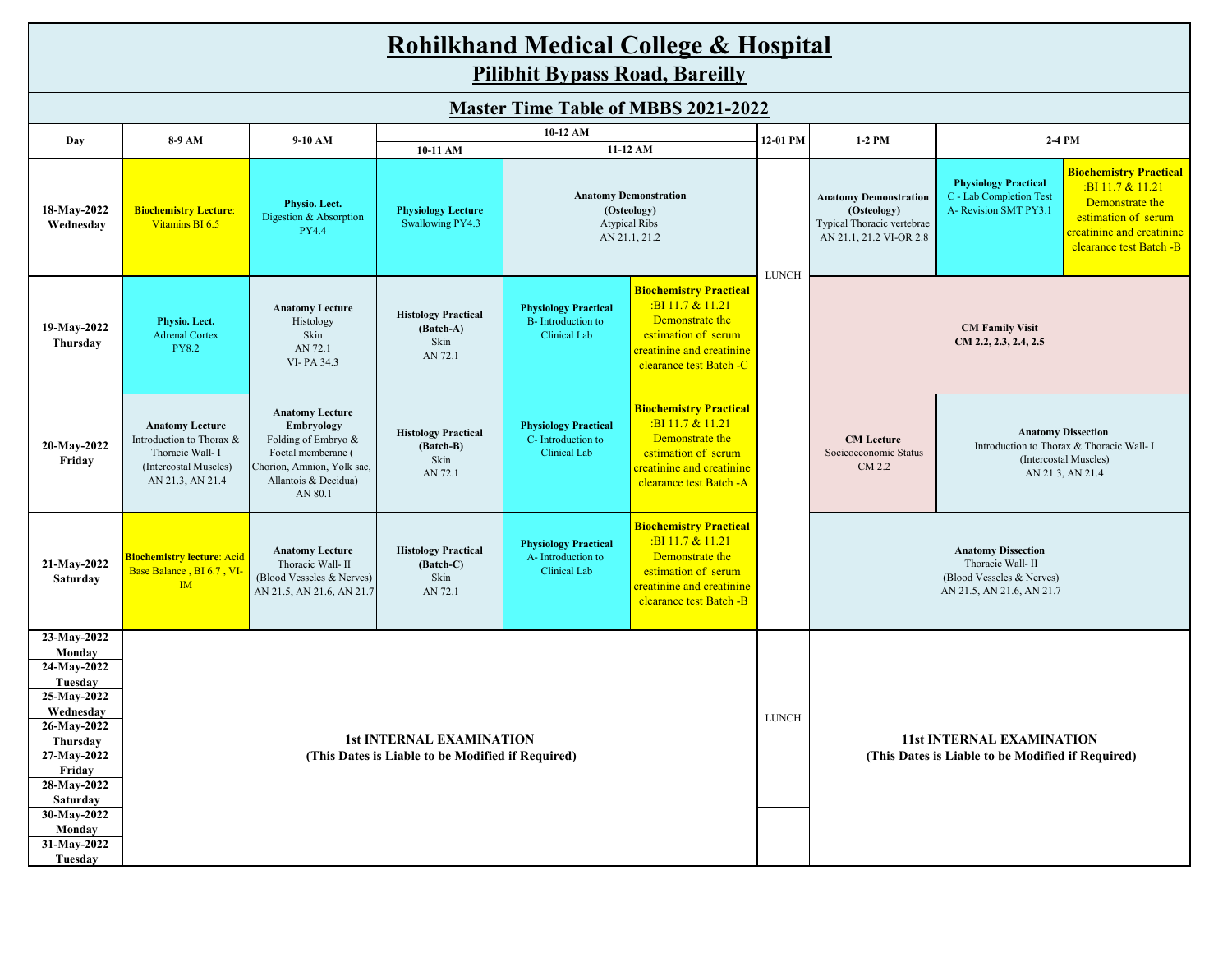|                          | <b>Rohilkhand Medical College &amp; Hospital</b><br><b>Pilibhit Bypass Road, Bareilly</b>               |                                                                                                          |                                                                                                                                                                                                                                                                   |                                                                                                       |                                                                                                                             |          |                                                                                                        |                                                                                                                                |                                                                                                                                              |  |  |  |  |
|--------------------------|---------------------------------------------------------------------------------------------------------|----------------------------------------------------------------------------------------------------------|-------------------------------------------------------------------------------------------------------------------------------------------------------------------------------------------------------------------------------------------------------------------|-------------------------------------------------------------------------------------------------------|-----------------------------------------------------------------------------------------------------------------------------|----------|--------------------------------------------------------------------------------------------------------|--------------------------------------------------------------------------------------------------------------------------------|----------------------------------------------------------------------------------------------------------------------------------------------|--|--|--|--|
|                          | <b>Master Time Table of MBBS 2021-2022</b>                                                              |                                                                                                          |                                                                                                                                                                                                                                                                   |                                                                                                       |                                                                                                                             |          |                                                                                                        |                                                                                                                                |                                                                                                                                              |  |  |  |  |
| Day                      | 8-9 AM                                                                                                  | 9-10 AM                                                                                                  | 10-11 AM                                                                                                                                                                                                                                                          | 10-12 AM                                                                                              | 11-12 AM                                                                                                                    | 12-01 PM | $1-2$ PM                                                                                               | 2-4 PM                                                                                                                         |                                                                                                                                              |  |  |  |  |
| 1-Jun-2022<br>Wednesday  | <b>Biochemistry Lecture:</b><br><b>Acid Base Balance and</b><br>ABG, BI 6.7 & 6.8, VI-IM                | Physio. Lect.<br><b>GIT Hormones</b><br>PY4.5                                                            | <b>Physiology Lecture</b><br>Vomiting, Diarrhoea,<br>Constipation, Adynamic<br>ileus, Hirschsprung disease<br><b>PY4.9</b>                                                                                                                                        | <b>Anatomy Demonstration</b><br>(Osteology)<br>Atypical Thoracic vertebrae<br>AN 21.1, 21.2 VI-OR 2.8 |                                                                                                                             |          | <b>Anatomy Lecture</b><br>Embryology<br>Placenta<br>AN 80.3, 80.5, 80.6                                | <b>Physiology Practical</b><br>C-History Taking<br>PY 11.13<br>A-Conduction velocity<br>in sciatic nerve<br>PY3.18             | <b>Biochemistry Practical:</b><br>BI 11.5 (Screening of urine<br>for IEMand use of paper<br>chromatography)VI-IM<br>Batch-C                  |  |  |  |  |
| $2-Jun-2022$<br>Thursday | Physio. Lect.<br>Adrenal cortex & medulla<br><b>PY8.2</b>                                               | <b>Anatomy Lecture</b><br>Embryology<br>Twinning & Umblical Cord<br>AN 80.4, AN 80.2, 80.7<br>VI-OG 11.1 | <b>Physiology Practical</b><br><b>Biochemistry Practical: BI</b><br><b>B-History Taking</b><br>PY 11.13<br>11.5 (Screening of urine for<br><b>Histology Practical</b><br><b>IEMand use of paper</b><br>(Batch A)<br>Revision<br>chromatography)VI-IM<br>Batch-C   |                                                                                                       |                                                                                                                             |          |                                                                                                        |                                                                                                                                |                                                                                                                                              |  |  |  |  |
| 3-Jun-2022<br>Friday     | <b>Anatomy Lecture</b><br>Pleura<br>AN24.1, 24.3<br>HI- PY 6.1, VI- IM 3.1                              | <b>Anatomy Lecture</b><br>Embryology<br>Development of<br>Respiratory System<br>AN 25.2                  | <b>Biochemistry Practical:</b><br><b>Physiology Practical</b><br>C - General Physical<br>BI 11.5 (Screening of urine<br><b>Histology Practical</b><br>for IEMand use of paper<br>(Batch B)<br>examination PY 11.13<br>Revision<br>chromatography)VI-IM<br>Batch-A |                                                                                                       |                                                                                                                             |          | <b>CM</b> Lecture<br>Hospital sociology<br>CM 2.3                                                      | <b>Anatomy Dissection</b><br>Pleura<br>AN24.1, 24.3<br>HI- PY 6.1, VI- IM 3.1                                                  |                                                                                                                                              |  |  |  |  |
| 4-Jun-2022<br>Saturday   | <b>Biochemistry Lecture:</b><br><b>Acid Base Balance and</b><br>ABG, BI 6.7 & 6.8,                      | <b>Anatomy Lecture</b><br>Lung<br>AN 24.2, AN 24.5<br>HI-PY 6.1, VI- IM 3.1                              | <b>Histology Practical</b><br>(Batch C)<br>Revision                                                                                                                                                                                                               | <b>Physiology Practical</b><br>A-History Taking<br>PY 11.13                                           | <b>Biochemistry Practical:</b><br>BI 11.5 (Screening of urine<br>for IEMand use of paper<br>chromatography)VI-IM<br>Batch-B |          |                                                                                                        | <b>Anatomy Dissection</b><br>Lung<br>AN 24.2, AN 24.5<br>HI-PY 6.1, VI- IM 3.1                                                 | <b>Biochemistry Tutorials:</b><br>Immune system, BI 10.3,<br>10.4 & 10.5, VI-IM, PA, PE                                                      |  |  |  |  |
| 6-Jun-2022<br>Monday     | <b>Anatomy Lecture</b><br>Mediastinum-I<br>AN 21.11,<br>HI-PY-4.1<br>VI SU 28.5                         | Physio. Lect.<br><b>Dietary Fibres</b><br>PY4.3                                                          |                                                                                                                                                                                                                                                                   | <b>Anatomy Dissection</b><br>Mediastinum-I<br>AN 21.11,<br>HI-PY-4.1<br>VI SU 28.5                    |                                                                                                                             |          | <b>Biochemistry lecture:</b><br>Immune system, BI 10.3,<br><mark>10.4 &amp; 10.5, VI-IM, PA, PE</mark> | <b>Physiology Practical</b><br>A - General Physical<br>PY 11.13<br><b>B-</b> Conduction velocity<br>in sciatic nerve<br>PY3.18 | <b>Biochemistry Practical</b><br>: BI 11.21 Demonstrate<br>estimation of glucose,<br>creatine, urea and total<br>protein in serum<br>Batch-C |  |  |  |  |
| 7-Jun-2022<br>Tuesday    | Physio. Lect.<br>Adrenal medulla<br><b>PY8.2</b>                                                        | <b>Anatomy lecture</b><br>Content of Mediastinum<br>Oesophagus & Trachea<br>AN 23.1, 24.6                | <b>Anatomy Dissection</b><br>Mediastinum<br>AN 23.1, 24.6                                                                                                                                                                                                         |                                                                                                       |                                                                                                                             |          | <b>CM</b> Lecture<br>Economics in Health<br>CM 2.5                                                     | <b>Physiology Practical</b><br><b>B</b> - General Physical<br>PY 11.13<br>C- Effect of load on<br><b>SMT PY3.18</b>            | <b>Biochemistry Practical</b><br>: BI 11.21 Demonstrate<br>estimation of glucose,<br>creatine, urea and total<br>protein in serum<br>Batch-A |  |  |  |  |
| 8-Jun-2022<br>Wednesday  | <b>Biochemistry lecture:</b><br><b>Water and Electrolyte</b><br>Balance and ABG, BI 6.7 &<br>6.8, VI-IM | Physio. Lect.<br>Functional anatomy of<br>Resp. sys.<br>PY6.1                                            | <b>AETCOM</b><br><b>Anatomy Demonstration</b><br>Module 1.1<br>Lung<br>What does it mean to be a<br>AN 24.2, AN 24.5<br>doctor?"<br>HI-PY 6.1, VI- IM 3.1<br>(I/C Anatomy))                                                                                       |                                                                                                       |                                                                                                                             |          | <b>Anatomy Demonstration</b><br>Bronchopulmonary<br>segments & Phrenic Nerve<br>AN 24.3, AN 24.4       | <b>Physiology Practical</b><br>C - C/E of Resp. Sys.<br>PY 6.9<br>A- Normal Cardiogram<br>PY3.18                               | <b>Biochemistry Practical</b><br>: BI 11.21 Demonstrate<br>estimation of glucose,<br>creatine, urea and total<br>protein in serum<br>Batch-B |  |  |  |  |

LUNCH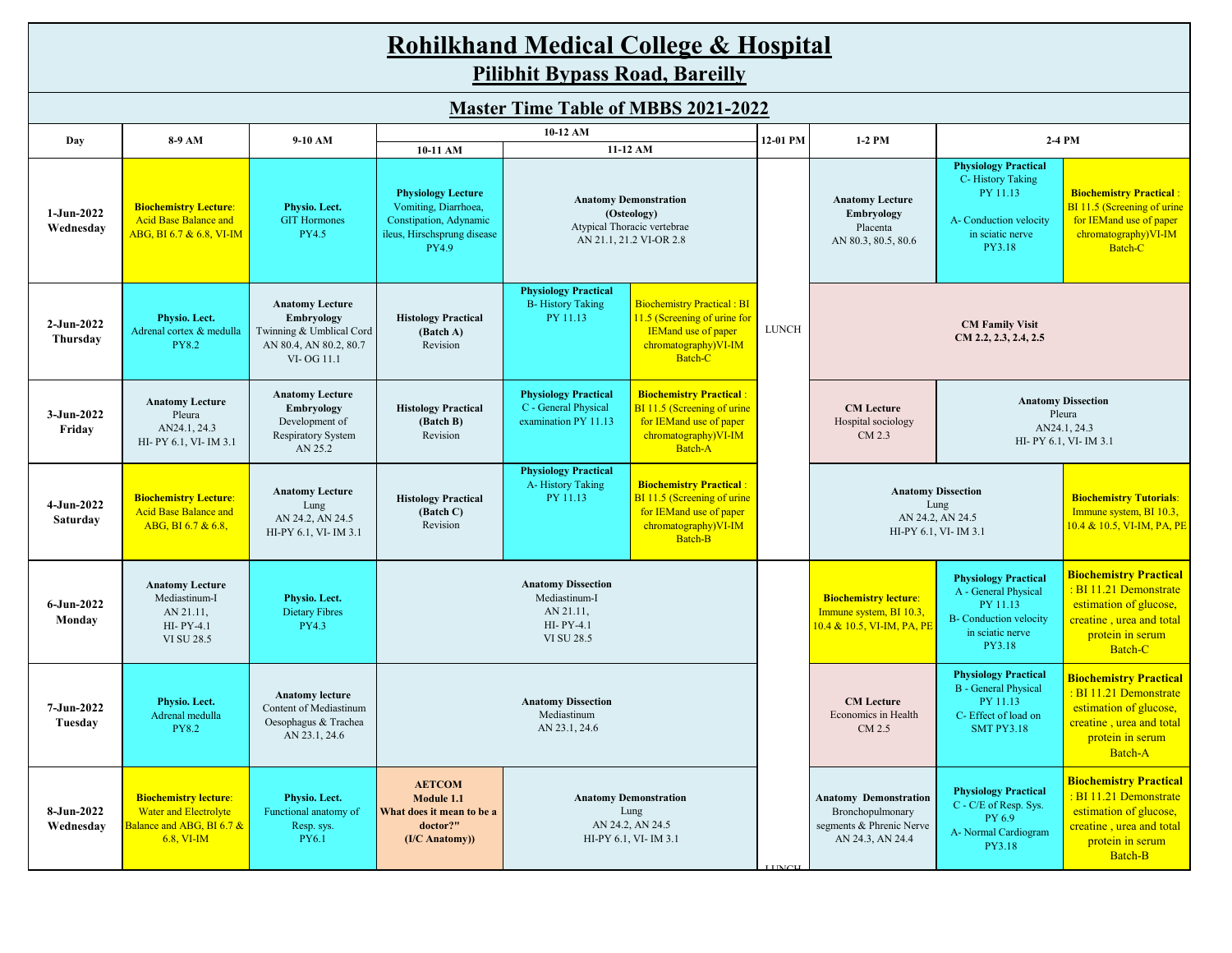|                              | <b>Rohilkhand Medical College &amp; Hospital</b><br><b>Pilibhit Bypass Road, Bareilly</b>                                            |                                                                                                         |                                                                                                                                                                                                                                               |                                                                                                                                                                                                                                                                                                                                                                                                             |                                                                                                                                                                      |          |                                                                                                                                                                                                                             |                                                                                                                                             |                                                                                                                                              |  |  |  |  |
|------------------------------|--------------------------------------------------------------------------------------------------------------------------------------|---------------------------------------------------------------------------------------------------------|-----------------------------------------------------------------------------------------------------------------------------------------------------------------------------------------------------------------------------------------------|-------------------------------------------------------------------------------------------------------------------------------------------------------------------------------------------------------------------------------------------------------------------------------------------------------------------------------------------------------------------------------------------------------------|----------------------------------------------------------------------------------------------------------------------------------------------------------------------|----------|-----------------------------------------------------------------------------------------------------------------------------------------------------------------------------------------------------------------------------|---------------------------------------------------------------------------------------------------------------------------------------------|----------------------------------------------------------------------------------------------------------------------------------------------|--|--|--|--|
|                              | <b>Master Time Table of MBBS 2021-2022</b>                                                                                           |                                                                                                         |                                                                                                                                                                                                                                               |                                                                                                                                                                                                                                                                                                                                                                                                             |                                                                                                                                                                      |          |                                                                                                                                                                                                                             |                                                                                                                                             |                                                                                                                                              |  |  |  |  |
| Day                          | 8-9 AM                                                                                                                               | 9-10 AM                                                                                                 | 10-12 AM                                                                                                                                                                                                                                      |                                                                                                                                                                                                                                                                                                                                                                                                             |                                                                                                                                                                      | 12-01 PM | 1-2 PM                                                                                                                                                                                                                      | 2-4 PM                                                                                                                                      |                                                                                                                                              |  |  |  |  |
| $9 - Jun - 2022$<br>Thursday | Physio. Lect.<br>Physiology of Bone &<br>$Ca++$ Metabolism<br><b>PY8.1</b>                                                           | <b>Anatomy Lecture</b><br><b>Histology</b><br>Respiratory System<br>AN 25.1<br>VI-PA 26.1, 26.2         | 10-11 AM<br><b>Histology Practical</b><br>(Batch A)<br>Respiratory System<br>AN 25.1<br>VI-PA 26.1, 26.2                                                                                                                                      | <b>Physiology Practical</b><br>B- C/E of Resp. Sys.<br>PY 6.9                                                                                                                                                                                                                                                                                                                                               | 11-12 AM<br><b>Biochemistry Practical</b><br><b>BI 11.21 Demonstrate</b><br>estimation of glucose,<br>creatine, urea and total<br>protein in serum<br><b>Batch-C</b> | LUIVUII  | <b>CM Family Visit</b><br>CM 2.2, 2.3, 2.4, 2.5                                                                                                                                                                             |                                                                                                                                             |                                                                                                                                              |  |  |  |  |
| $10 - Jun-2022$<br>Friday    | <b>Anatomy Lecture</b><br>Pericardium & applied<br>AN 22.1<br>VI-PA 27.7, IM 2.19*2.5                                                | <b>Anatomy Lecture</b><br><b>Embryology</b><br>Develpoment of CVS-I<br>AN 25.2<br>VI-PE 23.1, 23.2      | <b>Histology Practical</b><br>(Batch B)<br>Respiratory System<br>AN 25.1<br>VI-PA 26.1, 26.2                                                                                                                                                  | <b>Biochemistry Practical</b><br><b>Anatomy Dissection</b><br>: BI 11.21 Demonstrate<br><b>Physiology Practical</b><br>Pericardium & Morphology of heart<br><b>CM</b> Lecture<br>C - Revision:<br>estimation of glucose,<br>AN 22.2<br>Concept of Social Secutity<br>C/E of Resp. Sys.<br>creatine, urea and total<br>AN 22.1<br>CM 2.5<br>PY 6.9<br>protein in serum<br>VI-PA 27.7, IM 2.19*2.5<br>Batch-A |                                                                                                                                                                      |          |                                                                                                                                                                                                                             |                                                                                                                                             |                                                                                                                                              |  |  |  |  |
| 11-Jun-2022<br>Saturday      | <b>Biochemistry lecture:</b><br>Immune system BI 10.3                                                                                | <b>Anatomy Lecture</b><br>Morphology of heart<br>AN 22.2                                                | <b>Histology Practical</b><br>(Batch C)<br>Respiratory System<br>AN 25.1<br>VI-PA 26.1, 26.2                                                                                                                                                  | <b>Physiology Practical</b><br>A-C/E of Resp. Sys.<br>PY 6.9                                                                                                                                                                                                                                                                                                                                                | <b>Biochemistry Practical</b><br><b>BI 11.21 Demonstrate</b><br>estimation of glucose,<br>creatine, urea and total<br>protein in serum<br><b>Batch-B</b>             |          | <b>Anatomy Dissection</b><br><b>Biochemistry Tutorial:</b><br>Pericardium & Morphology of heart<br><b>Water and Electrolyte</b><br>AN 22.2<br>Balance and ABG, BI 6.7 &<br>AN 22.1<br>6.8. VI-IM<br>VI-PA 27.7, IM 2.19*2.5 |                                                                                                                                             |                                                                                                                                              |  |  |  |  |
| 13-Jun-2022<br>Monday        | <b>Anatomy Lecture</b><br>*Sharing<br>Blood supply & innervation<br>of heart<br>AN 22.2, AN 22.4, AN<br>22.5 HI-PY 5.1, 5.6<br>VI-IM | Physio. Lect.<br>Mechanism of resp., press<br>during ventilation<br><b>PY6.2</b>                        |                                                                                                                                                                                                                                               | <b>Anatomy Dissection</b><br>Blood supply & innervation of heart<br>AN 22.2, AN 22.4, AN 22.5<br>HI-PY 5.1, 5.6<br>$VI$ - IM                                                                                                                                                                                                                                                                                |                                                                                                                                                                      |          | <b>Biochemistry lecture:</b><br>Immune system BI 10.3,<br>10.4 & 10.5, VI-IM, PA, PE                                                                                                                                        | <b>Physiology Practical</b><br>A - Revision:<br>C/E of Resp. Sys.<br>PY 6.9<br><b>B-</b> Normal Cardiogram<br>PY3.18                        | <b>Biochemistry Practical</b><br>: BI 11.21 Demonstrate<br>estimation of glucose,<br>creatine, urea and total<br>protein in serum<br>Batch-C |  |  |  |  |
| 14-Jun-2022<br>Tuesday       | Physio. Lect.<br>Ca++ regulating Hormones<br><b>PY8.2</b>                                                                            | <b>Anatomy Lecture</b><br>Fibrous Skeleton of Heart<br>& Conductive System of<br>Heart<br>AN 22.6, 22.7 |                                                                                                                                                                                                                                               | <b>Anatomy FA</b><br>Part viva & Student's feedback                                                                                                                                                                                                                                                                                                                                                         |                                                                                                                                                                      |          | <b>CM</b> Practical<br>Perform clinico socio<br>cultural and<br>demographic assessment of<br>the individual, family and<br>community<br>CM 2.1                                                                              | <b>Physiology Practical</b><br><b>B</b> - Revision:<br>C/E of Resp. Sys.<br>PY 6.9<br>C- Conduction velocity<br>in sciatic nerve<br>PY3.18  | <b>Biochemistry Practical</b><br>: BI 11.21 Demonstrate<br>estimation of glucose,<br>creatine, urea and total<br>protein in serum<br>Batch-A |  |  |  |  |
| 15-Jun-2022<br>Wednesday     | <b>Biochemistry lecture:</b><br>Immune system BI 10.3,<br>10.4 & 10.5, VI-IM, PA,PE                                                  | Physio. Lect.<br>Compliance & Resistance<br><b>PY6.2</b>                                                | <b>Physiology Lecture</b><br><b>Anatomy Demonstration</b><br>Gastric function test,<br>(Osteology)<br>Pancreatic exocrine function<br>Lumbar Vertebrae<br>tests<br>VI-IM 17.8<br><b>PY4.8</b>                                                 |                                                                                                                                                                                                                                                                                                                                                                                                             |                                                                                                                                                                      |          | <b>Anatomy Demonstration</b><br>(Osteology)<br>Lumbar Vertebrae<br>VI-IM 17.8                                                                                                                                               | <b>Physiology Practical</b><br>C-Effect of posture on<br>Vital Capacity PY 6.8<br>A-Effect of temperature<br>on normal cardiogram<br>PY3.18 | <b>Biochemistry Practical</b><br>: BI 11.21 Demonstrate<br>estimation of glucose,<br>creatine, urea and total<br>protein in serum<br>Batch-B |  |  |  |  |
| 16-Jun-2022<br>Thursday      | Physio. Lect.<br>Ca++ regulating Hormones<br><b>PY8.2</b>                                                                            | <b>Anatomy lecture</b><br>Major Blood Vesseles of<br>Thorax<br>AN 23.3, AN 23.4, AN 23.7                | <b>Histology Practical</b><br><b>Physiology Practical</b><br>(Batch A)<br><b>Biochemistry Tutorial:</b><br>B-Effect of posture on<br>Respiratory System<br><b>Vitamins</b><br>Vital Capacity PY 6.8<br>Batch-C<br>AN 25.1<br>VI-PA 26.1, 26.2 |                                                                                                                                                                                                                                                                                                                                                                                                             |                                                                                                                                                                      |          |                                                                                                                                                                                                                             | <b>CM Family Visit</b><br>CM 2.2, 2.3, 2.4, 2.5                                                                                             |                                                                                                                                              |  |  |  |  |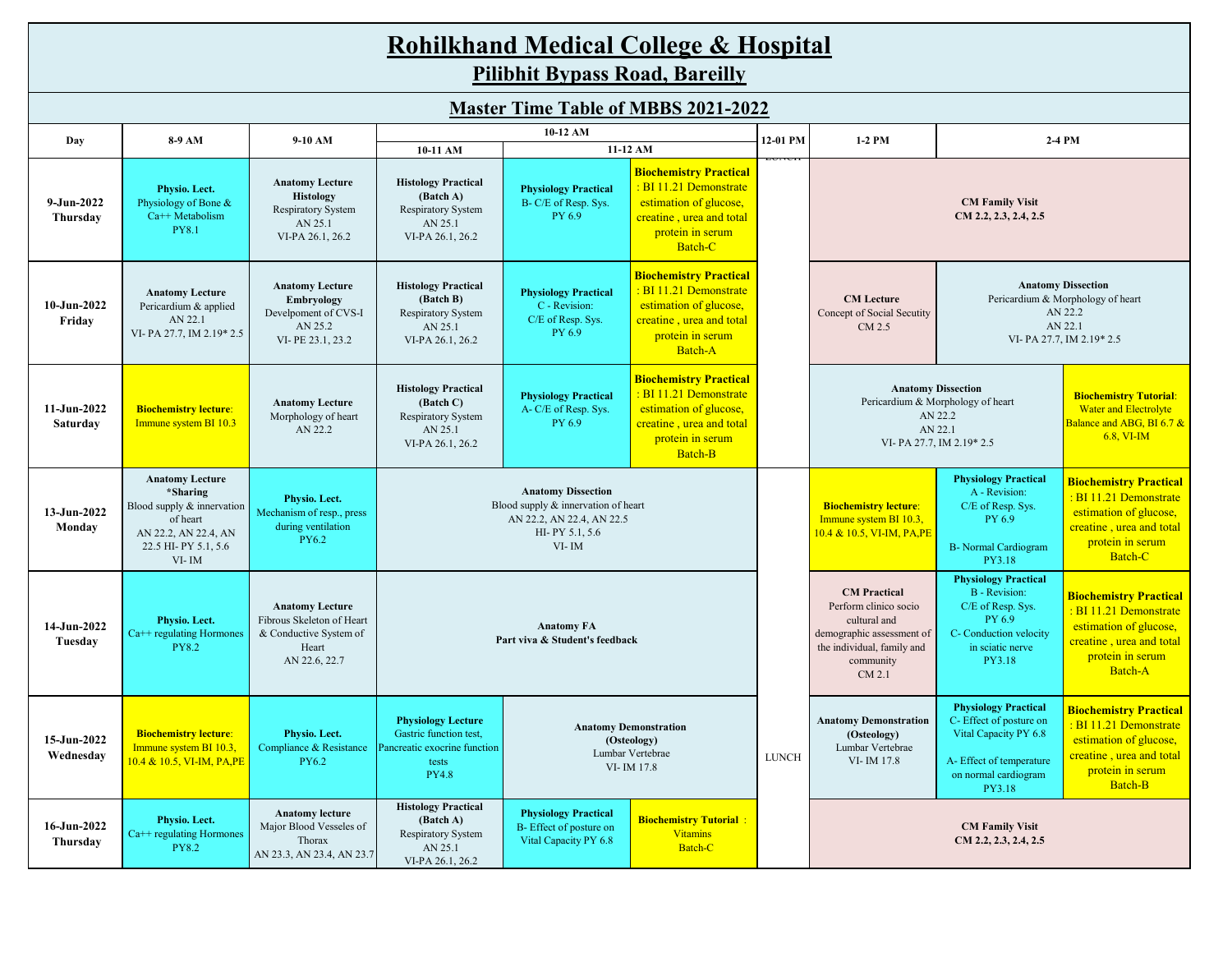|                                            | <b>Rohilkhand Medical College &amp; Hospital</b>                                                       |                                                                                                                                                     |                                                                                                                                                                                                                                                                                                                                                                                                                                       |                                                                                                                                                                                                  |                                                                                                                  |              |                                                                                                                                                |                                                                                                                           |                                                                                                                        |  |  |  |  |
|--------------------------------------------|--------------------------------------------------------------------------------------------------------|-----------------------------------------------------------------------------------------------------------------------------------------------------|---------------------------------------------------------------------------------------------------------------------------------------------------------------------------------------------------------------------------------------------------------------------------------------------------------------------------------------------------------------------------------------------------------------------------------------|--------------------------------------------------------------------------------------------------------------------------------------------------------------------------------------------------|------------------------------------------------------------------------------------------------------------------|--------------|------------------------------------------------------------------------------------------------------------------------------------------------|---------------------------------------------------------------------------------------------------------------------------|------------------------------------------------------------------------------------------------------------------------|--|--|--|--|
|                                            |                                                                                                        |                                                                                                                                                     |                                                                                                                                                                                                                                                                                                                                                                                                                                       | <b>Pilibhit Bypass Road, Bareilly</b>                                                                                                                                                            |                                                                                                                  |              |                                                                                                                                                |                                                                                                                           |                                                                                                                        |  |  |  |  |
| <b>Master Time Table of MBBS 2021-2022</b> |                                                                                                        |                                                                                                                                                     |                                                                                                                                                                                                                                                                                                                                                                                                                                       |                                                                                                                                                                                                  |                                                                                                                  |              |                                                                                                                                                |                                                                                                                           |                                                                                                                        |  |  |  |  |
| Day                                        | 8-9 AM                                                                                                 | 9-10 AM                                                                                                                                             |                                                                                                                                                                                                                                                                                                                                                                                                                                       | 10-12 AM                                                                                                                                                                                         |                                                                                                                  | 12-01 PM     | 1-2 PM                                                                                                                                         | 2-4 PM                                                                                                                    |                                                                                                                        |  |  |  |  |
|                                            |                                                                                                        |                                                                                                                                                     | 10-11 AM                                                                                                                                                                                                                                                                                                                                                                                                                              |                                                                                                                                                                                                  | 11-12 AM                                                                                                         |              |                                                                                                                                                |                                                                                                                           |                                                                                                                        |  |  |  |  |
| $17 - Jun - 2022$<br>Friday                | <b>Anatomy Lecture</b><br>Thoracic Duct<br>AN 23.2, 23.5, 23.6, 23.7                                   | <b>Anatomy Lecture</b><br>Embryology<br>Develpoment of CVS-II<br>AN 25.2, AN 25.4<br>VI-PE 23.1, 23.2                                               | <b>Histology Practical</b><br><b>Physiology Practical</b><br>(Batch B)<br>C- Stethography PY 6.9<br><b>Biochemistry Tutorial:</b><br><b>Vitamins</b><br>Respiratory System<br>AN 25.1<br><b>Batch-A</b><br>VI-PA 26.1, 26.2                                                                                                                                                                                                           |                                                                                                                                                                                                  |                                                                                                                  |              | <b>CM</b> Practical<br>Perform clinico socio<br>cultural and<br>demographic assessment of<br>the individual, family and<br>community<br>CM 2.1 |                                                                                                                           | <b>Anatomy Dissection</b><br>Thoracic Duct<br>AN 23.2, 23.5, 23.6, 23.7                                                |  |  |  |  |
| 18-Jun-2022<br>Saturday                    | <b>AETCOM</b><br>Module 1.1<br>What does it mean to be a<br>doctor?"<br>(I/C Anatomy))                 | <b>Anatomy Lecture</b><br>Embryology<br>Develpoment of CVS-III<br>AN 25.3, AN 25.5, 25.6<br>VI-PE 23.1, 23.2                                        | <b>Histology Practical</b><br>(Batch C)<br>Respiratory System<br>AN 25.1<br>VI-PA 26.1, 26.2                                                                                                                                                                                                                                                                                                                                          | <b>Physiology Practical</b><br>A-Effect of posture on<br>Vital Capacity PY 6.8                                                                                                                   | <b>Biochemistry Tutorial:</b><br><b>Vitamins</b><br>Batch-B                                                      |              | <b>Anatomy Demonstration</b><br>Surface Marking of Thorax<br>AN 25.9                                                                           | <b>Anatomy Demonstration</b><br>Radiology of Thorax<br>AN 25.7, 25.8                                                      | <b>Biochemistry Tutorial:</b><br><b>Vitamins</b>                                                                       |  |  |  |  |
| 20-Jun-2022<br>Monday                      | <b>Anatomy Lecture</b><br>Diaphragm<br>AN 24.4                                                         | Physio. Lect.<br>V/Q ratio, Diffusion<br>capacity<br><b>PY6.2</b>                                                                                   |                                                                                                                                                                                                                                                                                                                                                                                                                                       | <b>Anatomy PCT</b><br>Thorax                                                                                                                                                                     |                                                                                                                  |              | <b>Biochemistry Evaluation</b><br>Test-II                                                                                                      | <b>Physiology Practical</b><br>A-Stethography PY 6.9<br>B- Effect of temperature<br>on normal<br>cardiogram<br>PY3.18     | <mark>Biochemistry Practical :BI</mark><br>11.8 Demonstrate the<br>estimation of Proteins and<br>its fractions Batch C |  |  |  |  |
| 21-Jun-2022<br>Tuesday                     | Physio. Lect.<br><b>Endocrine Pancreas -1</b><br><b>PY8.2</b>                                          | <b>Anatomy Lecture</b><br>Introduction to Abdomen<br>& Anterior Abdominal wall<br>AN 44.1, AN 44.2,                                                 |                                                                                                                                                                                                                                                                                                                                                                                                                                       | <b>Anatomy Dissection</b><br>Introduction to Abdomen & Anterior Abdominal wall<br>AN 44.1, AN 44.2,                                                                                              |                                                                                                                  |              | <b>CM</b> Practical<br>Perform clinico socio<br>cultural and<br>demographic assessment of<br>the individual, family and<br>community<br>CM 2.1 | <b>Physiology Practical</b><br>B-Stethography PY 6.9<br>C- Normal cardiogram<br>PY3.18                                    | Biochemistry Practical :BI<br>11.8 Demonstrate the<br>estimation of Proteins and<br>its fractions Batch A              |  |  |  |  |
| 22-Jun-2022<br>Wednesday                   | <b>Biochemistry Lecture:</b><br>Detoxification &<br><b>Biotransformation of</b><br>Xenobiotics, BI-7.5 | Physio. Lect.<br>Transport of O2<br><b>PY6.3</b>                                                                                                    | <b>SCT-GIT</b>                                                                                                                                                                                                                                                                                                                                                                                                                        |                                                                                                                                                                                                  | <b>Anatomy Demonstration</b><br>(Osteology)<br>Sacrum<br>AN 50.2, AN 53.1, AN 53.4                               | <b>LUNCH</b> | <b>Anatomy Demonstration</b><br>(Osteology)<br>Sacrum<br>AN 50.2, AN 53.1, AN 53.4                                                             | <b>Physiology Practical</b><br>C- Peak expiratory flow<br>rate PY 6.7<br>A-Extrasystole &<br>Compensatory pause<br>PY3.18 | Biochemistry Practical :BI<br>11.8 Demonstrate the<br>estimation of Proteins and<br>its fractions Batch B              |  |  |  |  |
| 23-Jun-2022<br>Thursday                    | Physio. Lect.<br><b>Endocrine Pancreas -2</b><br><b>PY8.2</b>                                          | <b>Anatomy lecture</b><br><b>Histology</b><br>General features of GIT<br>Esophagus & Stomach<br>AN 52.1, AN 52.3<br>HI-PY 4.2<br>VI-PA 24.2, IM 3.6 | <b>Histology Practical</b><br>(Batch A)<br>Esophagus & Stomach<br>AN 52.1, AN 52.3<br>HI-PY 4.2<br>VI-PA 24.2, IM 3.6                                                                                                                                                                                                                                                                                                                 | <b>Physiology Practical</b><br><b>Biochemistry Practical: Bl</b><br><b>B-</b> Peak expiratory<br>11.8 Demonstrate the<br>flow rate PY 6.7<br>estimation of Proteins and<br>its fractions Batch C |                                                                                                                  |              | <b>AETCOM</b><br>Module 1.2<br>(I/C Physiology)                                                                                                | What does it mean to be a Patient                                                                                         | <b>Anatomy Dissection</b><br>Anterior Abdominal wall<br>AN 44.3, AN 44.6, AN 44.7                                      |  |  |  |  |
| 24-Jun-2022<br>Friday                      | <b>Anatomy Lecture</b><br>Anterior Abdominal wall<br>AN 44.3, AN 44.6, AN 44.7                         | <b>Anatomy Lecture</b><br>Embryology<br>Development of Diaphragm<br>& Body Cavities<br>AN 52.4, 52.5                                                | <b>CM</b> Practical<br><b>Histology Practical</b><br>(Batch B)<br><b>Biochemistry Practical :BI</b><br><b>Physiology Practical</b><br>demonstrate in a simulated<br>C-C/E of CVS PY 5.15<br>11.8 Demonstrate the<br>Esophagus & Stomach<br>environment the correct<br>AN 52.1, AN 52.3<br>estimation of Proteins and<br>assessment of socio-<br>HI-PY 4.2<br>its fractions Batch A<br>economic status<br>VI-PA 24.2, IM 3.6<br>CM 2.2 |                                                                                                                                                                                                  |                                                                                                                  |              | <b>Anatomy Dissection</b><br>Anterior Abdominal wall<br>AN 44.3, AN 44.6, AN 44.7                                                              |                                                                                                                           |                                                                                                                        |  |  |  |  |
| 25-Jun-2022<br>Saturday                    | <b>Biochemistry Lecture</b><br>Mineral Metabolism BI<br>6.9                                            | <b>Anatomy Lecture</b><br>Nesting*<br>Inguinal canal & its applied<br>aspect<br>AN 44.4, AN 44.5<br>VI-SU 28.1, PE 21.14                            | <b>Histology Practical</b><br>(Batch C)<br>Esophagus & Stomach<br>AN 52.1, AN 52.3<br>HI-PY 4.2<br>VI-PA 24.2, IM 3.6                                                                                                                                                                                                                                                                                                                 | <b>Physiology Practical</b><br>A- Peak expiratory<br>flow rate PY 6.7                                                                                                                            | <b>Biochemistry Practical: BI</b><br>11.8 Demonstrate the<br>estimation of Proteins and<br>its fractions Batch B |              | <b>Anatomy Dissection</b>                                                                                                                      | Inguinal canal & its applied aspect<br>AN 44.4, AN 44.5<br>VI-SU 28.1, PE 21.14                                           | <b>Biochemistry Tutorials:</b><br>Detoxification &<br><b>Biotransformation of</b><br>Xenobiotics, BI-7.5               |  |  |  |  |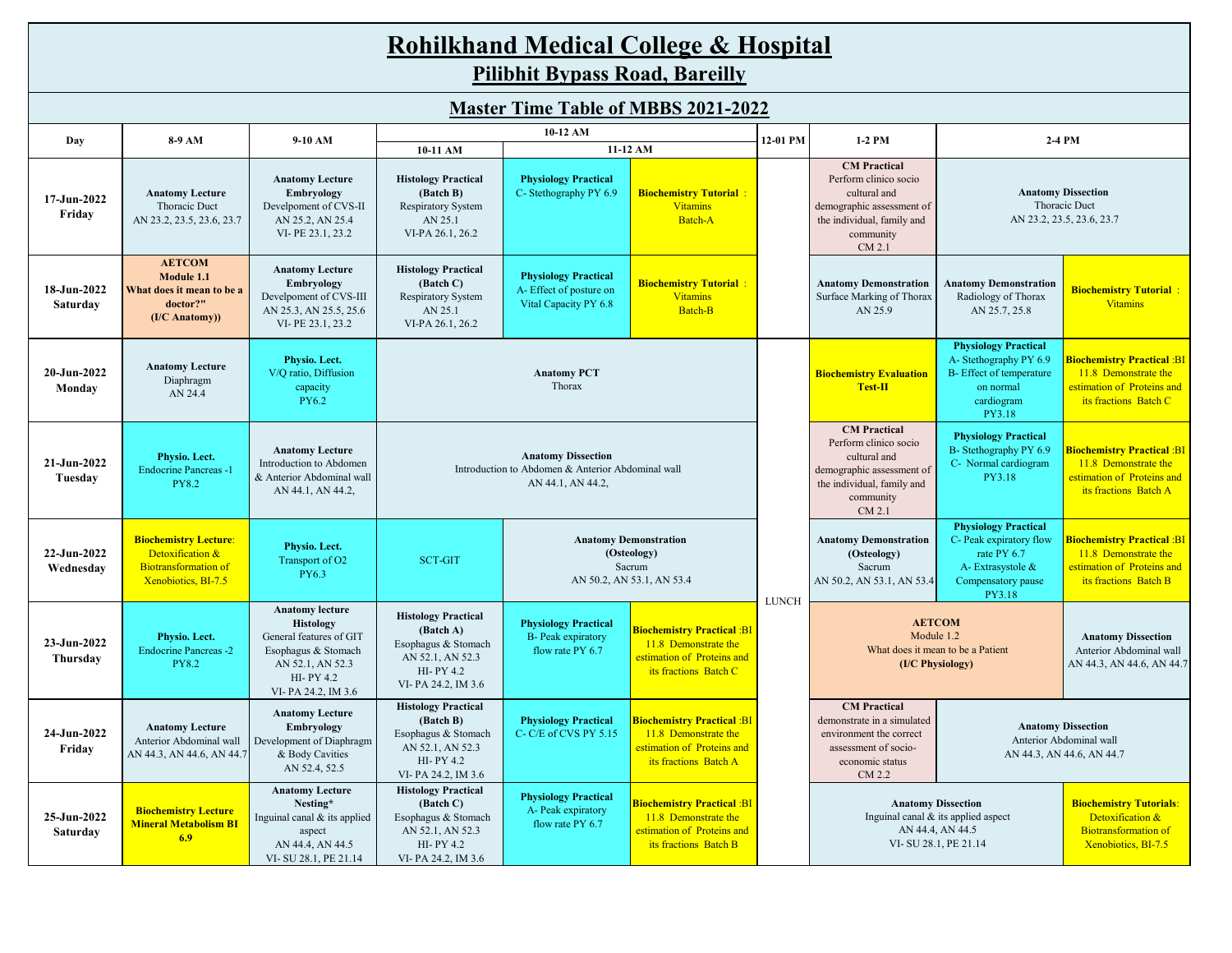## **Rohilkhand Medical College & Hospital Pilibhit Bypass Road, Bareilly**

|                          |                                                                                                   |                                                                                                                          | 10-12 AM                                                                                                       |                                                                                                                                                                                                                        |                                                                                                                                             |              |                                                                                                                                      |                                                                                                                                        |                                                                                                                                                                     |
|--------------------------|---------------------------------------------------------------------------------------------------|--------------------------------------------------------------------------------------------------------------------------|----------------------------------------------------------------------------------------------------------------|------------------------------------------------------------------------------------------------------------------------------------------------------------------------------------------------------------------------|---------------------------------------------------------------------------------------------------------------------------------------------|--------------|--------------------------------------------------------------------------------------------------------------------------------------|----------------------------------------------------------------------------------------------------------------------------------------|---------------------------------------------------------------------------------------------------------------------------------------------------------------------|
| Day                      | 8-9 AM                                                                                            | 9-10 AM                                                                                                                  | 10-11 AM                                                                                                       |                                                                                                                                                                                                                        | 11-12 AM                                                                                                                                    | 12-01 PM     | 1-2 PM                                                                                                                               |                                                                                                                                        | 2-4 PM                                                                                                                                                              |
| 27-Jun-2022<br>Monday    | <b>Anatomy Lecture</b><br><b>Testis</b><br>AN 46.1, 46.2, 46.3, 46.4,<br>46.5<br>VI-SU 30.4, 30.5 | Physio. Lect.<br>Transport of O2<br>PY6.3                                                                                | <b>Anatomy Dissection</b><br>Testis<br>AN 46.1, 46.2, 46.3, 46.4, 46.5<br>VI-SU 30.4, 30.5                     |                                                                                                                                                                                                                        |                                                                                                                                             |              | <b>Biochemistry Lecture:</b><br>Detoxification &<br><b>Biotransformation of</b><br>Xenobiotics, BI-7.5                               | <b>Physiology Practical</b><br>A-C/E of CVS PY 5.15<br>B-Extrasystole &<br>Compensatory pause<br>PY3.18                                | Biochemistry Practical :BI<br>11.8 & 11.22 Demonstrate<br>the estimation of Proteins,<br>Calculate A:G<br>Ratio/Creatinine Clearance<br><b>Batch C</b>              |
| 28-Jun-2022<br>Tuesday   | Physio. Lect.<br><b>Endocrine Pancreas</b><br><b>PY8.2</b>                                        | <b>Anatomy lecture</b><br>Peritoneum-I<br>AN 47.1                                                                        | <b>Anatomy Dissection</b><br>Peritoneum-I<br>AN 47.1                                                           |                                                                                                                                                                                                                        |                                                                                                                                             |              | <b>CM</b> Practical<br>demonstrate in a simulated<br>environment the correct<br>assessment of socio-<br>economic status<br>CM 2.2    | <b>Physiology Practical</b><br>B-C/E of CVS PY 5.15<br>C- Effect of temperature<br>on normal<br>cardiogram<br>PY3.18                   | <mark>Biochemistry Practical :BI</mark><br>11.8 & 11.22 Demonstrate<br>the estimation of Proteins,<br>Calculate A:G<br>Ratio/Creatinine Clearance<br><b>Batch A</b> |
| 29-Jun-2022<br>Wednesday | <b>Biochemistry Lecture</b><br><b>Mineral Metabolism BI</b><br>6.9                                | Physio. Lect.<br>Transport of CO2<br>PY6.3                                                                               | Physio. Lect.<br>Physiology of Pregnancy<br><b>PY9.8</b>                                                       | <b>Anatomy Demonstration</b><br>Testis<br>AN 46.1, 46.2, 46.3, 46.4, 46.5                                                                                                                                              |                                                                                                                                             | <b>LUNCH</b> | <b>Anatomy Demonstration</b><br>Common Abdominal<br>Incision<br>AN 44.7                                                              | <b>Physiology Practical</b><br>C- Revision C/E of CVS<br>PY 5.15<br>A-All or None law<br>& summation<br>PY3.18                         | <b>Biochemistry Practical :BI</b><br>11.8 & 11.22 Demonstrate<br>the estimation of Proteins,<br>Calculate A:G<br>Ratio/Creatinine Clearance<br><b>Batch B</b>       |
| 30-Jun-2022<br>Thursday  | Physio. Lect.<br>Sex determination &<br>differentiation PY 9.1                                    | <b>Anatomy Lecture</b><br><b>Histology</b><br>Small Intestine<br>AN 52.1<br><b>HI-PY 4.2</b><br>VI-SU 28.13-28.17        | <b>Histology Practical</b><br>(Batch A)<br>Small Intestine<br>AN 52.1<br><b>HI-PY 4.2</b><br>VI-SU 28.13-28.17 | <b>Biochemistry Practical :BI</b><br><b>Physiology Practical</b><br><b>B-</b> Revision C/E of CVS<br>11.9 Demonstrate the<br>PY 5.15<br>estimation of serum Total<br>Cholesterol and HDL<br><b>Cholesterol Batch C</b> |                                                                                                                                             |              |                                                                                                                                      | <b>AETCOM</b><br>Module 1.2<br>What does it mean to be a Patient<br>(I/C Physiology)                                                   |                                                                                                                                                                     |
| $1-Jul-2022$<br>Friday   | <b>Anatomy Lecture</b><br>Peritoneum-II<br>AN 47.2                                                | <b>Anatomy Lecture</b><br>Embryology<br>Development of<br>Oesophagus & stomach<br>(Primitive Gut & Foregut-I)<br>AN 52.6 | <b>Histology Practical</b><br>(Batch B)<br>Small Intestine<br>AN 52.1<br>HI-PY 4.2<br>VI-SU 28.13-28.17        | <b>Physiology Practical</b><br>C- Examination of arterial<br>pulse PY 5.12                                                                                                                                             | <b>Biochemistry Practical :BI</b><br>11.9 Demonstrate the<br>estimation of serum Total<br>Cholesterol and HDL<br>Cholesterol Batch A        |              | <b>CM</b> Practical<br>demonstrate in a simulated<br>environment the correct<br>assessment of socio-<br>economic status<br>CM 2.2    |                                                                                                                                        | <b>Anatomy Dissection</b><br>Peritoneum-II<br>AN 47.2                                                                                                               |
| $2-Jul-2022$<br>Saturday | <b>Biochemistry Lecture:</b><br>Mineral mertabolism, BI 6.9                                       | <b>Anatomy Lecture</b><br>Peritoneum-III<br>AN 47.2, 47.4                                                                | <b>Histology Practical</b><br>(Batch C)<br>Small Intestine<br>AN 52.1<br>HI-PY 4.2<br>VI-SU 28.13-28.17        | <b>Physiology Practical</b><br>A-Revision C/E of CVS<br>PY 5.15                                                                                                                                                        | <b>Biochemistry Practical: BI</b><br>11.9 Demonstrate the<br>estimation of serum Total<br>Cholesterol and HDL<br><b>Cholesterol Batch B</b> |              | <b>Anatomy Dissection</b>                                                                                                            | Peritoneum-III<br>AN 47.2                                                                                                              | <b>Biochemistry Tutorials</b><br><b>Mineral Metabolism BI</b><br>6.9                                                                                                |
| $4-Jul-2022$<br>Monday   | <b>Anatomy lecture</b><br>Stomach & Coeliac trunk-I<br>AN 47.5, AN 47.6                           | Physio. Lect.<br>High Alt. Physiology<br><b>PY6.4</b>                                                                    | <b>Anatomy Dissection</b><br>Stomach & Coeliac trunk-I<br>AN 47.5, AN 47.6                                     |                                                                                                                                                                                                                        |                                                                                                                                             |              | <b>Biochemistry Lecture:</b><br>Detoxification &<br><b>Biotransformation of</b><br>Xenobiotics, BI-7.5                               | <b>Physiology Practical</b><br>A- Examination of arterial<br>pulse PY 5.12<br><b>B-All or None law</b><br>& summation<br>PY3.18        | Biochemistry Practical :BI<br>11.10 Demonstrate the<br>estimation of Triglycerides<br><b>Batch C</b>                                                                |
| 5-Jul-2022<br>Tuesday    | Physio. Lect.<br>Puberty PY 9.2                                                                   | <b>Anatomy lecture</b><br>Stomach & Coeliac trunk-II<br>AN 47.5, AN 47.6, AN 47.9                                        |                                                                                                                | <b>Anatomy Dissection</b><br>Stomach & Coeliac trunk-II<br>AN 47.5, AN 47.6, AN 47.9                                                                                                                                   |                                                                                                                                             |              | <b>CM</b> Practical<br>Assessment of barriers to<br>good health and health<br>seeking behavior in<br>simulated enviornment<br>CM 2.3 | <b>Physiology Practical</b><br><b>B-</b> Examination of arterial<br>pulse PY 5.12<br>C- Extrasystole &<br>Compensatory pause<br>PY3.18 | <b>Biochemistry Practical: BI</b><br>11.10 Demonstrate the<br>estimation of Triglycerides<br><b>Batch C</b>                                                         |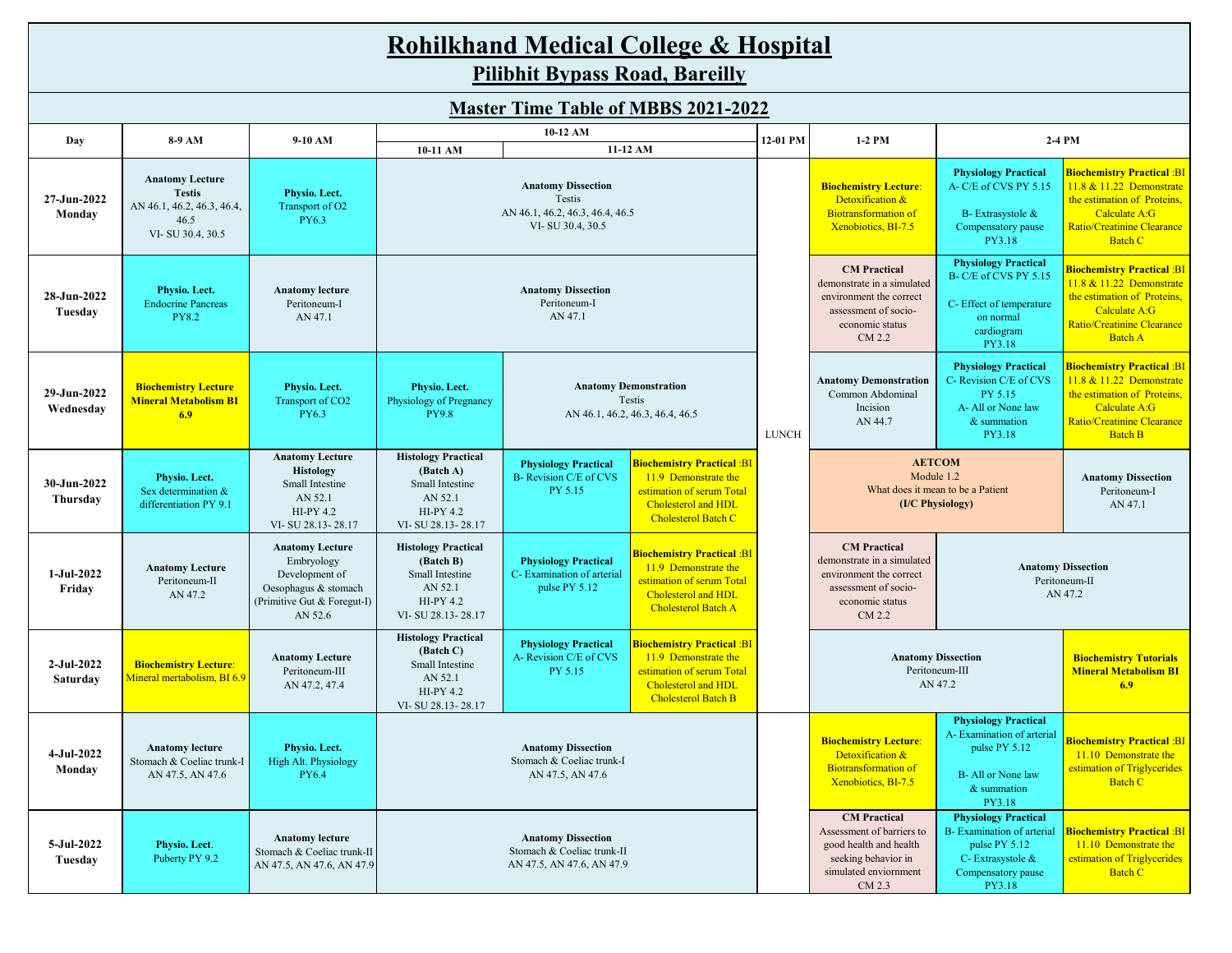|                                | <b>Rohilkhand Medical College &amp; Hospital</b><br><b>Pilibhit Bypass Road, Bareilly</b>                  |                                                                                                                                                        |                                                                                                                                                                                                                                                                                      |                                                                                                                                                                             |                                                                                                         |              |                                                                                                                                      |                                                                                                                                                |                                                                                                                   |  |  |
|--------------------------------|------------------------------------------------------------------------------------------------------------|--------------------------------------------------------------------------------------------------------------------------------------------------------|--------------------------------------------------------------------------------------------------------------------------------------------------------------------------------------------------------------------------------------------------------------------------------------|-----------------------------------------------------------------------------------------------------------------------------------------------------------------------------|---------------------------------------------------------------------------------------------------------|--------------|--------------------------------------------------------------------------------------------------------------------------------------|------------------------------------------------------------------------------------------------------------------------------------------------|-------------------------------------------------------------------------------------------------------------------|--|--|
|                                |                                                                                                            |                                                                                                                                                        |                                                                                                                                                                                                                                                                                      |                                                                                                                                                                             | <b>Master Time Table of MBBS 2021-2022</b>                                                              |              |                                                                                                                                      |                                                                                                                                                |                                                                                                                   |  |  |
| Day                            | 8-9 AM                                                                                                     | 9-10 AM                                                                                                                                                |                                                                                                                                                                                                                                                                                      | 10-12 AM                                                                                                                                                                    |                                                                                                         | 12-01 PM     | 1-2 PM                                                                                                                               |                                                                                                                                                | 2-4 PM                                                                                                            |  |  |
| 6-Jul-2022<br>Wednesday        | <b>Biochemistry Lecture:</b><br>Metrabolism of<br>Carbohydrates, BI-3.4                                    | Physio. Lect.<br>Acclimatization<br>PY6.4                                                                                                              | 10-11 AM<br><b>AETCOM SDL</b><br>Module 1.2<br>What does it mean to be a<br>Patient<br>(I/C Physiology)                                                                                                                                                                              | 11-12 AM<br><b>Anatomy Demonstration</b><br>(Osteology)<br>Revision                                                                                                         |                                                                                                         |              | <b>Anatomy Demonstration</b><br>Stomach<br>AN 47.5, AN 47.6, AN 47.9                                                                 | <b>Physiology Practical</b><br>C-Blood Pressure<br>measurement PY 5.12<br>A-Effect of vagal<br>& WCL stimulation<br>PY3.18                     | <mark>Biochemistry Practical :BI</mark><br>11.10 Demonstrate the<br>estimation of Triglycerides<br><b>Batch C</b> |  |  |
| 7-Jul-2022<br>Thursday         | Physio. Lect.<br>Male reproductive system<br>PY 9.3, 9.5                                                   | <b>Anatomy Lecture</b><br><b>Histology</b><br>Intestine-II<br>AN 52.1<br><b>HI-PY 4.2</b><br>VI-SU 28.13-28.17                                         | <b>Histology Practical</b><br>(Batch A)<br>Large Intestine<br>AN 52.1<br><b>HI-PY 4.2</b><br>VI-SU 28.13-28.17                                                                                                                                                                       | <b>Physiology Practical</b><br><b>B-</b> Blood Pressure<br>measurement PY 5.12                                                                                              | <b>Biochemistry Practical: BI</b><br>11.21 Revision of<br>estimation of Glucose,<br>Urea) Batch C       |              |                                                                                                                                      |                                                                                                                                                |                                                                                                                   |  |  |
| 8-Jul-2022<br>Friday           | <b>Anatomy Lecture</b><br>Duodenum & Superior<br>Mesentric artery<br>AN 47.5, 47.9                         | <b>Anatomy Lecture</b><br>Embryology<br>Foregut-II<br>(Development of Liver,<br>Pancreas & Gall Bladder)<br>AN 52.6                                    | <b>Histology Practical</b><br>(Batch B)<br><b>Biochemistry Practical: BI</b><br><b>Physiology Practical</b><br>Large Intestine<br>C- Revision Blood<br>11.21 Revision of<br>AN 52.1<br>Pressure PY 5.12<br>estimation of Glucose,<br>HI-PY 4.2<br>Urea) Batch A<br>VI-SU 28.13-28.17 |                                                                                                                                                                             |                                                                                                         |              | <b>CM</b> Practical<br>Assessment of barriers to<br>good health and health<br>seeking behavior in<br>simulated enviornment<br>CM 2.3 | Anatomy<br>FA<br>Part Viva & Student's Feedback                                                                                                |                                                                                                                   |  |  |
| 9-Jul-2022<br>Saturday         | <b>AETCOM SDL</b><br>Module 1.2<br>What does it mean to be a<br>Patient<br>(I/C Physiology)                | <b>Anatomy Lecture</b><br>Pancreas<br>AN 47.5, AN 47.9                                                                                                 | <b>Histology Practical</b><br>(Batch C)<br>Large Intestine<br>AN 52.1<br>HI-PY 4.2<br>VI-SU 28.13-28.17                                                                                                                                                                              | <b>Biochemistry Practical: BI</b><br><b>Physiology Practical</b><br>11.21 Revision of<br>A-Blood Pressure<br>estimation of Glucose,<br>measurement PY 5.12<br>Urea) Batch B |                                                                                                         |              |                                                                                                                                      | <b>Anatomy Dissection</b><br>Duodenum & Superior Mesentric artery & Pancreas<br>AN 47.5, AN 47.9                                               | <b>Biochemistry Tutorials:</b><br>Metrabolism of<br>Carbohydrates, BI-3.4                                         |  |  |
| $11-Jul-2022$<br><b>Monday</b> | <b>Anatomy lecture</b><br>Liver-I<br>AN 47.5, 47.6<br><b>AITO</b>                                          | Physio. Lect.<br>Functions of Hb & its<br>breakdown PY 2.3 AITO                                                                                        |                                                                                                                                                                                                                                                                                      | <b>Anatomy Dissection</b><br>Liver <sub>-I</sub><br>AN 47.5, 47.6<br><b>AITO</b>                                                                                            |                                                                                                         |              | <b>Biochemistry lecture:</b><br>Heme metabolism BI 6.11<br>& 6.12, VI- PA, IM AITO                                                   | <b>Physiology Practical</b><br>A- Revision Blood<br>Pressure PY 5.12<br>B-Effect of vagal<br>& WCL stimulation<br>PY3.18                       | <mark>Biochemistry Practical :BI</mark><br>11.13 Demonstrate the<br>estimation of SGOT/SGPT<br><b>Batch C</b>     |  |  |
| 12-Jul-2022<br><b>Tuesday</b>  | Physio. Lect.<br>Types of Jaundice PY 2.5,<br><b>4.7 AITO</b>                                              | <b>Anatomy Lecture</b><br>Liver II<br>AN 47.5, 47.6, 47.7<br><b>AITO</b>                                                                               |                                                                                                                                                                                                                                                                                      | <b>Anatomy Dissection</b><br>Liver II<br>AN 47.5, 47.6, 47.7<br><b>AITO</b>                                                                                                 |                                                                                                         |              | <b>CM</b> Practical<br>Assessment of barriers to<br>good health and health<br>seeking behavior in<br>simulated enviornment<br>CM 2.3 | <b>Physiology Practical</b><br><b>B-</b> Revision Blood<br>Pressure PY 5.12<br>C- All or None law<br>& summation<br>PY3.18                     | <b>Biochemistry Practical :BI</b><br>11.13 Demonstrate the<br>estimation of SGOT/SGPT<br><b>Batch A</b>           |  |  |
| 13-Jul-2022<br>Wednesday       | <b>Biochemistry Lecture:</b><br><b>Liver function Test, BI-</b><br>$6.13, 6.14, VI-PA$ 25.1<br><b>AITO</b> | Physio. Lect.<br>Iron Deficiency Anaemia<br>PY 2.4<br><b>AITO</b>                                                                                      | SCT-Endocrine system                                                                                                                                                                                                                                                                 | <b>Anatomy Lecture</b><br>Caecum, Appendix & Inferior Mesentric Artery<br>AN 47.5, AN 47.9,<br>VI-SU 28.15                                                                  |                                                                                                         |              | <b>Anatomy Demonstration</b><br>Small & Large Intestine<br>AN 47.5<br><b>VI-SU 28</b>                                                | <b>Physiology Practical</b><br>C- Effect of Posture on<br><b>Blood Pressure PY 5.12</b><br>A-Effect of drugs on<br>normal cardiogram<br>PY3.18 | <b>Biochemistry Practical :BI</b><br>11.13 Demonstrate the<br>estimation of SGOT/SGPT<br>Batch B                  |  |  |
| 14-Jul-2022<br><b>Thursday</b> | Physio. Lect.<br>Liver Function tests PY 4.8<br><b>AITO</b>                                                | <b>Anatomy Lecture</b><br><b>Histology</b><br>Liver, Pancreas & Gall<br>Bladder<br>AN 52.1<br>HI-PY 4.2, 4.7, 4.8<br>VI-SU 28.10, 28.11<br><b>AITO</b> | <b>Histology Practical</b><br>(Batch A)<br>Liver, Pancreas & Gall<br>Bladder<br>AN 52.1<br>HI-PY 4.2, 4.7, 4.8<br>VI-SU 28.10, 28.11<br><b>AITO</b>                                                                                                                                  | <b>Physiology Practical</b><br>B- Effect of Posture on<br><b>Blood Pressure PY 5.12</b>                                                                                     | <b>Biochemistry Practical :Bl</b><br>11.13 Demonstrate the<br>estimation of SGOT/SGPT<br><b>Batch C</b> | <b>LUNCH</b> |                                                                                                                                      | <b>CM Family Visit</b><br>$CM$ 2.2, 2.3, 2.4, 2.5                                                                                              |                                                                                                                   |  |  |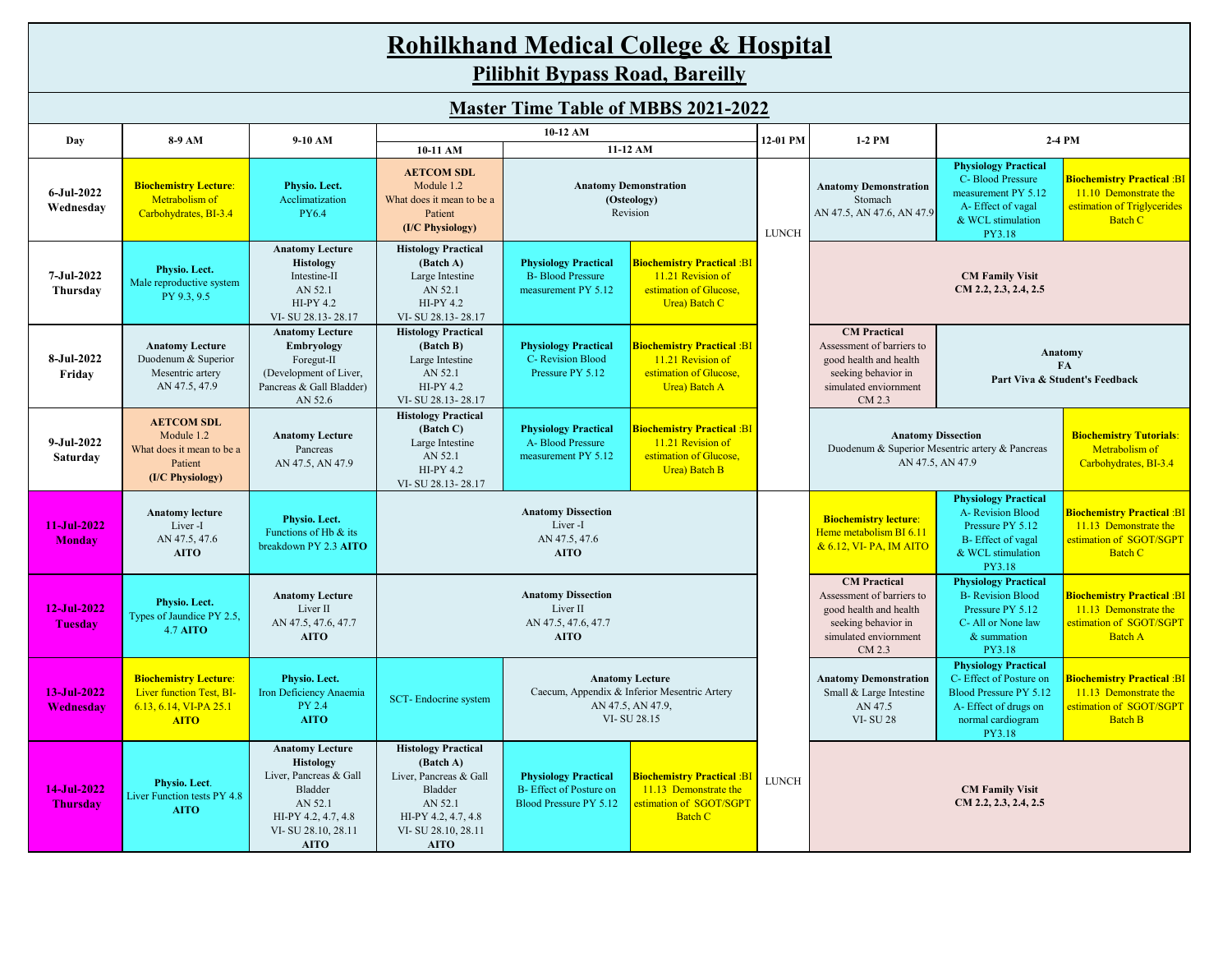| <b>Rohilkhand Medical College &amp; Hospital</b> |  |
|--------------------------------------------------|--|
| <b>Pilibhit Bypass Road, Bareilly</b>            |  |

| <b>Master Time Table of MBBS 2021-2022</b> |                                                                                                              |                                                                                                             |                                                                                                                                                                                                                                                                                                                                                           |                                                                                                                                                                  |                                                                                                         |              |                                                                                           |                                                                                                                                                                  |                                                                                                            |
|--------------------------------------------|--------------------------------------------------------------------------------------------------------------|-------------------------------------------------------------------------------------------------------------|-----------------------------------------------------------------------------------------------------------------------------------------------------------------------------------------------------------------------------------------------------------------------------------------------------------------------------------------------------------|------------------------------------------------------------------------------------------------------------------------------------------------------------------|---------------------------------------------------------------------------------------------------------|--------------|-------------------------------------------------------------------------------------------|------------------------------------------------------------------------------------------------------------------------------------------------------------------|------------------------------------------------------------------------------------------------------------|
| Day                                        | 8-9 AM                                                                                                       | 9-10 AM                                                                                                     | 10-11 AM                                                                                                                                                                                                                                                                                                                                                  | 10-12 AM                                                                                                                                                         | 11-12 AM                                                                                                | 12-01 PM     | 1-2 PM                                                                                    |                                                                                                                                                                  | 2-4 PM                                                                                                     |
| 15-Jul-2022<br>Fridav                      | <b>Anatomy Lecture</b><br>Extra hepatic biliary system<br>AN 47.5, 47.6, 47.7<br><b>AITO</b>                 | <b>Anatomy Lecture</b><br>Embryology<br>Midgut<br>AN52.6                                                    | <b>Histology Practical</b><br>(Batch B)<br>Liver, Pancreas & Gall<br><b>Biochemistry Practical :BI</b><br><b>Physiology Practical</b><br>Bladder<br>C-Effect of exercise on<br>11.13 Demonstrate the<br>AN 52.1<br><b>Blood Pressure PY 5.12</b><br>estimation of SGOT/SGPT<br><b>Batch A</b><br>HI-PY 4.2, 4.7, 4.8<br>VI-SU 28.10, 28.11<br><b>AITO</b> |                                                                                                                                                                  |                                                                                                         |              | CM<br>$FA-II$<br>(Formative Assesment)                                                    |                                                                                                                                                                  | <b>Anatomy Dissection</b><br>Liver-II & Extra hepatic biliary system<br>AN 47.5, 47.6, 47.7<br><b>AITO</b> |
| 16-Jul-2022<br><b>Saturday</b>             | <b>Biochemistry</b><br><b>Lecture Organ functions</b><br>tests BI 6.13-6.15 AITO                             | <b>Anatomy Lecture</b><br>Spleen<br>AN 47.5, 47.6                                                           | <b>Histology Practical</b><br>(Batch C)<br>Liver, Pancreas & Gall<br>Bladder<br>AN 52.1<br>HI-PY 4.2, 4.7, 4.8<br>VI-SU 28.10, 28.11<br><b>AITO</b>                                                                                                                                                                                                       | <b>Physiology Practical</b><br>A-Effect of Posture on<br><b>Blood Pressure PY 5.12</b>                                                                           | <b>Biochemistry Practical :BI</b><br>11.13 Demonstrate the<br>estimation of SGOT/SGPT<br><b>Batch B</b> |              | <b>Anatomy Dissection</b>                                                                 | Spleen<br>AN 47.5, 47.6                                                                                                                                          | <b>Biochemistry Tutorials</b><br><b>Organ functions tests BI</b><br>$6.13 - 6.15$                          |
| 18-Jul-2022<br>Monday                      | <b>Anatomy Lecture</b><br>Portal Vein<br>AN 47.8, 47.10, 47.11<br>VI-SU 28.12                                | Physio. Lect.<br>Deep sea diving,<br>Decompression sickness<br>PY6.4                                        | <b>Anatomy Dissection</b><br>Portal Vein<br>AN 47.8, 47.10, 47.11<br>VI-SU 28.12                                                                                                                                                                                                                                                                          |                                                                                                                                                                  |                                                                                                         |              | <b>Biochemistry Lecture:</b><br>Metabolism of<br>carbohydrate BI 3.4,3.5 VI-<br><b>IM</b> | <b>Physiology Practical</b><br>A-Effect of exercise on<br><b>Blood Pressure PY 5.12</b><br>B-Effect of drugs on<br>normal cardiogram<br>PY3.18                   | <b>Biochemistry Practical: BI</b><br>11.14 Demonstrate the<br>estimation of ALP Batch C                    |
| 19-Jul-2022<br>Tuesday                     | Physio. Lect.<br>Female reproductive system<br>PY9.4, 9.5                                                    | <b>Anatomy lecture</b><br>*Sharing<br>Kidney-I<br>AN 47.5, 47.6, 47.8<br>HI-PY 7.1, 7.2<br>VI-SU 29.5, 29.6 |                                                                                                                                                                                                                                                                                                                                                           | <b>Anatomy Dissection</b><br>Kidney-I<br>AN 47.5, 47.6, 47.8<br>HI-PY 7.1, 7.2<br>VI-SU 29.5, 29.6                                                               |                                                                                                         |              | <b>CM</b> Lecture<br>Mental Health & Disorders<br>CM 15.1, CM 15.2                        | <b>Physiology Practical</b><br>B- Effect of exercise on<br><b>Blood Pressure PY 5.12</b><br>C-Effect of vagal<br>& WCL stimulation<br>PY3.18                     | <b>Biochemistry Practical: BI</b><br>11.14 Demonstrate the<br>estimation of ALP Batch A                    |
| 20-Jul-2022<br>Wednesday                   | <b>Biochemistry Lecture:</b><br>Metrabolism of<br>Carbohydrates, BI-3.4, 3.5,<br>$VI$ -IM                    | Physio. Lect.<br>Hypoxia<br>PY6.6                                                                           | <b>AETCOM</b><br>Module 1.2<br>What does it mean to be a<br>Patient<br>(I/C Physiology)                                                                                                                                                                                                                                                                   |                                                                                                                                                                  | <b>Anatomy demonstration</b><br>(Osteology)<br>Bony Pelvis-I<br>AN 53.2, AN 53.3<br>VI-OG 14.1          | <b>LUNCH</b> | <b>Anatomy Demonstartion</b><br>Kidney<br>AN 47.5, 47.6, 47.8                             | <b>Physiology Practical</b><br>C-Revision effect of<br>posture/exercise on<br><b>BP PY 5.12</b><br>A-Revision: Effect of<br>drugs on normal<br>cardiogram PY3.18 | <b>Biochemistry Practical :BI</b><br>11.14 Demonstrate the<br>estimation of ALP Batch B                    |
| 21-Jul-2022<br>Thursday                    | Physio. Lect.<br>Menstrual cycle PY 9.4                                                                      | <b>Anatomy Lecture</b><br><b>Histology</b><br>Urinary System<br>AN 52.2                                     | <b>Histology Practical</b><br>(Batch A)<br>Urinary System<br>AN 52.2                                                                                                                                                                                                                                                                                      | <b>Physiology Practical</b><br>B- Revision effect of<br><b>Biochemistry Practical</b><br>posture/exercise on<br><b>Evaluation Test - II</b><br><b>BP PY 5.12</b> |                                                                                                         |              |                                                                                           | <b>CM Family Visit</b><br>CM 2.2, 2.3, 2.4, 2.5                                                                                                                  |                                                                                                            |
| 22-Jul-2022<br>Friday                      | <b>Anatomy Lecture</b><br>*Sharing<br>Kidney-II<br>AN 47.5, 47.6, 47.8<br>HI-PY 7.1, 7.2<br>VI-SU 29.5, 29.6 | <b>Anatomy Lecture</b><br>Embryology<br>Hindgut(GIT system)<br>AN 52.6,52.8                                 | <b>Histology Practical</b><br>(Batch B)<br>Urinary System<br>AN 52.2                                                                                                                                                                                                                                                                                      | <b>Physiology Practical</b><br><b>Biochemistry Practical</b><br>C-Normal ECG PY 5.13<br><b>Evaluation Test - II</b>                                              |                                                                                                         |              | <b>CM</b> Lecture<br>Mental Health<br>CM 15.1<br>VI-PS 19.1, 19.2, 19.4, 19.5             |                                                                                                                                                                  | <b>Anatomy Dissection</b><br>Kidney-II<br>AN 47.5, 47.6, 47.8<br>HI-PY 7.1, 7.2<br>VI-SU 29.5, 29.6        |
| 23-Jul-2022<br>Saturday                    | <b>Biochemistry lecture:</b><br>Heme metabolism BI 6.11<br>$0.612 \text{ }\text{M}$ DA IM                    | <b>Anatomy Lecture</b><br>Suprarenal Gland<br>ANI $475$                                                     | <b>Histology Practical</b><br>(Batch C)<br><b>Urinary System</b>                                                                                                                                                                                                                                                                                          | <b>Physiology Practical</b><br>A- Revision effect of<br>posture/exercise on<br>DD DV $\epsilon$ 10                                                               | <b>Biochemistry Practical</b><br><b>Evaluation Test - II</b>                                            |              | <b>Anatomy Dissection</b>                                                                 | Suprarenal Gland<br>ANI $475$                                                                                                                                    | <b>Biochemistry Tutorials:</b><br><b>Organ functions tests BI</b><br>$6.13 - 6.15$                         |

BP PY 5.12

& 6.12, VI- PA, IM

AN 47.5

AN 52.2

AN 47.5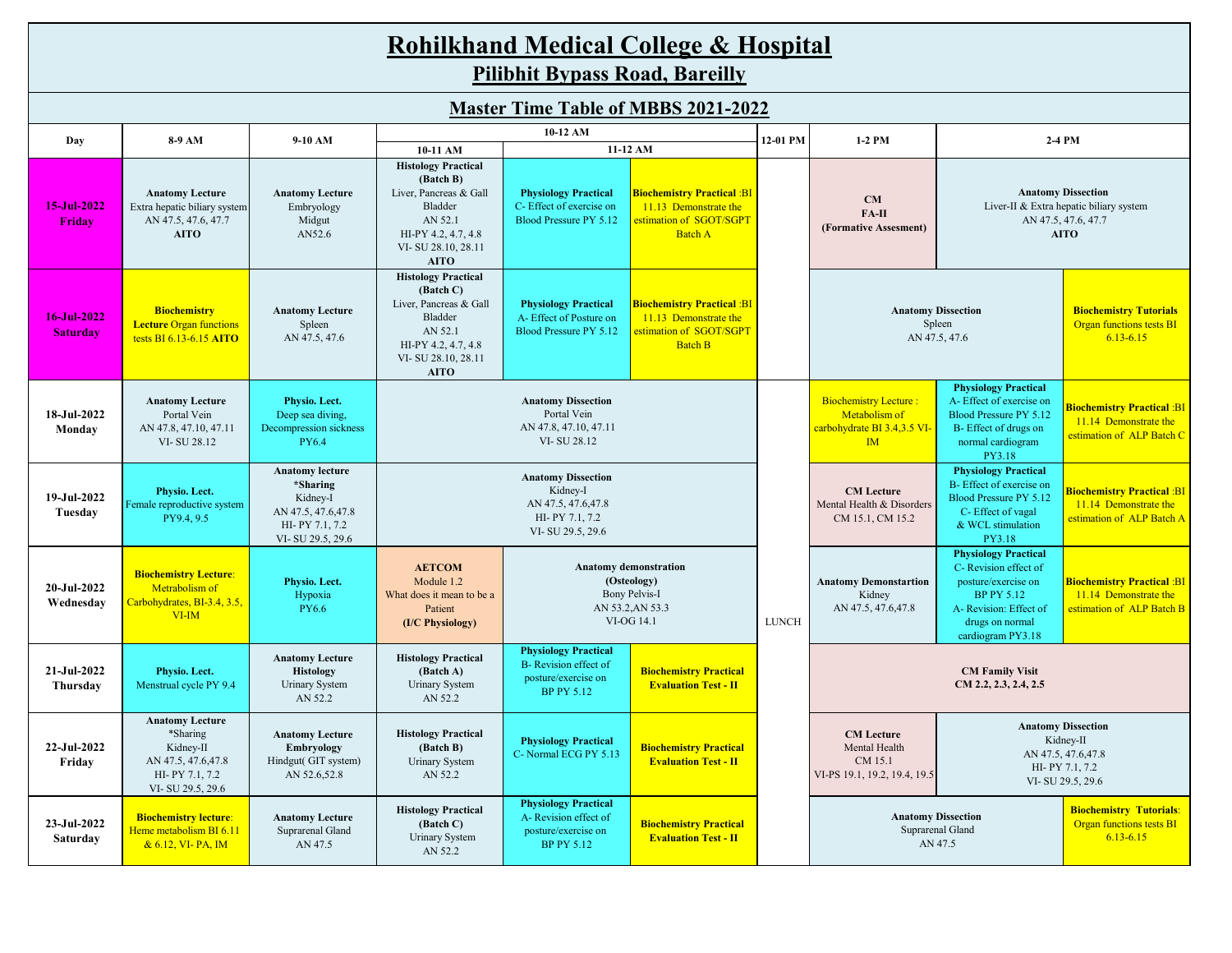| <b>Rohilkhand Medical College &amp; Hospital</b> |
|--------------------------------------------------|
| <b>Pilibhit Bypass Road, Bareilly</b>            |

|                          | 8-9 AM                                                                                                                                | 9-10 AM                                                                               |                                                                                                                                                                                                                                                                               |                                                                                                                                                                                 | 12-01 PM                                                                                                     | 1-2 PM                                                                                      |                                                                                                             | 2-4 PM                                                                                                                                       |                                                                                                                     |
|--------------------------|---------------------------------------------------------------------------------------------------------------------------------------|---------------------------------------------------------------------------------------|-------------------------------------------------------------------------------------------------------------------------------------------------------------------------------------------------------------------------------------------------------------------------------|---------------------------------------------------------------------------------------------------------------------------------------------------------------------------------|--------------------------------------------------------------------------------------------------------------|---------------------------------------------------------------------------------------------|-------------------------------------------------------------------------------------------------------------|----------------------------------------------------------------------------------------------------------------------------------------------|---------------------------------------------------------------------------------------------------------------------|
| Day                      |                                                                                                                                       |                                                                                       | 10-11 AM                                                                                                                                                                                                                                                                      |                                                                                                                                                                                 | 11-12 AM                                                                                                     |                                                                                             |                                                                                                             |                                                                                                                                              |                                                                                                                     |
| 25-Jul-2022<br>Monday    | <b>Anatomy Lecture</b><br>Major Blood Vesseles of<br>Abdominal Cavity<br>AN 47.8, 47.9                                                | Physio. Lect.<br>Hypoxia<br>PY6.6                                                     |                                                                                                                                                                                                                                                                               | Anatomy<br>FA<br>Part Viva & Student's Feedback                                                                                                                                 |                                                                                                              |                                                                                             | Biochemistry<br><b>Evaluation Test-III</b>                                                                  | <b>Physiology Practical</b><br>A-Normal ECG PY 5.13<br>B- Revision: Effect of<br>drugs on normal<br>cardiogram PY3.18                        | <mark>Biochemistry Practical :BI</mark><br>11.12 Demonstrate the<br>estimation of serum<br><b>Bilirubin Batch C</b> |
| 26-Jul-2022<br>Tuesday   | Physio. Lect.<br>Menstrual cycle PY 9.4                                                                                               | <b>Anatomy Lecture</b><br>Posterior AbdominalWall<br>AN 45.1, 45.2, 45.3, AN<br>47.12 | <b>Anatomy Dissection</b><br>Major Blood Vesseles of Abdominal Cavity & Posterior AbdominalWall<br>AN 45.1, 45.2, 45.3, AN 47.12,<br>AN 47.8, 47.9                                                                                                                            |                                                                                                                                                                                 |                                                                                                              |                                                                                             | <b>CM</b> Lecture<br>Hospital waste management<br>CM 14.3<br>HI-MI-1.4, 1.5, 8.7                            | <b>Physiology Practical</b><br>B-Normal ECG PY 5.13<br>C-Effect of drugs on<br>normal cardiogram<br>PY3.18                                   | <mark>Biochemistry Practical :BI</mark><br>11.12 Demonstrate the<br>estimation of serum<br><b>Bilirubin Batch A</b> |
| 27-Jul-2022<br>Wednesday | <b>Biochemistry Lecture:</b><br>Metabolism of amino acids,<br><b>BI-5.4, VI-PE</b>                                                    | Physio. Lect.<br>Regulation of resp.<br><b>PY6.6</b>                                  | <b>Anatomy demonstration</b><br>(Osteology)<br><b>Bony Pelvis-II</b><br>SCT-Reproductive system<br>AN 53.2, AN 53.3<br>VI-OG 14.1<br><b>LUNCH</b>                                                                                                                             |                                                                                                                                                                                 |                                                                                                              |                                                                                             | <b>Anatomy Demonstration</b><br>Ureter<br>AN 47.5                                                           | <b>Physiology Practical</b><br>C - Revision ECG PY 5.13<br>A- Revision skeletal<br>muscle experiments<br>PY3.18                              | Biochemistry Practical :Bl<br>11.12 Demonstrate the<br>estimation of serum<br><b>Bilirubin Batch B</b>              |
| 28-Jul-2022<br>Thursday  | Physio. Lect.<br>Contraceptive methods PY<br>9.6                                                                                      | <b>Anatomy lecture</b><br><b>Histology</b><br>Male Reproductive System<br>AN 52.2     | <b>Histology Practical</b><br>(Batch A)<br>Male Reproductive System<br>AN 52.2                                                                                                                                                                                                | <b>Biochemistry Practical: Bl</b><br><b>Physiology Practical</b><br>11.20 Identify abnormal<br><b>B</b> - Revision ECG PY 5.13<br>constituents in Urine. Batch<br>$\mathcal{C}$ |                                                                                                              |                                                                                             | <b>AETCOM</b><br>Module 1.2 & 1.3<br>The Doctor Patient relationship                                        | What does it mean to be a Patient<br>(I/C Physiology)                                                                                        | <b>Anatomy demonstration</b><br>(Osteology)<br><b>Bony Pelvis-II</b><br>AN 53.2, AN 53.3<br>VI-OG 14.1              |
| 29-Jul-2022<br>Friday    | <b>Anatomy Lecture</b><br>Perineum-I<br>AN 49.1, 49.2, AN 49.3                                                                        | <b>Anatomy Lecture</b><br>Embryology<br>Hindgut( Urinary system)<br>AN 52.6,52.8      | <b>Biochemistry Practical: BI</b><br><b>Histology Practical</b><br><b>Physiology Practical</b><br>C- Record & interpretation<br>11.20 Identify abnormal<br>(Batch B)<br>Male Reproductive System<br>of ECG PY 5.13<br>constituents in Urine. Batch<br>AN 52.2<br>$\mathbf{A}$ |                                                                                                                                                                                 |                                                                                                              |                                                                                             | <b>CM</b> Practical<br>Visit to Psychiatry OPD/<br>Department<br>CM 15.1, 15.2                              |                                                                                                                                              | <b>Anatomy Dissection</b><br>Perineum-I<br>AN 49.1, 49.2, AN 49.3                                                   |
| 30-Jul-2022<br>Saturday  | <b>Biochemistry Lecture:</b><br>Metabolism of amino acids,<br><b>BI-5.4, VI-PE</b>                                                    | <b>Anatomy Lecture</b><br>Perineum-II<br>AN 49.4,49.5                                 | <b>Histology Practical</b><br>(Batch C)<br>Male Reproductive System<br>AN 52.2                                                                                                                                                                                                | <b>Physiology Practical</b><br>A - Revision ECG PY 5.13                                                                                                                         | <b>Biochemistry Practical: BI</b><br>11.20 Identify abnormal<br>constituents in Urine. Batch<br>$\mathbf{B}$ |                                                                                             |                                                                                                             | <b>Anatomy Dissection</b><br>Perineum-II<br>AN 49.4,49.5                                                                                     | <b>Biochemistry Tutorials:</b><br>Metabolism of amino acids,<br><b>BI-5.4, VI-PE</b>                                |
| 1-Aug-2022<br>Monday     | <b>Anatomy Lecture</b><br>Pelvi c Diaphrgam, Internal<br>Iliac Artery & branches of<br><b>Sacral Plexus</b><br>AN 48.1, AN 48.3, 48.4 | Physio. Lect.<br>Regulation of resp.<br><b>PY6.6</b>                                  |                                                                                                                                                                                                                                                                               | <b>Anatomy Dissection</b><br>Pelvi c Diaphrgam, Internal Iliac Artery & branches of Sacral Plexus<br>AN 48.1, AN 48.3, 48.4                                                     |                                                                                                              |                                                                                             | <b>Biochemistry Lecture:</b><br>Metabolism of amino acids,<br><b>BI-5.4, VI-PE</b>                          | <b>Physiology Practical</b><br>A-Record & interpretation<br>of ECG PY 5.13<br><b>B-</b> Revision skeletal<br>muscle experiments<br>PY3.18    | <b>Biochemistry Practical: BI</b><br>11.17 Rationale of Biochem<br>test in Jaundice, Liver<br>disease. Batch C      |
| 2-Aug-2022<br>Tuesday    | Physio. Lect.<br>Structure & functions of<br>Kidney PY7.1                                                                             | <b>Anatomy Lecture</b><br>Urinary Bladder<br>AN 48.2, 48.5, 48.6                      | <b>Anatomy Dissection</b><br>Urinary Bladder<br>AN 48.2, 48.5, 48.6                                                                                                                                                                                                           |                                                                                                                                                                                 |                                                                                                              |                                                                                             | <b>CM</b> Practical<br>Visit to Psychiatry OPD/<br>Department<br>CM 15.1, 15.2                              | <b>Physiology Practical</b><br>B- Record & interpretation<br>of ECG PY 5.13<br>C-Revision: Effect of<br>drugs on normal<br>cardiogram PY3.18 | <b>Biochemistry Practical: BI</b><br>11.17 Rationale of Biochem<br>test in Jaundice, Liver<br>disease. Batch A      |
| 3-Aug-2022<br>Wednesday  | <b>Biochemistry Lecture:</b><br>Aetabolism of amino acids,<br><b>BI-5.4, VI-PE</b>                                                    | Physio. Lect.<br>Regulation of resp.<br>PY6.6                                         | <b>AETCOM SDL</b><br><b>Anatomy Dissection</b><br>Module 1.3<br><b>Urinary Bladder</b><br>The Doctor Patient<br>AN 48.2, 48.5, 48.6 & Urethra<br>relationship<br>AN 48.2<br>(I/C Physiology)                                                                                  |                                                                                                                                                                                 | <b>LUNCH</b>                                                                                                 | <b>Anatomy Dissection</b><br>Urinary Bladder<br>AN 48.2, 48.5, 48.6 &<br>Urethra<br>AN 48.2 | <b>Physiology Practical</b><br>C-revision ECG PY 5.13<br>A-Revision cardiac<br>muscle experiments<br>PY3.18 | Biochemistry Practical :BI<br>1.17 Rationale of Biochem<br>test in Jaundice, Liver<br>disease. Batch B                                       |                                                                                                                     |
| 4-Aug-2022<br>Thursday   | Physio. Lect.<br>JGA & Renin angiotensin<br>axis PY7.2                                                                                | <b>Anatomy Lecture</b><br>Histology<br>Female Reproductive<br>System<br>AN 52.2       | <b>Histology Practical</b><br><b>Biochemistry Practical: BI</b><br>(Batch A)<br><b>Physiology Practical</b><br>11.11 Demonstrate the<br>B-revision ECG PY 5.13<br>Female Reproductive<br>estimation of Calcium and<br>System<br>phosphorus Batch C<br>AN 52.2                 |                                                                                                                                                                                 |                                                                                                              |                                                                                             |                                                                                                             | <b>CM Family Visit</b><br>CM 2.2, 2.3, 2.4, 2.5                                                                                              |                                                                                                                     |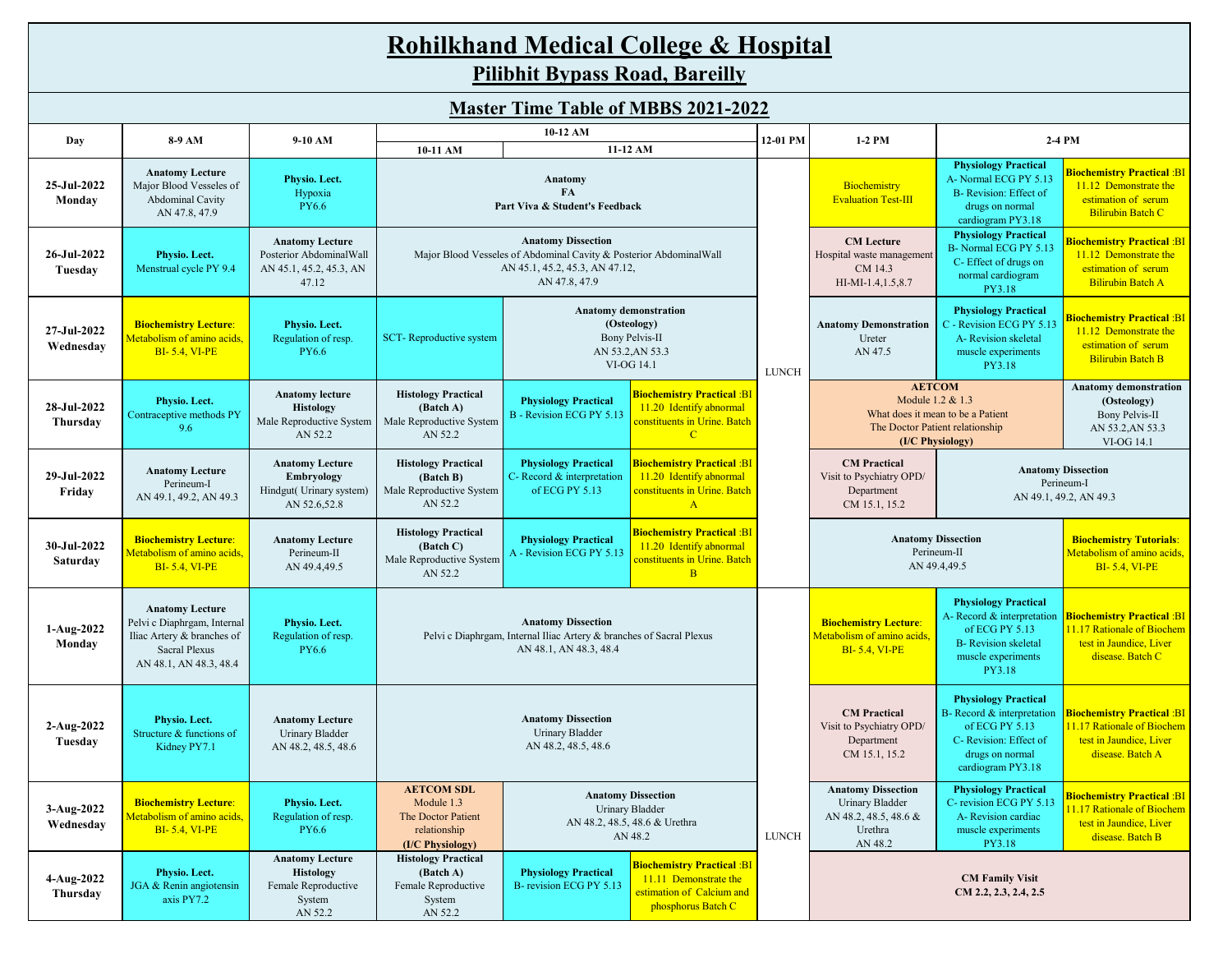|                                            | <b>Rohilkhand Medical College &amp; Hospital</b><br><b>Pilibhit Bypass Road, Bareilly</b>                      |                                                                                                                  |                                                                                                                                                                                                                                                               |                                                                                                  |                                                                                                               |                                                                                                                              |                                                                                                                                                                                   |                                                                                                                                          |                                                                                                                                                                          |  |  |  |  |
|--------------------------------------------|----------------------------------------------------------------------------------------------------------------|------------------------------------------------------------------------------------------------------------------|---------------------------------------------------------------------------------------------------------------------------------------------------------------------------------------------------------------------------------------------------------------|--------------------------------------------------------------------------------------------------|---------------------------------------------------------------------------------------------------------------|------------------------------------------------------------------------------------------------------------------------------|-----------------------------------------------------------------------------------------------------------------------------------------------------------------------------------|------------------------------------------------------------------------------------------------------------------------------------------|--------------------------------------------------------------------------------------------------------------------------------------------------------------------------|--|--|--|--|
| <b>Master Time Table of MBBS 2021-2022</b> |                                                                                                                |                                                                                                                  |                                                                                                                                                                                                                                                               |                                                                                                  |                                                                                                               |                                                                                                                              |                                                                                                                                                                                   |                                                                                                                                          |                                                                                                                                                                          |  |  |  |  |
| 10-12 AM                                   |                                                                                                                |                                                                                                                  |                                                                                                                                                                                                                                                               |                                                                                                  |                                                                                                               |                                                                                                                              |                                                                                                                                                                                   |                                                                                                                                          |                                                                                                                                                                          |  |  |  |  |
| Day                                        | 8-9 AM                                                                                                         | 9-10 AM                                                                                                          | 10-11 AM                                                                                                                                                                                                                                                      |                                                                                                  | 11-12 AM                                                                                                      | 12-01 PM                                                                                                                     | $1-2$ PM                                                                                                                                                                          |                                                                                                                                          | 2-4 PM                                                                                                                                                                   |  |  |  |  |
| 5-Aug-2022<br>Friday                       | <b>Anatomy Lecture</b><br>*Sharing<br>Male reproductive System<br>AN 48.2, AN 48.5, AN 48.7<br>HI-PY 9.3       | <b>Anatomy lecture</b><br>Embryology<br>Development of Kidney&<br>Ureter<br>AN 52.7<br>VI-SU 28.2                | <b>Histology Practical</b><br>(Batch B)<br>Female Reproductive<br>System<br>AN 52.2                                                                                                                                                                           | <b>Physiology Practical</b><br>C- Finger Ergography<br>PY 3.14                                   | <b>Biochemistry Practical: BI</b><br>11.11 Demonstrate the<br>estimation of Calcium and<br>phosphorus Batch A |                                                                                                                              | <b>CM</b> Practical<br><b>Anatomy Dissection</b><br>Male reproductive System<br>Visit to Psychiatry OPD/<br>AN 48.2, AN 48.5, AN 48.7<br>Department<br>HI-PY 9.3<br>CM 15.1, 15.2 |                                                                                                                                          |                                                                                                                                                                          |  |  |  |  |
| 6-Aug-2022<br>Saturday                     | <b>AETCOM SDL</b><br>Module 1.3<br>The Doctor Patient<br>relationship<br>(I/C Physiology)                      | <b>Anatomy Lecture</b><br>Rectum<br>AN 47.5                                                                      | <b>Histology Practical</b><br><b>Biochemistry Practical: BI</b><br>(Batch C)<br><b>Physiology Practical</b><br>11.11 Demonstrate the<br>A-revision ECG PY 5.13<br>Female Reproductive<br>estimation of Calcium and<br>System<br>phosphorus Batch B<br>AN 52.2 |                                                                                                  |                                                                                                               |                                                                                                                              |                                                                                                                                                                                   | <b>Anatomy Dissection</b><br>Rectum<br>AN 47.5                                                                                           | <b>Biochemistry Lecture:</b><br><b>Metabolism of amino</b><br>acids, BI-5.4, VI-PE                                                                                       |  |  |  |  |
| 8-Aug-2022<br>Monday                       | <b>Anatomy Lecture</b><br>Anal Canal<br>AN 47.5, AN 48.5, AN49.5<br>VI-SU 28.16, 28.17                         | Physio. Lect.<br>Functional anatomy of<br>heart, Conducting system<br><b>PY5.1</b>                               |                                                                                                                                                                                                                                                               |                                                                                                  | <b>Biochemistry Lecture:</b><br>Metabolism of amino acids.<br><b>BI-5.4, VI-PE</b>                            | <b>Physiology Practical</b><br>A- Finger Ergography<br>PY 3.14<br><b>B-</b> Revision cardiac<br>muscle experiments<br>PY3.18 | <b>Biochemistry Tutorial:</b><br>Mineral Metabolism BI 6.9<br>Batch-C                                                                                                             |                                                                                                                                          |                                                                                                                                                                          |  |  |  |  |
| 9-Aug-2022<br>Tuesday                      |                                                                                                                |                                                                                                                  | <b>HOLYDAY</b>                                                                                                                                                                                                                                                |                                                                                                  |                                                                                                               |                                                                                                                              | <b>HOLYDAY</b>                                                                                                                                                                    |                                                                                                                                          |                                                                                                                                                                          |  |  |  |  |
| 10-Aug-2022<br>Wednesday                   | <b>Biochemistry Lecture:</b><br>Metabolism of amino acids,<br><b>BI-5.5, VI-PE</b>                             | Physio. Lect.<br>Cardiac muscle properties<br><b>PY5.2</b>                                                       | <b>Physiology Lecture</b><br>Physiology of Yoga                                                                                                                                                                                                               | <b>Anatomy Lecture</b><br>Embryology<br>Male reproductive System-I<br>AN 52.8<br>VI-SU28.2, 30.2 |                                                                                                               |                                                                                                                              |                                                                                                                                                                                   | <b>Physiology Practical</b><br>C-Revision Finger<br>Ergography PY 3.14<br>A- Revision skeletal &<br>cardiac muscle<br>experiments PY3.18 | <b>Biochemistry Tutorial:</b><br><b>Mineral Metabolism BI 6.9</b><br>Batch-B                                                                                             |  |  |  |  |
| 11-Aug-2022<br>Thursday                    |                                                                                                                |                                                                                                                  | <b>HOLYDAY</b>                                                                                                                                                                                                                                                |                                                                                                  |                                                                                                               | <b>LUNCH</b>                                                                                                                 |                                                                                                                                                                                   |                                                                                                                                          |                                                                                                                                                                          |  |  |  |  |
| 12-Aug-2022<br>Friday                      | <b>Anatomy lecture</b><br>*Sharing<br>Female Reproductive<br>system-I<br>AN 48.2, AN 48.5, AN<br>48.8, AN 49.5 | <b>Anatomy Lecture</b><br>Embryology<br>Male reproductive System-<br>$\rm{II}$<br>AN 52.8<br>VI-SU28.2, 30.2     | <b>Histology Practical</b><br>(Batch B)<br>Revision                                                                                                                                                                                                           | <b>Physiology Practical</b><br>C- Cardiac efficiency index<br>PY 3.16                            | <b>Biochemistry Tutorial:</b><br>Mineral Metabolism BI 6.9<br><b>Batch-A</b>                                  |                                                                                                                              | <b>CM</b> Lecture<br><b>International Health</b><br>CM 18.1                                                                                                                       |                                                                                                                                          | <b>Anatomy Dissection</b><br>*Sharing<br>Female Reproductive system<br>AN 48.2, AN 48.5, AN 48.8, AN 49.5                                                                |  |  |  |  |
| 13-Aug-2022<br>Saturday                    | <b>Biochemistry</b><br>Lecture BI 7.1 Structure<br>and functions of DNA &<br><b>RNA</b>                        | <b>Anatomy Lecture</b><br>*Sharing<br>Female Reproductive<br>system-II<br>AN 48.2, AN 48.5, AN<br>48.8, AN 49.51 | <b>Physiology Practical</b><br><b>Histology Practical</b><br><b>Biochemistry Tutorial:</b><br>A-Revision Finger<br>Mineral Metabolism BI 6.9<br>(Batch C)<br>Ergography PY 3.14<br><b>Batch-B</b><br>Revision                                                 |                                                                                                  |                                                                                                               |                                                                                                                              |                                                                                                                                                                                   | <b>Anatomy Dissection</b><br>Sectional Anatomy of Abdomen& Pelvis<br>AN 51.1, 51.2                                                       | <b>Biochemistry Tutorials BI</b><br>7.1 Structure and functions<br>of DNA & RNA                                                                                          |  |  |  |  |
| 15-Aug-2022<br>Monday                      |                                                                                                                |                                                                                                                  | <b>HOLYDAY</b>                                                                                                                                                                                                                                                |                                                                                                  |                                                                                                               |                                                                                                                              |                                                                                                                                                                                   | <b>HOLYDAY</b>                                                                                                                           |                                                                                                                                                                          |  |  |  |  |
| 16-Aug-2022<br>Tuesday                     | Physio. Lect.<br>GFR PY7.3                                                                                     | <b>Anatomy Lecture</b><br>Embryology<br>Female reproductive system<br>AN 52.8                                    | Anatomy<br><b>PCT</b> - Abdomen & Pelvis                                                                                                                                                                                                                      |                                                                                                  |                                                                                                               |                                                                                                                              | <b>CM</b> lecture<br><b>International Health</b><br>Agencies<br>CM 18.1, 18.2                                                                                                     | <b>Physiology Practical</b><br><b>B-</b> Finger Ergography<br>PY 3.14<br>C- Revision skeletal<br>muscle experiments<br>PY3.18            | <mark>Biochemistry Practical :BI</mark><br>11.21, & BI 11.22 Revision<br>of estimation of Creatinine,<br><b>Creatinine Clearance and</b><br>Protein, A: G ratio) Batch A |  |  |  |  |
| 17-Aug-2022<br>Wednesday                   | <b>Biochemistry Lecture:</b><br>Aetabolism of Amino acids<br><b>BI 5.5 VI-PE</b>                               | Physio. Lect.<br>Cardiac muscle properties<br><b>PY5.2</b>                                                       | <b>Anatomy Demonstration</b><br>(Osteology)<br>SCT-Respiratory system<br>Norma Verticalis & Norma Frontalis<br>AN 26.1, AN 26.2"                                                                                                                              |                                                                                                  |                                                                                                               | <b>INCU</b>                                                                                                                  | <b>Anatomy Demonstration</b><br>(Osteology)<br>Norma Verticalis & Norma<br>Frontalis<br>AN 26.1, AN 26.2"                                                                         | <b>Physiology Practical</b><br>C-C/E of abdomen<br>PY 4.10<br>A-Revision skeletal<br>muscle experiments<br>PY3.18                        | <b>Biochemistry Practical :BI</b><br>11.21,& BI 11.22 Revision<br>of estimation of Creatinine,<br><b>Creatinine Clearance and</b><br>Protein, A: G ratio) Batch B        |  |  |  |  |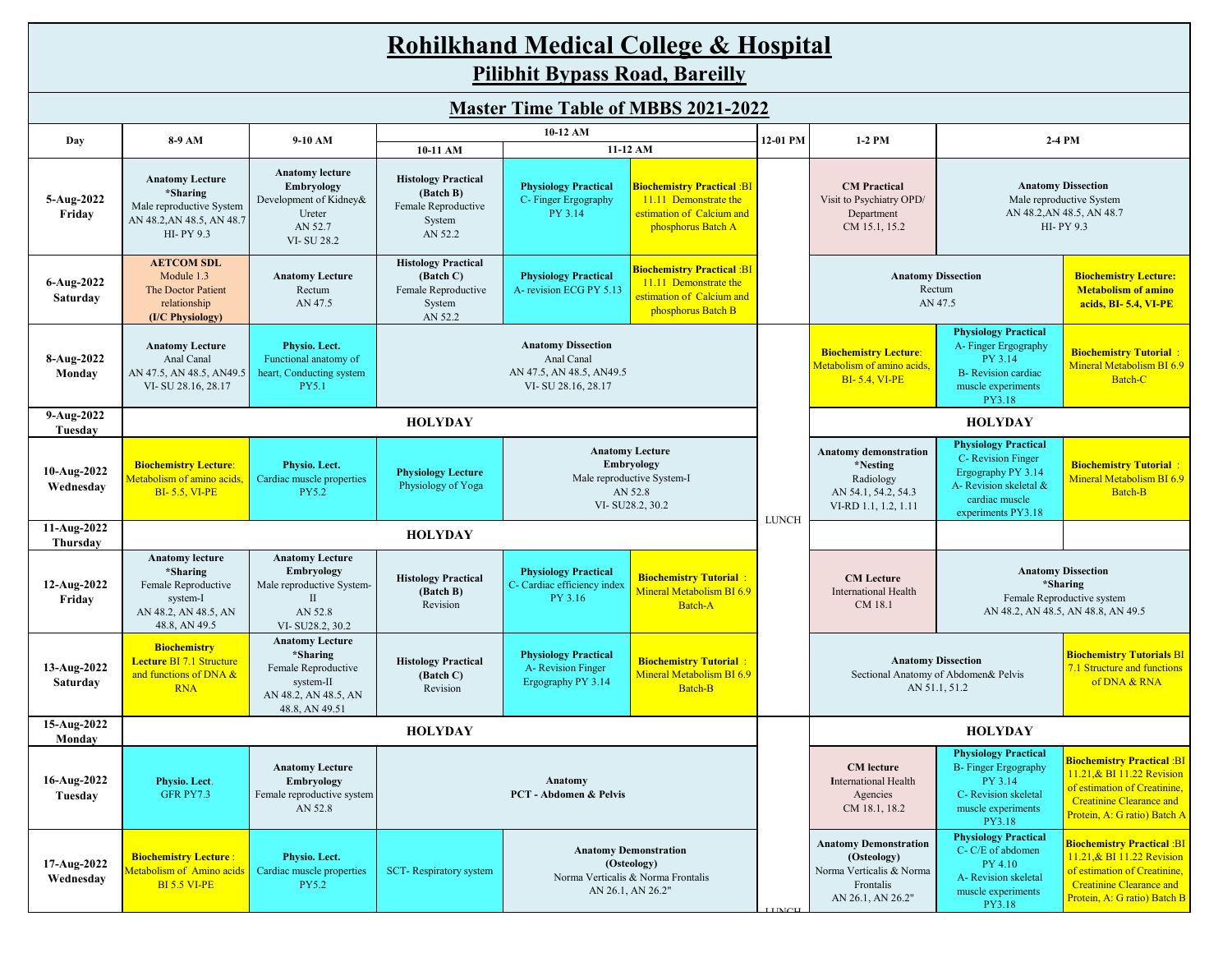| <b>Rohilkhand Medical College &amp; Hospital</b> |                                                                                   |                                                                                                            |                                                                                                                                                                                                                                          |                                                                                                    |                                                                                                                                                                                |               |                                                                                                                                                                                                  |                                                                                                                                                |                                                                                               |  |  |  |  |
|--------------------------------------------------|-----------------------------------------------------------------------------------|------------------------------------------------------------------------------------------------------------|------------------------------------------------------------------------------------------------------------------------------------------------------------------------------------------------------------------------------------------|----------------------------------------------------------------------------------------------------|--------------------------------------------------------------------------------------------------------------------------------------------------------------------------------|---------------|--------------------------------------------------------------------------------------------------------------------------------------------------------------------------------------------------|------------------------------------------------------------------------------------------------------------------------------------------------|-----------------------------------------------------------------------------------------------|--|--|--|--|
|                                                  | <b>Pilibhit Bypass Road, Bareilly</b>                                             |                                                                                                            |                                                                                                                                                                                                                                          |                                                                                                    |                                                                                                                                                                                |               |                                                                                                                                                                                                  |                                                                                                                                                |                                                                                               |  |  |  |  |
| <b>Master Time Table of MBBS 2021-2022</b>       |                                                                                   |                                                                                                            |                                                                                                                                                                                                                                          |                                                                                                    |                                                                                                                                                                                |               |                                                                                                                                                                                                  |                                                                                                                                                |                                                                                               |  |  |  |  |
| Day                                              | 8-9 AM                                                                            | 9-10 AM                                                                                                    |                                                                                                                                                                                                                                          | 10-12 AM                                                                                           |                                                                                                                                                                                | 12-01 PM      | 1-2 PM                                                                                                                                                                                           |                                                                                                                                                | 2-4 PM                                                                                        |  |  |  |  |
| 18-Aug-2022<br>Thursday                          | Physio. Lect.<br>GFR PY7.3                                                        | <b>Anatomy lecture</b><br>Introduction to Head &<br>Neck & SCALP<br>AN 27.1, AN 27.2<br>VI-SU17.4, FM 3.11 | 10-11 AM<br><b>Histology Practical</b><br>(Batch A)<br>Female Reproductive<br>System<br>AN 52.2                                                                                                                                          | <b>Physiology Practical</b><br><b>B-</b> Revision Finger<br>Ergography PY 3.14                     | 11-12 AM<br><b>Biochemistry Practical: BI</b><br>11.21, & BI 11.22 Revision<br>of estimation of Creatinine,<br><b>Creatinine Clearance and</b><br>Protein, A: G ratio) Batch C | <b>LUIVEN</b> | <b>CM Family Visit</b><br>CM 2.2, 2.3, 2.4, 2.5                                                                                                                                                  |                                                                                                                                                |                                                                                               |  |  |  |  |
| 19-Aug-2022<br>Friday                            |                                                                                   |                                                                                                            | <b>HOLYDAY</b>                                                                                                                                                                                                                           |                                                                                                    |                                                                                                                                                                                |               |                                                                                                                                                                                                  | <b>HOLYDAY</b>                                                                                                                                 |                                                                                               |  |  |  |  |
| 20-Aug-2022<br>Saturday                          | <b>Biochemistry Lecture:</b><br>Metabolism of Lipids BI<br>4.3, 4.4 VI-IM         | <b>Anatomy lecture</b><br><b>SCALP</b><br>AN 27.1, AN 27.2<br>VI-SU17.4, FM 3.11                           | <b>Histology Practical</b><br>(Batch C)<br>Female Reproductive<br>System<br>AN 52.2                                                                                                                                                      | <b>Physiology Practical</b><br>A- Cardiac efficiency index<br>PY 3.16                              | <b>Biochemistry Practical: BI</b><br>11.21, & BI 11.22 Revision<br>of estimation of Creatinine,<br><b>Creatinine Clearance and</b><br>Protein, A: G ratio) Batch B             |               | <b>Anatomy Dissection</b><br>Introduction to Head & Neck & SCALP<br>AN 27.1, AN 27.2<br>VI-SU17.4, FM 3.11                                                                                       | <b>AETCOM</b><br>Module 1.3<br>The Doctor Patient<br>relationship<br>(I/C Biochemistry)                                                        |                                                                                               |  |  |  |  |
| 22-Aug-2022<br>Monday                            | <b>Anatomy Lecture</b><br>Face-I<br>AN 28.1, AN 28.2, AN 28.6                     | Physio. Lect.<br>Cardiac cycle PY5.3                                                                       |                                                                                                                                                                                                                                          | <b>Anatomy Dissection</b><br>Face<br>AN 28.3, AN 28.4, AN 28.5, AN 28.6, AN 28.7, AN 28.8, AN 31.4 |                                                                                                                                                                                |               | <b>Biochemistry Lecture:</b><br>Metabolism of Lipids BI<br>$4.3, 4.4$ VI-IM                                                                                                                      | <b>Physiology Practical</b><br>A-C/E of abdomen<br>PY 4.10<br><b>B-Lab Completion Test</b>                                                     | <b>Biochemistry Practical :BI</b><br>11.16 Paper<br>Chromatography of amino<br>acids. Batch C |  |  |  |  |
| 23-Aug-2022<br>Tuesday                           | Physio. Lect.<br>Tubular reabsorption &<br>secretion PY7.3,7.5                    | <b>Anatomy Lecture</b><br>Face-II<br>AN 28.3, AN 28.4,<br>AN28.5, AN28.6, AN 28.7,<br>AN 28.8, AN 31.4     | <b>Anatomy Dissection</b><br>Face<br>AN 28.3, AN 28.4, AN 28.5, AN 28.6, AN 28.7, AN 28.8, AN 31.4                                                                                                                                       |                                                                                                    |                                                                                                                                                                                |               | <b>CM</b> Lecture<br>Disaster Management CM<br>13.1, 13.2                                                                                                                                        | <b>Physiology Practical</b><br>B- Cardiac efficiency index<br>PY 3.16<br>C- Lab Completion Test                                                | <b>Biochemistry Practical: BI</b><br>11.16 Paper<br>Chromatography of amino<br>acids. Batch A |  |  |  |  |
| 24-Aug-2022<br>Wednesday                         | <b>Biochemistry Lecture:</b><br>Metabolism of Lipids BI<br>4.3, 4.4 VI-IM         | Physio. Lect.<br>Cardiac cycle PY5.3                                                                       | <b>Physiology Lecture</b><br>Cardio-respiratory changes<br>in exercise                                                                                                                                                                   |                                                                                                    | <b>Anatomy Demonstration</b><br>(Osteology)<br>Norma Occipitalis & Norma Latreralis<br>AN 26.2                                                                                 | <b>LUNCH</b>  | <b>Anatomy Demonstration</b><br><b>Physiology Practical</b><br>(Osteology)<br>C-C/E of Motor system I<br>Norma Occipitalis &<br>PY 10.11<br>Norma Latreralis<br>A-Lab Completion Test<br>AN 26.2 |                                                                                                                                                | <b>Biochemistry Practical :BI</b><br>11.16 Paper<br>Chromatography of amino<br>acids. Batch B |  |  |  |  |
| 25-Aug-2022<br>Thursday                          | Physio. Lect.<br>Tubular reabsorption &<br>secretion PY7.3,7.5                    | <b>Anatomy Lecture</b><br><b>Histology</b><br>Salivary Glands<br>AN 70.1<br>VI-SU 21.1                     | <b>Histology Practical</b><br>(Batch A)<br><b>Salivary Glands</b><br>AN 70.1<br>VI-SU 21.1                                                                                                                                               | <b>Physiology Practical</b><br>B-C/E of abdomen<br>PY 4.10                                         | <b>Biochemistry Practical: BI</b><br>11.16 TLC and PAGE.<br><b>Batch C</b>                                                                                                     |               |                                                                                                                                                                                                  | <b>CM Family Visit</b><br>CM 2.2, 2.3, 2.4, 2.5                                                                                                |                                                                                               |  |  |  |  |
| 26-Aug-2022<br>Friday                            | <b>Anatomy lecture</b><br>Parotid Gland<br>AN 28.9, AN 28.10<br><b>VI-EN 4.18</b> | <b>Anatomy Lecture</b><br><b>Embryology</b><br>Development of Face-I<br>AN 43.4<br>VI-PE 20.20, SU 19.1    | <b>Histology Practical</b><br>(Batch B)<br>Salivary Glands<br>AN 70.1<br>VI-SU 21.1                                                                                                                                                      | <b>Physiology Practical</b><br>C- C/E of Motor system II                                           | <b>Biochemistry Practical: BI</b><br>11.16 TLC and PAGE<br><b>Batch A</b>                                                                                                      |               | <b>CM</b> Lecture<br>Disaster Management CM<br>13.3, 13.4                                                                                                                                        |                                                                                                                                                | <b>Anatomy Dissection</b><br>Parotid Gland<br>AN 28.9, AN 28.10<br>VI-EN 4.18                 |  |  |  |  |
| 27-Aug-2022<br>Saturday                          | <b>Biochemistry Lecture:</b><br><b>Metabolism of Lipids BI</b><br>4.3, 4.4 VI-IM  | <b>Anatomy Lecture</b><br>Deep Cervical Fascia-I<br>AN 35.1, AN 35.10                                      | <b>Histology Practical</b><br><b>Physiology Practical</b><br>(Batch C)<br><b>Biochemistry Practical: BI</b><br>A- C/E of Motor system I<br>Salivary Glands<br>11.16 TLC and PAGE.<br>PY 10.11<br><b>Batch B</b><br>AN 70.1<br>VI-SU 21.1 |                                                                                                    |                                                                                                                                                                                |               |                                                                                                                                                                                                  | <b>Anatomy Dissection</b><br>Deep Cervical Fascia-I<br>AN 35.1, AN 35.10                                                                       | <b>Biochemistry Tutorials:</b><br>Metabolism of Lipids BI<br>4.3, 4.4 VI-IM                   |  |  |  |  |
| 29-Aug-2022<br>Monday                            | <b>Anatomy Lecture</b><br>Deep Cervical Fascia-II<br>AN 35.1, AN 35.10            | Physio. Lect.<br>ECG PY5.5, 5.6                                                                            |                                                                                                                                                                                                                                          | <b>Anatomy Dissection</b><br>Deep Cervical Fascia-II<br>AN 35.1, AN 35.10                          |                                                                                                                                                                                |               | <b>Biochemistry Lecture:</b><br>Metabolism of Lipids BI<br>4.3, 4.4 VI-IM                                                                                                                        | <b>Physiology Practical</b><br>A- C/E of Motor system II<br>PY 10.11<br>B-Tutorial: Homeostasis.<br>Transport, Body<br>fluid. PY 1.2, 1.5, 1.6 | <b>Biochemistry Practical :BI</b><br>11.16 Autoanalyser. Batch C                              |  |  |  |  |

**Contract Contract Contract Contract**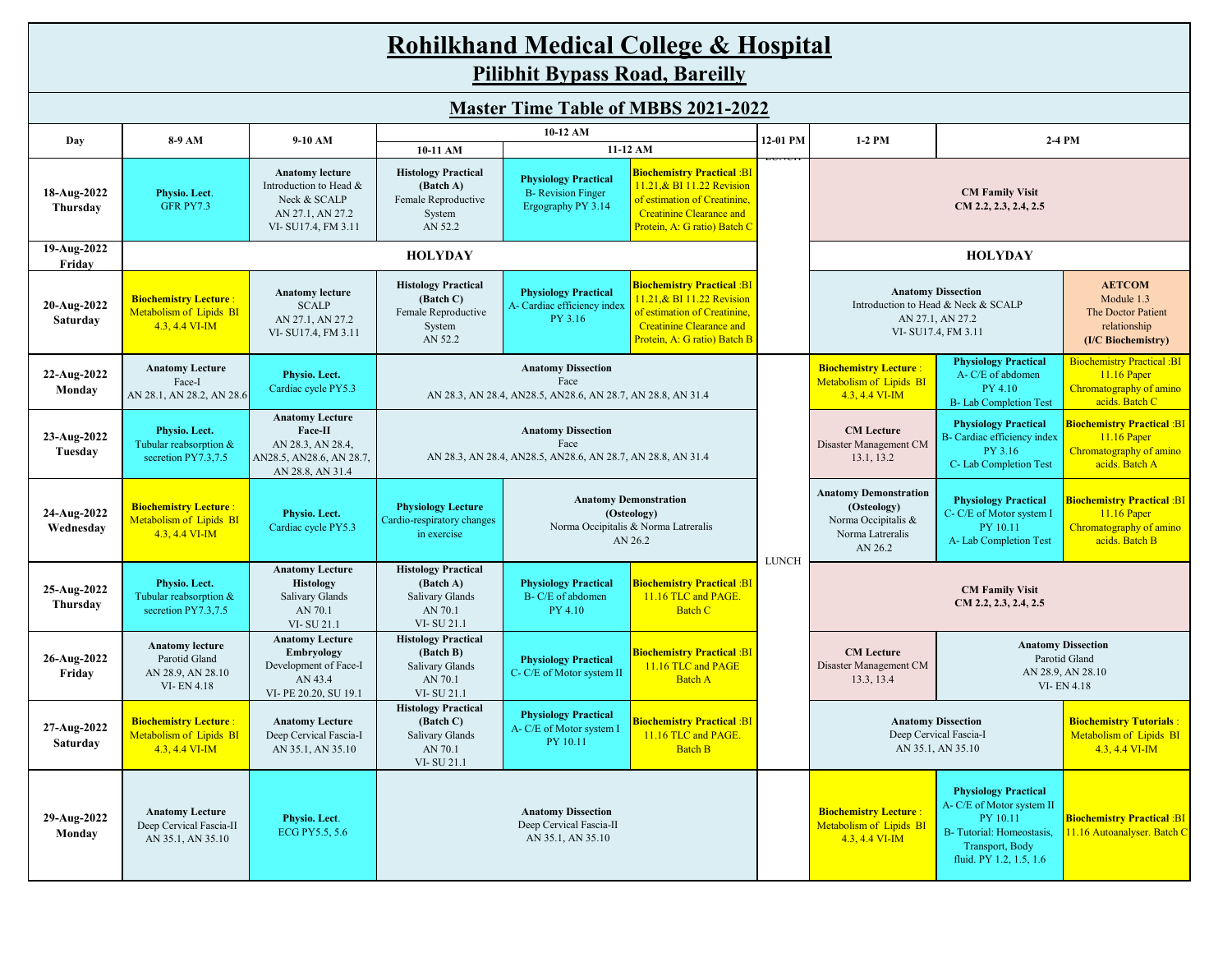# **Rohilkhand Medical College & Hospital Pilibhit Bypass Road, Bareilly Master Time Table of MBBS 2021-2022**

| Masivi Time Table of Middle 2021-2022                                                                                                                                                                       |                                                                           |                                                                                                                                           |                                                                                                                                                                           |                                                                       |                                                                                          |                                                                             |                                                                                                   |                                                                                                                                               |                                                                                                |  |  |
|-------------------------------------------------------------------------------------------------------------------------------------------------------------------------------------------------------------|---------------------------------------------------------------------------|-------------------------------------------------------------------------------------------------------------------------------------------|---------------------------------------------------------------------------------------------------------------------------------------------------------------------------|-----------------------------------------------------------------------|------------------------------------------------------------------------------------------|-----------------------------------------------------------------------------|---------------------------------------------------------------------------------------------------|-----------------------------------------------------------------------------------------------------------------------------------------------|------------------------------------------------------------------------------------------------|--|--|
| Day                                                                                                                                                                                                         | 8-9 AM                                                                    | $9-10$ AM                                                                                                                                 |                                                                                                                                                                           | 10-12 AM                                                              |                                                                                          | 12-01 PM                                                                    | $1-2$ PM                                                                                          |                                                                                                                                               | 2-4 PM                                                                                         |  |  |
|                                                                                                                                                                                                             |                                                                           |                                                                                                                                           | 10-11 AM                                                                                                                                                                  |                                                                       | 11-12 AM                                                                                 |                                                                             |                                                                                                   |                                                                                                                                               |                                                                                                |  |  |
| 30-Aug-2022<br>Tuesday                                                                                                                                                                                      | Physio. Lect.<br>Tubular reabsorption &<br>secretion PY7.3,7.5            | <b>Anatomy lecture</b><br>Posterior Triangle of Neck<br>AN 29.1, 29.2, 29.3, 29.4                                                         | <b>Anatomy Dissection</b><br>Posterior Triangle of Neck<br>AN 29.1, 29.2, 29.3, 29.4                                                                                      |                                                                       |                                                                                          |                                                                             | <b>CM</b> Lecture<br>List of Essential Medicines<br>CM 19.1, 19.2                                 | <b>Physiology Practical</b><br>B- C/E of Motor system I<br>PY 10.11<br>C-Tutorial: Homeostasis,<br>Transport, Body<br>fluid. PY 1.2, 1.5, 1.6 | <b>Biochemistry Practical: BI</b><br>11.16 Autoanalyser. Batch A                               |  |  |
| 31-Aug-2022<br>Wednesday                                                                                                                                                                                    | <b>Biochemistry Lecture:</b><br>Metabolism of Lipids BI<br>4.3, 4.4 VI-IM | Physio. Lect.<br>ECG PY5.5, 5.6                                                                                                           | <b>AETCOM</b><br>Module 1.3<br><b>Anatomy Demonstration</b><br><b>Typical Cervical Vertebrae</b><br>The Doctor Patient<br>, AN 26.5<br>relationship<br>(I/C Biochemistry) |                                                                       |                                                                                          | <b>LUNCH</b>                                                                | <b>Anatomy Demonstration</b><br>(Osteology)<br>C1 & C2 vertebrae &<br>Hyoid Bone<br>AN 26.5, 26.7 | <b>Physiology Practical</b><br>C- Revision: Motor Sys<br>PY 10.11<br>A-Tutorial: Homeostasis,<br>Transport, Body<br>fluid. PY 1.2, 1.5, 1.6   | <b>Biochemistry Practical :BI</b><br>11.16 Autoanalyser. Batch B                               |  |  |
| 1-Sep-2022<br>Thursday                                                                                                                                                                                      | Physio. Lect.<br>Urine concentration &<br>dilution PY7.3                  | <b>Anatomy Lecture</b><br><b>Histology</b><br>Endocrine Glands-I<br>(Thyroid, Parathyroid &<br>Suprarenal)<br>AN 43.2<br>VI-PA 31.2, 32.9 | <b>Histology Practical</b><br>(Batch A)<br>Endocrine Glands-I<br>AN 43.2<br>VI-PA 31.2, 32.9                                                                              | <b>Physiology Practical</b><br>B- C/E of Motor system II<br>PY 10.11  | <mark>Biochemistry Practical :BI</mark><br>11.16 Quality Control Batch<br>$\overline{C}$ |                                                                             |                                                                                                   | <b>CM Family Visit</b><br>CM 2.2, 2.3, 2.4, 2.5                                                                                               |                                                                                                |  |  |
| 2-Sep-2022<br>Friday                                                                                                                                                                                        | <b>Anatomy Lecture</b><br>Anterior triangle of Neck-I<br>AN 32.1, AN 32.2 | <b>Anatomy Lecture</b><br>Embryology<br>Development of Face-II<br>(Palate & Nasal Cavity)<br>AN 43.4<br>VI-PE 20.20, SU 19.1              | <b>Histology Practical</b><br>(Batch B)<br>Endocrine Glands-I<br>AN 43.2<br>VI-PA 31.2, 32.9                                                                              | <b>Physiology Practical</b><br>C- C/E of Higher functions<br>PY 10.11 | <mark>Biochemistry Practical :BI</mark><br>11.16 Quality Control.<br><b>Batch A</b>      |                                                                             | <b>CM</b> lecture<br><b>Essential Medicine</b><br>CM 19.2, 19.3<br>VI-PH 1.55                     | <b>Anatomy Dissection</b><br>Anterior triangle of Neck-I<br>AN 32.1, AN 32.2                                                                  |                                                                                                |  |  |
| 3-Sep-2022<br>Saturday                                                                                                                                                                                      | <b>Biochemistry Lecture:</b><br>Metabolism of Lipids BI<br>4.3, 4.4 VI-IM | <b>Anatomy Lecture</b><br>Anterior triangle of Neck-II<br>AN 32.2                                                                         | <b>Histology Practical</b><br>(Batch C)<br>Endocrine Glands-I<br>AN 43.2<br>VI-PA 31.2, 32.9                                                                              | <b>Physiology Practical</b><br>A-Revision: Motor Sys<br>PY 10.11      | <mark>Biochemistry Practical :BI</mark><br>11.16 Quality Control.<br><b>Batch B</b>      |                                                                             |                                                                                                   | <b>Anatomy Dissection</b><br>Anterior triangle of Neck-II<br>AN 32.2                                                                          | <b>AETCOM</b><br>Module 1.3<br><b>The Doctor Patient</b><br>relationship<br>(I/C Biochemistry) |  |  |
| 5-Sep-2022<br>Monday<br>$6-$ Sep-2022<br>Tuesday<br>7-Sep-2022<br>Wednesday<br>8-Sep-2022<br>Thursday<br>9-Sep-2022<br>Friday<br>10-Sep-2022<br>Saturday<br>12-Sep-2022<br>Monday<br>13-Sep-2022<br>Tuesday |                                                                           |                                                                                                                                           | 2ndNTERNAL EXAMINATION<br>(This Dates is Liable to be Modified if Required)                                                                                               | <b>LUNCH</b>                                                          |                                                                                          | 2ndNTERNAL EXAMINATION<br>(This Dates is Liable to be Modified if Required) |                                                                                                   |                                                                                                                                               |                                                                                                |  |  |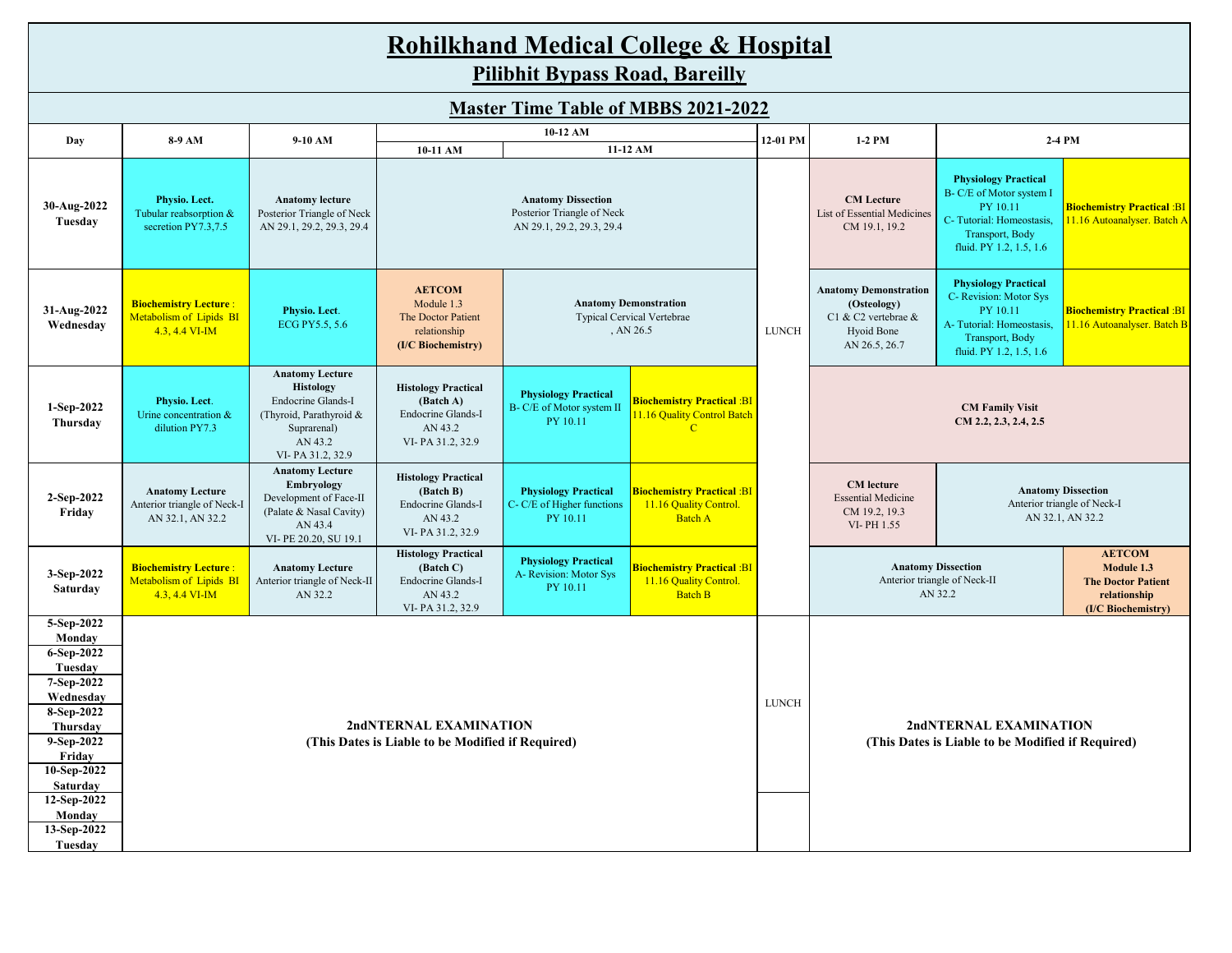| <b>Rohilkhand Medical College &amp; Hospital</b><br><b>Pilibhit Bypass Road, Bareilly</b> |                                                                                                             |                                                                                                                                  |                                                                                                |                                                                                                                                            |                                                                                                                       |              |                                                                                               |                                                                                                                                                         |                                                                                                                 |  |  |
|-------------------------------------------------------------------------------------------|-------------------------------------------------------------------------------------------------------------|----------------------------------------------------------------------------------------------------------------------------------|------------------------------------------------------------------------------------------------|--------------------------------------------------------------------------------------------------------------------------------------------|-----------------------------------------------------------------------------------------------------------------------|--------------|-----------------------------------------------------------------------------------------------|---------------------------------------------------------------------------------------------------------------------------------------------------------|-----------------------------------------------------------------------------------------------------------------|--|--|
| <b>Master Time Table of MBBS 2021-2022</b>                                                |                                                                                                             |                                                                                                                                  |                                                                                                |                                                                                                                                            |                                                                                                                       |              |                                                                                               |                                                                                                                                                         |                                                                                                                 |  |  |
|                                                                                           | 10-12 AM<br>12-01 PM<br>8-9 AM<br>9-10 AM<br>$1-2$ PM<br>2-4 PM<br>Day                                      |                                                                                                                                  |                                                                                                |                                                                                                                                            |                                                                                                                       |              |                                                                                               |                                                                                                                                                         |                                                                                                                 |  |  |
|                                                                                           |                                                                                                             |                                                                                                                                  | 11-12 AM<br>10-11 AM                                                                           |                                                                                                                                            |                                                                                                                       |              |                                                                                               | <b>Physiology Practical</b>                                                                                                                             |                                                                                                                 |  |  |
| 14-Sep-2022<br>Wednesday                                                                  | <b>Biochemistry Lecture:</b><br><b>Nutrition BI 8.4,8.5</b>                                                 | Physio. Lect.<br>ECG PY5.5, 5.6                                                                                                  | <b>Physiology Lecture</b><br>Diabetes Mellitus<br><b>PY8.2</b>                                 |                                                                                                                                            | <b>Anatomy Demonstration</b><br>(Osteology)<br>Cranial Cavity-I<br>AN 26.3, AN 30.1, AN 30.2                          |              | <b>Anatomy Demonstration</b><br>(Osteology)<br>Cranial Cavity-II<br>AN 26.3, AN 30.1, AN 30.2 | C- Revision: Higher<br>functions PY 10.11<br>A-Tutorial: Plasma<br>proteins, Erythropoiesis,<br>Anaemia PY 2.2, 2.4, 2.5                                | <b>Biochemistry Practical :BI</b><br>11.17 Rationale of Biochem<br>test in Diabetes Mellitus.<br><b>Batch B</b> |  |  |
| 15-Sep-2022<br>Thursday                                                                   | Physio. Lect.<br>Urine concentration &<br>dilution PY7.3                                                    | <b>Anatomy Lecture</b><br>Sub-occipital Triangle<br>AN 42.1, AN 42.2, AN 42.3                                                    | <b>Anatomy Demonstration</b><br>(Osteology) (Batch A)<br>Base of Skull-I &II<br>AN 26.2, 26.3  | <b>Physiology Practical</b><br><b>B-</b> Revision: Motor Sys<br>PY 10.11                                                                   | <b>Biochemistry Practical :BI</b><br>11.17 Rationale of Biochem<br>test in Diabetes Mellitus.<br><b>Batch C</b>       | <b>LUNCH</b> | <b>CM Family Visit</b><br>CM 2.2, 2.3, 2.4, 2.5                                               |                                                                                                                                                         |                                                                                                                 |  |  |
| 16-Sep-2022<br>Friday                                                                     | <b>Anatomy lecture</b><br>Deep structure of neck-I<br>Thyroid Gland<br>AN 35.2, AN 35.8<br>VI-SU 22.1, 22.5 | <b>Anatomy Lecture</b><br>Embryology<br>Pharyngeal Arches-I<br>AN 43.4                                                           | <b>Anatomy Demonstration</b><br>(Osteolgy) (Batch B)<br>Base of Skull-I& II<br>AN 26.2, 26.3   | <b>Physiology Practical</b><br>C- CN I & II PY 10.11                                                                                       | <mark>Biochemistry Practical :BI</mark><br>11.17 Rationale of Biochem<br>test in Diabetes Mellitus.<br><b>Batch A</b> |              | <b>CM</b> Practical<br>Visit to Medical Store/<br>ART & ATT centers<br>CM 19.1, 19.2, 19.3    |                                                                                                                                                         | <b>Anatomy Dissection</b><br>Deep structure of neck-I<br>Thyroid Gland<br>AN 35.2, AN 35.8<br>VI-SU 22.1, 22.5  |  |  |
| 17-Sep-2022<br>Saturday                                                                   | <b>Biochemistry Lecture:</b><br><b>Nutrition BI 8.4,8.5</b>                                                 | <b>Anatomy Lecture</b><br>Deep structure of neck-II<br>(Vessels & Nerves)<br>AN 35.3 to AN 35.7 & AN<br>35.9<br>VI-SU 22.1, 22.5 | <b>Anatomy Demonstration</b><br>(Osteology) (Batch A)<br>Base of Skull-I & II<br>AN 26.2, 26.3 | <b>Physiology Practical</b><br>A- C/E of Higher functions<br>PY 10.11                                                                      | <mark>Biochemistry Practical :BI</mark><br>11.17 Rationale of Biochem<br>test in Diabetes Mellitus.<br><b>Batch B</b> |              |                                                                                               | <b>Anatomy Dissection</b><br>Deep structure of neck-II<br>(Vessels & Nerves)<br>AN 35.3 to AN 35.7 & AN 35.9<br>VI-SU 22.1, 22.5                        | Physio. Lect.<br>Synapse PY10.2                                                                                 |  |  |
| 19-Sep-2022<br>Monday                                                                     | <b>Anatomy Lecture</b><br>Cranial Cavity-I<br>AN 30.3                                                       | Physio. Lect.<br>Hemodynamics PY5.7                                                                                              |                                                                                                | <b>Anatomy Dissection</b><br>Cranial Cavity- I<br>AN 30.3                                                                                  |                                                                                                                       |              |                                                                                               | <b>Physiology Practical</b><br>A- Revision: Higher<br>functions PY 10.1<br>B- Tutorial: Plasma proteins<br>Erythropoiesis, Anaemia<br>PY 2.2, 2.4, 2.5  | <b>Biochemistry Practical :BI</b><br>11.15. Composition of CSF<br><b>Batch C</b>                                |  |  |
| 20-Sep-2022<br>Tuesday                                                                    | Physio. Lect.<br>Renal clearance PY7.4                                                                      | <b>Anatomy lecture</b><br>Cranial Cavity-II<br>AN 30.3                                                                           |                                                                                                | <b>Anatomy Dissection</b><br>Cranial Cavity- I & II<br>AN 30.3                                                                             |                                                                                                                       |              | <b>CM</b> Practical<br>Visit to Medical Store/<br>ART & ATT centers<br>CM 19.1, 19.2, 19.3    | <b>Physiology Practical</b><br>B- C/E of Higher functions<br>PY 10.11<br>C-Tutorial: Plasma<br>proteins,<br>Erythropoiesis, Anaemia<br>PY 2.2, 2.4, 2.5 | <b>Biochemistry Practical :BI</b><br>11.15. Composition of CSF<br><b>Batch A</b>                                |  |  |
| 21-Sep-2022<br>Wednesday                                                                  | <b>Biochemistry</b><br><b>Lecture: Nutrition BI</b><br>8.4,8.5                                              | Physio. Lect.<br>Local regulatory mechanism<br><b>PY5.8</b>                                                                      | Physio. Lect.<br><b>Renal Function Tests</b><br><b>PY7.8</b>                                   | <b>Anatomy Demonstration</b><br>(Osteology)<br>Base of Skull-III<br>AN 26.2, 26.3                                                          |                                                                                                                       | LUNCH        | <b>Anatomy Demonstration</b><br>(Osteology)<br>Bony Orbit<br>AN 26.2, AN 26.3                 | <b>Physiology Practical</b><br>C- CN III, IV & VI<br>PY 10.11<br>A-Tutorial: Hemostasis,<br>Blood group, Immunity.<br>PY 2.8, 2.9, 2.1                  | <b>Biochemistry Practical :BI</b><br>11.15. Composition of CSF<br><b>Batch B</b>                                |  |  |
| 22-Sep-2022<br>Thursday                                                                   | Physio. Lect.<br>Urinary bladder,<br>Micturition,<br>cystometrogram PY7.6,7.9                               | <b>Anatomy Lecture</b><br>Cranial Cavity-III<br>AN 30.4, AN 30.5                                                                 | <b>Anatomy Demonstration</b><br>(Osteology) (Batch A)<br>Mandible<br>AN 26.4                   | <b>Physiology Practical</b><br><b>B-</b> Revision: Higher<br><b>Biochemistry Practical :BI</b><br>functions PY 10.11<br>11.16 ISE. Batch C |                                                                                                                       |              |                                                                                               | <b>CM Family Visit</b><br>CM 2.2, 2.3, 2.4, 2.5                                                                                                         |                                                                                                                 |  |  |
| 23-Sep-2022<br>Friday                                                                     | <b>Anatomy lecture</b><br>Orbit-I<br>AN 31.1<br>VI-OP 2.1, 4.1, 8.1                                         | <b>Anatomy Lecture</b><br>Embryology<br>Pharyngeal Arches-II<br>AN 43.4                                                          | <b>Anatomy Demonstration</b><br>(Osteolgy) (Batch B)<br>Mandible<br>AN 26.4                    | <b>Physiology Practical</b><br>C- Perimetry PY 10.20                                                                                       | <b>Biochemistry Practical :BI</b><br>$11.16$ ISE. Batch A                                                             |              | <b>CM</b> Practical<br>Visit to Medical Store/<br>ART & ATT centers<br>CM 19.1, 19.2, 19.3    |                                                                                                                                                         | <b>Anatomy Dissection</b><br>Orbit-I<br>AN 31.1<br>VI-OP 2.1, 4.1, 8.1                                          |  |  |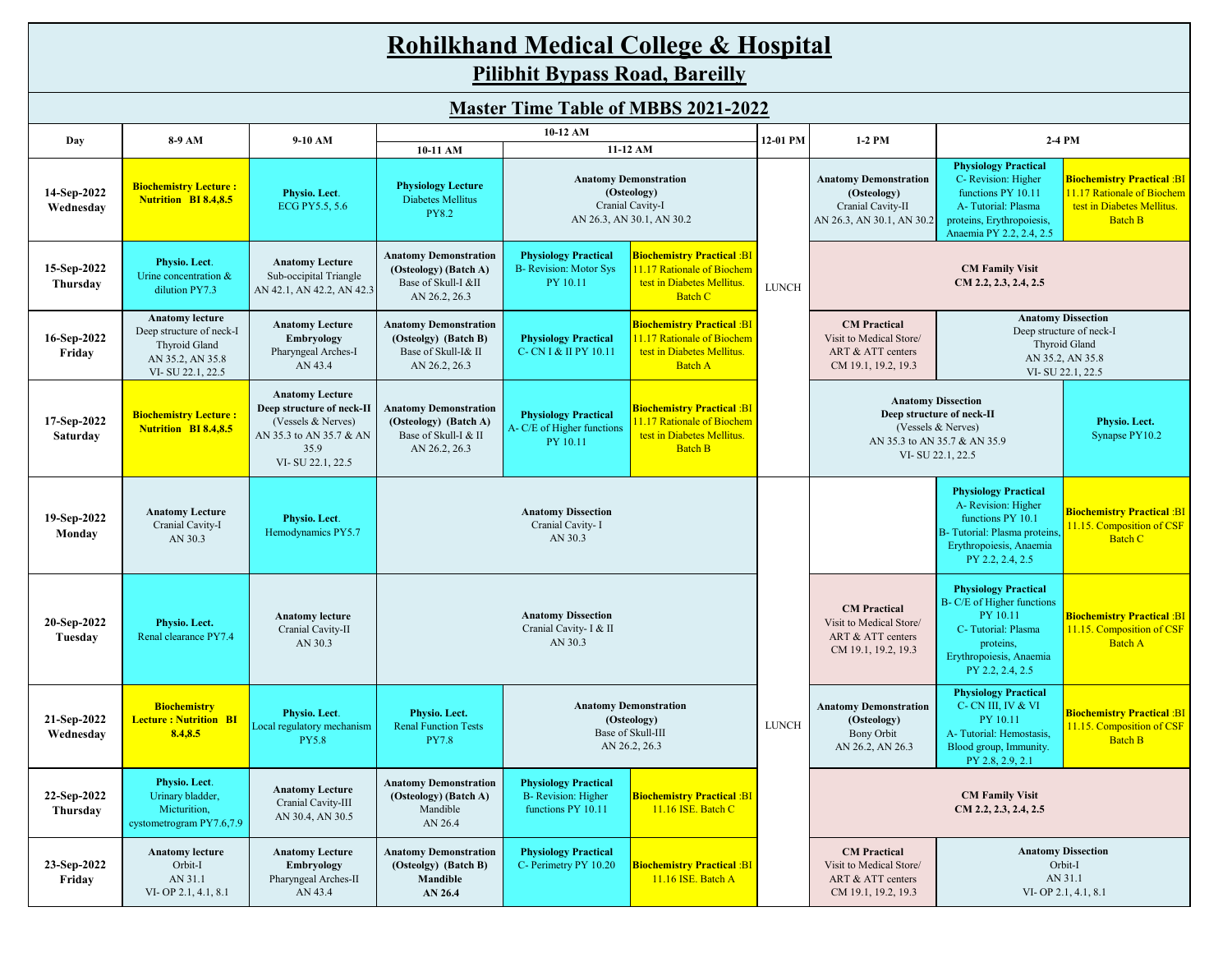| <b>Rohilkhand Medical College &amp; Hospital</b> |  |
|--------------------------------------------------|--|
| P''''<br>$\mathbf{R}$ in the set of $\mathbf{R}$ |  |

**Pilibhit Bypass Road, Bareilly**

| <b>Master Time Table of MBBS 2021-2022</b> |                                                                                                           |                                                                                                                |                                                                                                                                                  |                                                                                                                                                                                         |                                                                                                                               |                                                              |                                                                                                                                                |                                                                                                                                             |                                                                             |
|--------------------------------------------|-----------------------------------------------------------------------------------------------------------|----------------------------------------------------------------------------------------------------------------|--------------------------------------------------------------------------------------------------------------------------------------------------|-----------------------------------------------------------------------------------------------------------------------------------------------------------------------------------------|-------------------------------------------------------------------------------------------------------------------------------|--------------------------------------------------------------|------------------------------------------------------------------------------------------------------------------------------------------------|---------------------------------------------------------------------------------------------------------------------------------------------|-----------------------------------------------------------------------------|
| Day                                        | 8-9 AM                                                                                                    | 9-10 AM                                                                                                        |                                                                                                                                                  | 10-12 AM                                                                                                                                                                                |                                                                                                                               | 12-01 PM                                                     | 1-2 PM                                                                                                                                         |                                                                                                                                             | 2-4 PM                                                                      |
|                                            |                                                                                                           |                                                                                                                | 10-11 AM                                                                                                                                         |                                                                                                                                                                                         | 11-12 AM                                                                                                                      |                                                              |                                                                                                                                                |                                                                                                                                             |                                                                             |
| 24-Sep-2022<br>Saturday                    | <b>Biochemistry Lecture:</b><br>Metabolism of Nucleotide<br>BI 6.2-6.4 VI-IM                              | <b>Anatomy Lecture</b><br>Orbit-II<br>AN 31.2, AN 31.3, AN<br>31.5 VI-OP 2.1, 4.1, 8.1                         | <b>Anatomy Demonstration</b><br>(Osteology) (Batch A)<br>Mandible<br>AN 26.4                                                                     | <b>Physiology Practical</b><br>A- CN I & II PY 10.11                                                                                                                                    | <b>Biochemistry Practical: BI</b><br>11.16 ISE. Batch B                                                                       |                                                              | <b>Anatomy Dissectiom</b><br>Orbit-II<br>AN 31.2, AN 31.3, AN 31.5<br>VI-OP 2.1, 4.1, 8.1                                                      |                                                                                                                                             | Physio. Lect.<br>Synapse PY10.2                                             |
| 26-Sep-2022<br>Monday                      | <b>Anatomy Lecture</b><br>Submandibular region-I<br>AN 34.1, AN 34.2                                      | Physio. Lect.<br>Systemic regulatory<br>mechanism PY5.8                                                        |                                                                                                                                                  | <b>Anatomy FA</b><br>Part viva & student's feedback                                                                                                                                     |                                                                                                                               |                                                              | <b>Biochemistry Lecture:</b><br>Metabolism of Nucleotide<br>BI 6.2-6.4 VI-IM                                                                   | <b>Physiology Practical</b><br>A-CN III, IV & VI<br>PY 10.11<br>B- Tutorial: Hemostasis,<br>Blood group, Immunity.<br>PY 2.8, 2.9, 2.1      | <b>Biochemistry Practical: BI</b><br>11.16 ELISA. Batch C                   |
| 27-Sep-2022<br>Tuesday                     | Physio. Lect.<br>Functional anatomy of eye,<br>Image formation PY10.17                                    | <b>Anatomy Lecture</b><br>Submandibular region-II<br>AN 34.1, AN 34.2                                          |                                                                                                                                                  | <b>Anatomy Dissection</b><br>Submandibular region-II<br>AN 34.1, AN 34.2                                                                                                                |                                                                                                                               |                                                              | <b>CM</b> Lecture<br>IEC, BCC<br>(Types of Communications)<br>CM 1.6                                                                           | <b>Physiology Practical</b><br><b>B-CNI &amp; II PY 10.11</b><br>C-Tutorial: Hemostasis,<br>Blood group, Immunity.<br>PY 2.8, 2.9, 2.1      | <b>Biochemistry Practical: BI</b><br>11.16 ELISA Batch A                    |
| 28-Sep-2022<br>Wednesday                   | <b>Biochemistry Lecture:</b><br><b>Metabolism of Nucleotide</b><br><b>BI</b> 6.2-6.4 VI-IM                | Physio. Lect.<br>Blood pressure PY5.9                                                                          | <b>Anatomy Demonstration</b><br>Physio. Lect.<br>Atlanto-axial & Atlanto-occipital joints movements<br>Regional circulation<br>AN 43.1<br>PY5.10 |                                                                                                                                                                                         | <b>LUNCH</b>                                                                                                                  | <b>Anatomy Demonstration</b><br><b>Osteology</b><br>Revision | <b>Physiology Practical</b><br>C- Revision: Perimetry<br>PY 10.20<br>A-Tutorial: Nerve fibres,<br>NMJ, Skeletal muscle.<br>PY 3.2, 3.4, 3.8    | <b>Biochemistry Practical: BI</b><br>11.16 ELISA. Batch B                                                                                   |                                                                             |
| 29-Sep-2022<br>Thursday                    | Physio. Lect.<br>Defects of Image formation<br>PY10.17                                                    | <b>Anatomy Lecture</b><br>Histology<br>Endocrine Glands-II<br>(Pituitary gland)<br>AN 43.2<br>VI-PA 31.2, 32.9 | <b>Histology Practical</b><br>(Batch A)<br>Endocrine Glands-II<br>AN 43.2<br>VI-PA 31.2, 32.9                                                    | <b>Biochemistry Practical :BI</b><br><b>Physiology Practical</b><br>11.13 Revision<br>B-CN III. IV & VI<br>Demonstrate the estimation<br>PY 10.11<br>of SGOT/SGPT/ALP<br><b>Batch C</b> |                                                                                                                               |                                                              | <b>AETCOM</b>                                                                                                                                  | Module 1.3 & 1.4<br>The Doctor Patient relationship<br>The Foundation of Communication - I<br>(I/C Biochemistry)                            | <b>Anatomy Dissection</b><br>Submandibular region-II<br>AN 34.1, AN 34.2    |
| 30-Sep-2022<br>Friday                      | <b>Anatomy Lecture</b><br>Temporal & Infratemporal<br>Region-I<br>AN 33.1                                 | <b>Anatomy Lecture</b><br>Embryology<br>Pharyngeal Arch Arteries-<br>Ш<br>AN 43.4                              | <b>Histology Practical</b><br>(Batch B)<br>Endocrine Glands-II<br>AN 43.2<br>VI-PA 31.2, 32.9                                                    | <b>Physiology Practical</b><br>C- CN V & VII PY 10.11                                                                                                                                   | <b>Biochemistry Practical: BI</b><br>11.13 Revision<br>Demonstrate the estimation<br>of SGOT/SGPT/ALP<br><b>Batch A</b>       |                                                              | <b>CM</b> Lecture<br><b>Anatomy Dissection</b><br>Temporal & Infratemporal<br>Principles of Health<br>Education<br>Region<br>AN 33.1<br>CM 1.6 |                                                                                                                                             |                                                                             |
| $1-Oct-2022$<br>Saturday                   | <b>AETCOM</b><br>Module 1.4<br><b>The Foundation of</b><br><b>Communication - I</b><br>(I/C Biochemistry) | <b>Anatomy lecture</b><br>Temporal & Infratemporal<br>Region-II<br>AN 33.2, AN 33.4                            | <b>Histology Practical</b><br>(Batch C)<br>Endocrine Glands-II<br>AN 43.2<br>VI-PA 31.2, 32.9                                                    | <b>Physiology Practical</b><br>A- Perimetry PY 10.20                                                                                                                                    | <mark>Biochemistry Practical :BI</mark><br>11.13 Revision<br>Demonstrate the estimation<br>of SGOT/SGPT/ALP<br><b>Batch B</b> |                                                              | <b>Anatomy FA</b><br>Part viva & student's feedback                                                                                            |                                                                                                                                             | Physio. Lect.<br>Skin & body temperature<br>PY11.1,11.2,11.3                |
| 3-Oct-2022<br>Monday                       | <b>Anatomy Lecture</b><br>Temporal & Infratemporal<br>Region-III<br>AN 33.3, AN 33.5                      | Physio. Lect.<br>Blood pressure PY5.9                                                                          |                                                                                                                                                  | <b>Anatomy Dissection</b><br>Temporal & Infratemporal<br>Region-III<br>AN 33.3, AN 33.5                                                                                                 |                                                                                                                               |                                                              | <b>Biochemistry Lecture</b><br>Metabolic Process involved<br>specific organ in the body<br><b>BI 6.1 VI-IM</b>                                 | <b>Physiology Practical</b><br>A- Revision: Perimetry<br>PY 10.20<br>B-Tutorial: Nerve fibres.<br>NMJ, Skeletal muscle.<br>PY 3.2, 3.4, 3.8 | <b>Biochemistry Tutorial:</b><br><b>Molecular Biology BI 7.1</b><br>Batch-C |
| 4-Oct-2022<br>Tuesday                      |                                                                                                           |                                                                                                                | <b>HOLYDAY</b>                                                                                                                                   |                                                                                                                                                                                         |                                                                                                                               |                                                              |                                                                                                                                                | <b>HOLYDAY</b>                                                                                                                              |                                                                             |
| 5-Oct-2022                                 |                                                                                                           |                                                                                                                | <b>HOLYDAY</b>                                                                                                                                   |                                                                                                                                                                                         |                                                                                                                               |                                                              |                                                                                                                                                | <b>HOLYDAY</b>                                                                                                                              |                                                                             |
| Wednesday                                  |                                                                                                           |                                                                                                                |                                                                                                                                                  |                                                                                                                                                                                         |                                                                                                                               |                                                              |                                                                                                                                                |                                                                                                                                             |                                                                             |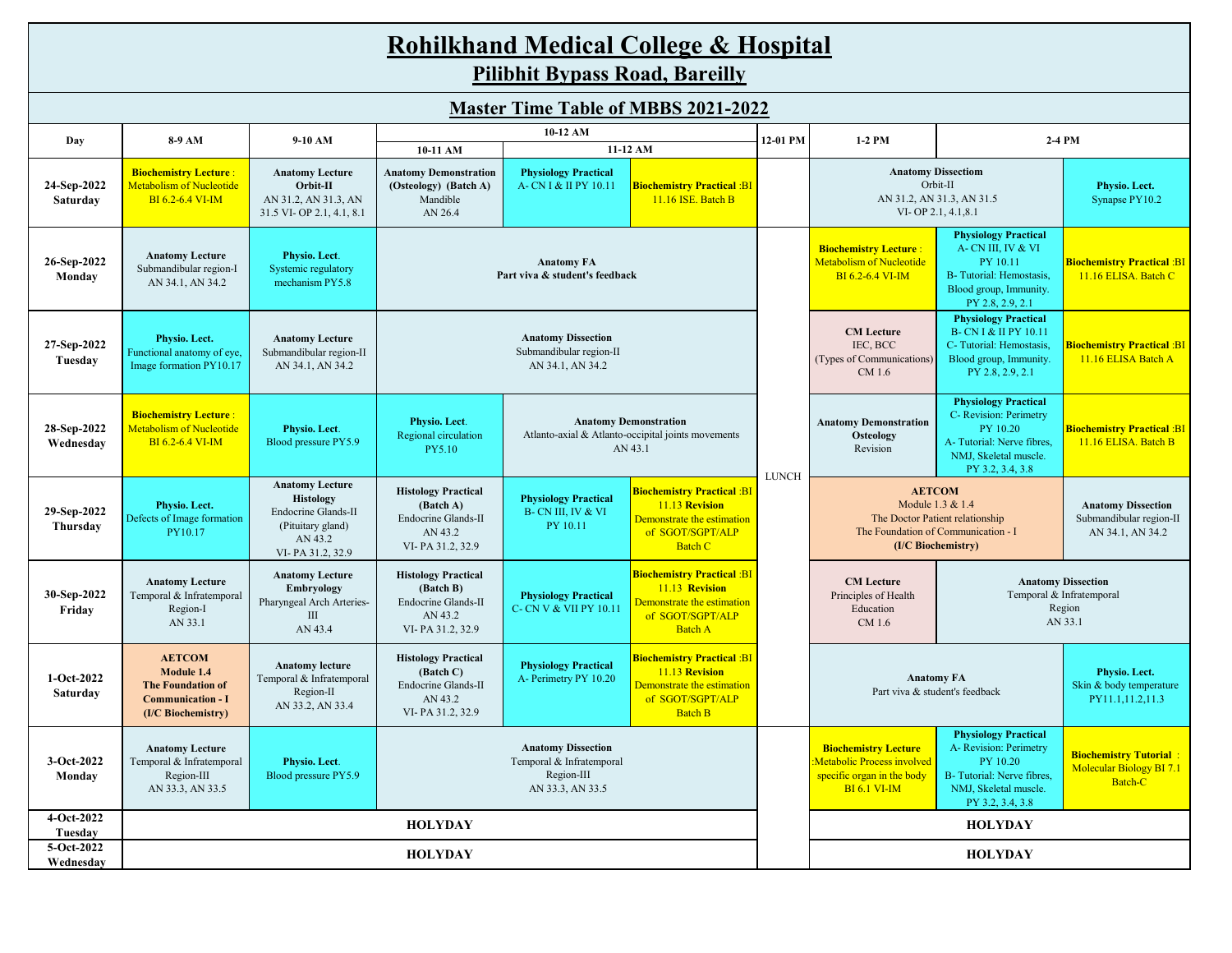|                          |                                                                                                               |                                                                                                             |                                                                                                               |                                                                          | <b>Rohilkhand Medical College &amp; Hospital</b>                                      |                                                                                                |                                                                                                                                                                                  |                                                                                                                                                    |                                                                                                                 |  |
|--------------------------|---------------------------------------------------------------------------------------------------------------|-------------------------------------------------------------------------------------------------------------|---------------------------------------------------------------------------------------------------------------|--------------------------------------------------------------------------|---------------------------------------------------------------------------------------|------------------------------------------------------------------------------------------------|----------------------------------------------------------------------------------------------------------------------------------------------------------------------------------|----------------------------------------------------------------------------------------------------------------------------------------------------|-----------------------------------------------------------------------------------------------------------------|--|
|                          | <b>Pilibhit Bypass Road, Bareilly</b>                                                                         |                                                                                                             |                                                                                                               |                                                                          |                                                                                       |                                                                                                |                                                                                                                                                                                  |                                                                                                                                                    |                                                                                                                 |  |
|                          |                                                                                                               |                                                                                                             |                                                                                                               |                                                                          | <b>Master Time Table of MBBS 2021-2022</b>                                            |                                                                                                |                                                                                                                                                                                  |                                                                                                                                                    |                                                                                                                 |  |
|                          | 8-9 AM                                                                                                        | 9-10 AM                                                                                                     |                                                                                                               | 10-12 AM                                                                 |                                                                                       | 12-01 PM                                                                                       | 1-2 PM                                                                                                                                                                           |                                                                                                                                                    |                                                                                                                 |  |
| Day                      |                                                                                                               |                                                                                                             | 10-11 AM                                                                                                      |                                                                          | 11-12 AM                                                                              |                                                                                                | 2-4 PM                                                                                                                                                                           |                                                                                                                                                    |                                                                                                                 |  |
| 6-Oct-2022<br>Thursday   | Physio. Lect.<br>Physiology of vision<br>PY10.17                                                              | <b>Anatomy lecture</b><br>Soft Palate<br>AN 36.1, AN 36.2, 36.4                                             | <b>Histology Practical</b><br>(Batch A)<br>Revision                                                           | <b>Physiology Practical</b><br>B- Perimetry PY 10.20                     | <b>Biochemistry Tutorial:</b><br><b>Molecular Biology BI 7.1</b><br>Batch-C           | <b>LUNCH</b>                                                                                   | <b>CM Family Visit</b><br>CM 2.2, 2.3, 2.4, 2.5                                                                                                                                  |                                                                                                                                                    |                                                                                                                 |  |
| 7-Oct-2022<br>Friday     | <b>Anatomy lecture</b><br>Soft Palate & Tonsils<br>AN 36.1, AN 36.2, 36.4                                     | <b>Anatomy Lecture</b><br>Embryology<br>Development of Tongue,<br>Thyroid & Parathyroid<br>Gland<br>AN 43.4 | <b>Histology Practical</b><br>(Batch B)<br>Revision                                                           | <b>Physiology Practical</b><br><b>C- CN VIII PY 10.11</b>                | <b>Biochemistry Tutorial:</b><br>Molecular Biology BI 7.1<br>Batch-A                  |                                                                                                | <b>CM</b> Lecture<br>Methods of Health<br>Education<br>CM 4.1                                                                                                                    |                                                                                                                                                    | <b>Anatomy Dissection</b><br>Soft Palate & Tonsils<br>AN 36.1, AN 36.2, 36.4                                    |  |
| 8-Oct-2022<br>Saturday   | <b>AETCOM SDL</b><br>Module 1.4<br><b>The Foundation of</b><br><b>Communication - I</b><br>(I/C Biochemistry) | <b>Anatomy Lecture</b><br>Pharynx-I<br>AN 36.3, AN 36.5                                                     | <b>Histology Practical</b><br>(Batch C)<br>Revision                                                           | <b>Physiology Practical</b><br>A- CN V & VII PY 10.11                    | <b>Biochemistry Tutorial:</b><br><b>Molecular Biology BI 7.1</b><br>Batch-B           |                                                                                                |                                                                                                                                                                                  | <b>Anatomy Dissection</b><br>Pharynx-I<br>AN 36.3, AN 36.5                                                                                         | Physio. Lect.<br>Reflex PY10.2                                                                                  |  |
| 10-Oct-2022<br>Monday    | <b>Anatomy Lecture</b><br>Pharynx-II<br>AN 36.3, AN 36.5                                                      | Physio. Lect.<br>Heart rate PY5.7                                                                           | <b>Anatomy Dissection</b><br>Pharynx-II<br>AN 36.3, AN 36.5                                                   |                                                                          |                                                                                       |                                                                                                | <b>Biochemistry Lecture:</b><br><b>Organ Function test BI 6.14</b><br>$, 6.15VI-PA, IMVI-IM$                                                                                     | <b>Physiology Practical</b><br><b>A- CN VIII PY 10.11</b><br>B- Tutorial: GIT secretions<br>, movements & Hormones.<br>PY 4.2, 4.3, 4.5            | <b>Biochemistry Practical: BI</b><br>11.17 Rationale of Biochem<br>test in Dyslipidemia Batch<br>$\overline{C}$ |  |
| 11-Oct-2022<br>Tuesday   | Physio. Lect.<br>Visual pathway & its lesions<br>PY10.18                                                      | <b>Anatomy Lecture</b><br>Nasal Cavity-I<br>AN 37.1<br>VI-EN 2.5, 3.2                                       | <b>Anatomy Dissection</b><br>Nasal Cavity-I<br>AN 37.1<br>VI-EN 2.5, 3.2                                      |                                                                          |                                                                                       |                                                                                                | <b>CM</b> Practical<br>Role play for limitations of<br>Health education<br>CM 4.1                                                                                                | <b>Physiology Practical</b><br><b>B-</b> Revision: Perimetry<br>PY 10.20<br>C-Tutorial: Nerve fibres.<br>NMJ, Skeletal muscle.<br>PY 3.2, 3.4, 3.8 | <b>Biochemistry Practical: BI</b><br>11.17 Rationale of Biochem<br>test in Dyslipidemia Batch<br>$\mathbf{A}$   |  |
| 12-Oct-2022<br>Wednesday | <b>Biochemistry Lecture:</b><br>Cell cycle BI 7.1                                                             | Physio. Lect. Cardiac<br>output PY5.9                                                                       | <b>AETCOM SDL</b><br>Module 1.4<br><b>The Foundation of</b><br><b>Communication - I</b><br>(I/C Biochemistry) | <b>Anatomy Demonstration</b><br>Head & neck sections<br>AN 36.3, AN 36.5 |                                                                                       | <b>Anatomy Demonstration</b><br>Pterygopalatine fossa &<br><b>LUNCH</b><br>ganglion<br>AN 33.4 |                                                                                                                                                                                  | <b>Physiology Practical</b><br>$C$ - CN IX, X, XI &<br>XII PY 10.11<br>A-Tutorial: GIT secretions<br>movements & Hormones.<br>PY 4.2, 4.3, 4.5     | <b>Biochemistry Practical: BI</b><br>11.17 Rationale of Biochem<br>test in Dyslipidemia Batch<br>$\mathbf{B}$   |  |
| 13-Oct-2022<br>Thursday  | Physio. Lect.<br>Physiological anatomy of<br>ear PY10.15                                                      | <b>Anatomy lecture</b><br><b>Histology</b><br>Oral Cavity<br>AN 43.2                                        | <b>Histology Practical</b><br>(Batch A)<br>Oral Cavity<br>AN 43.2                                             | <b>Physiology Practical</b><br><b>B- CN V &amp; VII PY 10.11</b>         | <b>Biochemistry Practical :BI</b><br>11.16 Protein<br>Electrophoresis. Batch C        |                                                                                                |                                                                                                                                                                                  | <b>CM Family Visit</b><br>CM 5.2, 5.4                                                                                                              |                                                                                                                 |  |
| 14-Oct-2022<br>Friday    | <b>Anatomy lecture</b><br>Nasal Cavity &<br>PNS-II<br>AN 37.2, AN 37.3<br>VI-EN 2.5, 3.2                      | <b>Anatomy Lecture</b><br>Embryology<br>Development of Eye<br>AN 43.4                                       | <b>Histology Practical</b><br>(Batch B)<br>Oral Cavity<br>AN 43.2                                             | <b>Physiology Practical</b><br>C- Revision: Crranial<br>nerves PY 10.11  | <b>Biochemistry Practical :BI</b><br>11.16 Protein<br>Electrophoresis. Batch A        |                                                                                                | <b>Anatomy Dissection</b><br><b>CM</b> Practical<br>Nasal Cavity &<br>Role play for limitations of<br>PNS-II<br>Health education<br>AN 37.2, AN 37.3<br>CM 4.1<br>VI-EN 2.5, 3.2 |                                                                                                                                                    |                                                                                                                 |  |
| 15-Oct-2022<br>Saturday  | <b>AETCOM</b><br>Module 1.4<br><b>The Foundation of</b><br><b>Communication - I</b><br>(I/C Biochemistry)     | <b>Anatomy Lecture</b><br>Larynx-I<br>AN 38.1, AN 38.2, AN 38.3                                             | <b>Histology Practical</b><br>(Batch C)<br>Oral Cavity<br>AN 43.2                                             | <b>Physiology Practical</b><br>A- CN IX, X, XI &<br>XII PY 10.11         | <b>Biochemistry Practical: BI</b><br>11.16 Protein<br><b>Electrophoresis. Batch B</b> |                                                                                                |                                                                                                                                                                                  | <b>Anatomy Dissection</b><br>Larynx-I<br>AN 38.1, AN 38.2, AN 38.3                                                                                 | Physio. Lect.<br>Reflex PY10.2                                                                                  |  |
| 17-Oct-2022<br>Monday    |                                                                                                               |                                                                                                             |                                                                                                               |                                                                          |                                                                                       |                                                                                                |                                                                                                                                                                                  |                                                                                                                                                    |                                                                                                                 |  |
| 18-Oct-2022<br>Tuesday   |                                                                                                               |                                                                                                             | <b>REMEDIAL</b>                                                                                               |                                                                          |                                                                                       |                                                                                                |                                                                                                                                                                                  | <b>REMEDIAL</b>                                                                                                                                    |                                                                                                                 |  |

Г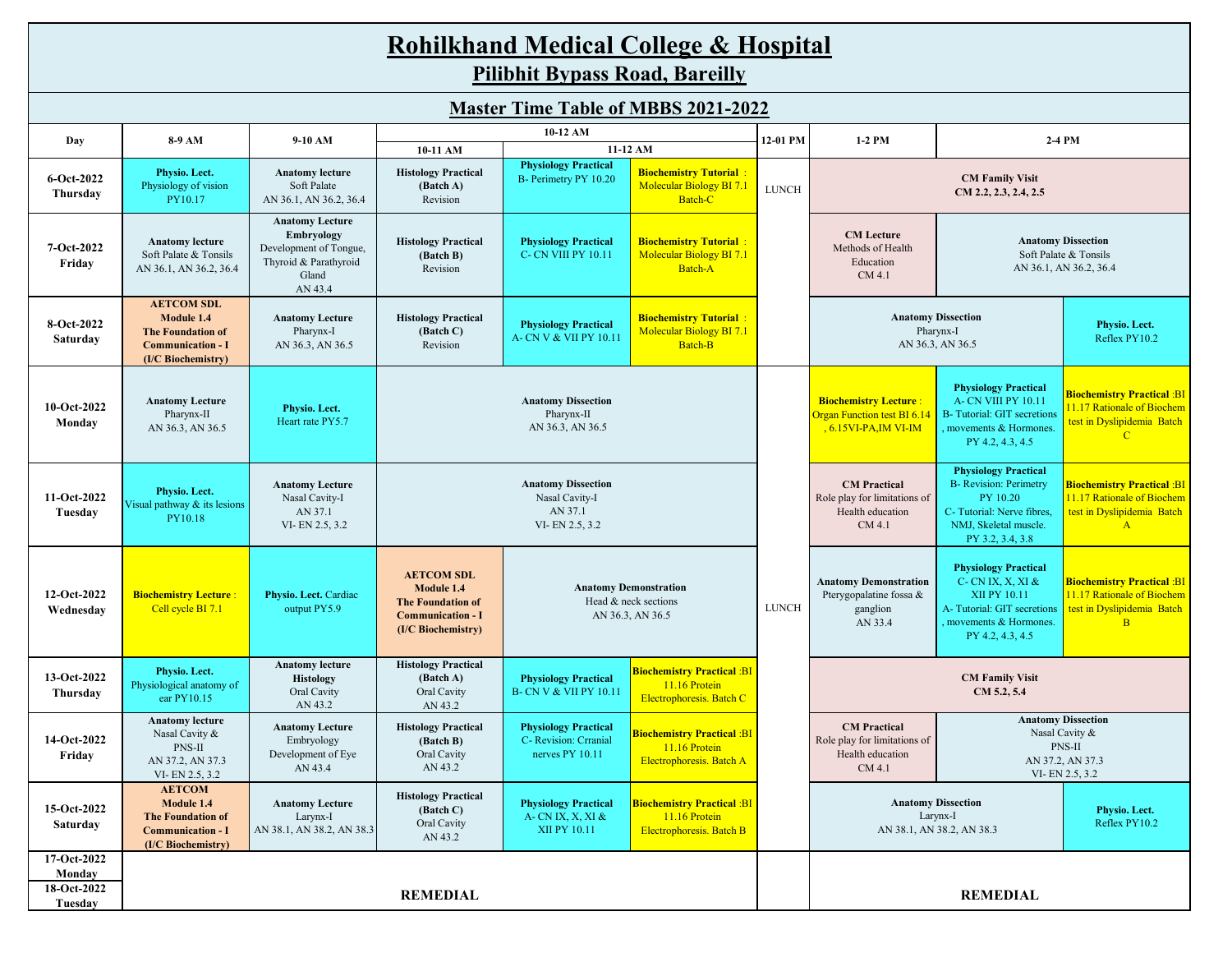# **Rohilkhand Medical College & Hospital**

**Pilibhit Bypass Road, Bareilly**

| <b>Master Time Table of MBBS 2021-2022</b> |                                                                                                  |                                                                                                                |                                                                                            |                                                                                                           |                                                                                                                                 |              |                                                                                                                                  |                                                                                                                                                          |                                                                                                                |  |
|--------------------------------------------|--------------------------------------------------------------------------------------------------|----------------------------------------------------------------------------------------------------------------|--------------------------------------------------------------------------------------------|-----------------------------------------------------------------------------------------------------------|---------------------------------------------------------------------------------------------------------------------------------|--------------|----------------------------------------------------------------------------------------------------------------------------------|----------------------------------------------------------------------------------------------------------------------------------------------------------|----------------------------------------------------------------------------------------------------------------|--|
| Day                                        | 8-9 AM                                                                                           | 9-10 AM                                                                                                        |                                                                                            | 10-12 AM                                                                                                  |                                                                                                                                 | 12-01 PM     | 1-2 PM                                                                                                                           | 2-4 PM                                                                                                                                                   |                                                                                                                |  |
|                                            |                                                                                                  |                                                                                                                | 10-11 AM                                                                                   | 11-12 AM                                                                                                  |                                                                                                                                 |              |                                                                                                                                  |                                                                                                                                                          |                                                                                                                |  |
| 19-Oct-2022<br>Wednesday                   |                                                                                                  |                                                                                                                |                                                                                            |                                                                                                           |                                                                                                                                 |              |                                                                                                                                  |                                                                                                                                                          |                                                                                                                |  |
| 20-Oct-2022<br>Thursday                    | Physio. Lect.<br>Auditory pathway PY10.15                                                        | <b>Anatomy Lecture</b><br>Larynx-II<br>AN 38.1, AN 38.2, AN 38.3                                               | <b>Histology Practical</b><br>(Batch A)<br><b>Revision</b>                                 | <b>Physiology Practical</b><br><b>B- CN VIII PY 10.11</b>                                                 | <mark>Biochemistry Practical :BI</mark><br>11.17 Rationale of<br>biocemical tests in<br>myocardial infarction<br><b>Batch C</b> | <b>LUNCH</b> | <b>CM Family Visit</b><br>CM 5.2, 5.4                                                                                            |                                                                                                                                                          |                                                                                                                |  |
| 21-Oct-2022<br>Fridav                      | <b>Anatomy lecture</b><br>Tongue & Hypoglossal<br>nerve<br>AN 39.1, 39.2                         | <b>Anatomy Lecture</b><br>Embryology<br>Development of Ear<br>AN 40.1                                          | <b>Histology Practical</b><br>(Batch B)<br><b>Revision</b>                                 | <b>Physiology Practical</b><br>C-C/E of sensory system<br>PY 10.11                                        | <mark>Biochemistry Practical :BI</mark><br>11.17 Rationale of<br>biocemical tests in<br>myocardial infarction<br><b>Batch A</b> |              | <b>CM</b> Practical<br>Role play for limitations of<br>Health education<br>CM 4.1                                                | <b>Anatomy FA</b><br>Part viva & student's feedback                                                                                                      |                                                                                                                |  |
| 22-Oct-2022<br><b>Saturday</b>             | <b>Biochemistry Lecture:</b><br><b>DNA</b> replication and<br><b>Repair BI 7.2</b>               | <b>Anatomy Lecture</b><br>Eye Ball<br>AN 41.1, 41.2, 41.3                                                      | <b>Histology Practical</b><br>(Batch C)<br><b>Revision</b>                                 | <b>Physiology Practical</b><br>A- Revision: Crranial<br>nerves PY 10.11                                   | <mark>Biochemistry Practical :BI</mark><br>11.17 Rationale of<br>biocemical tests in<br>myocardial infarction<br><b>Batch B</b> |              | <b>Anatomy Dissection</b>                                                                                                        | Tongue & Hypoglossal nerve<br>AN 39.1, 39.2                                                                                                              | Physio. Lect.<br>Posture & equilibrium<br>PY10.4                                                               |  |
| 24-Oct-2022<br>Monday                      |                                                                                                  |                                                                                                                | <b>HOLYDAY</b>                                                                             |                                                                                                           |                                                                                                                                 |              |                                                                                                                                  | <b>HOLYDAY</b>                                                                                                                                           |                                                                                                                |  |
| 25-Oct-2022<br>Tuesday                     | <b>HOLYDAY</b>                                                                                   |                                                                                                                |                                                                                            |                                                                                                           |                                                                                                                                 |              | <b>HOLYDAY</b>                                                                                                                   |                                                                                                                                                          |                                                                                                                |  |
| 26-Oct-2022<br>Wednesday                   | <b>HOLYDAY</b>                                                                                   |                                                                                                                |                                                                                            |                                                                                                           |                                                                                                                                 |              | <b>HOLYDAY</b>                                                                                                                   |                                                                                                                                                          |                                                                                                                |  |
| 27-Oct-2022<br>Thursday                    | Physio. Lect.<br>Mechanism of hearing<br>PY10.15                                                 | <b>Anatomy Lecture</b><br>Histology<br>Eyeball<br>AN 43.2, 43.3<br>VI-OP 2.1, 4.1, 8.1                         | <b>Histology Practical</b><br>(Batch A)<br>Eyeball<br>AN 43.2, 43.3<br>VI-OP 2.1, 4.1, 8.1 | <b>Physiology Practical</b><br><b>B-CNIX, X, XI &amp;</b><br>XII PY 10.11                                 | <mark>Biochemistry Practical :BI</mark><br>11.21, & BI 11.22 Revision<br>of estimation of Glucose,<br><b>Batch C</b>            | <b>LUNCH</b> | <b>Anatomy Dissection</b><br>Tongue & Hypoglossal nerve<br>AN 39.1, 39.2                                                         |                                                                                                                                                          |                                                                                                                |  |
| 28-Oct-2022<br>Friday                      | <b>Anatomy Lecture</b><br>Ear-I<br>AN 40.1, 40.2<br>VI-EN 4.3, 4.4, 4.5, 4.6                     | <b>Anatomy Lecture</b><br>Embryology<br>Neuroanatomy-I<br>AN 64.2, 64.3                                        | <b>Histology Practical</b><br>(Batch B)<br>Eyeball<br>AN 43.2, 43.3<br>VI-OP 2.1, 4.1, 8.1 | <b>Physiology Practical</b><br>C- C/E of sensory system-II<br>PY 10.11                                    | <mark>Biochemistry Practical :BI</mark><br>11.21, & BI 11.22 Revision<br>of estimation of Glucose,<br><b>Batch C</b>            |              | <b>CM</b> Lecture<br>Contents & Methods of<br><b>Health Education</b><br>CM 4.1, 4.2                                             | <b>Anatomy Dissection</b>                                                                                                                                | Ear-I<br>AN 40.1, 40.2<br>VI-EN 4.3, 4.4, 4.5, 4.6                                                             |  |
| 29-Oct-2022<br>Saturday                    | <b>Biochemistry Lecture:</b><br><b>DNA</b> replication and<br><b>Repair BI 7.2</b>               | <b>Anatomy Lecture</b><br>Ear-II<br>AN 40.3, 40.4, 40.5<br>VI-EN 4.3, 4.4, 4.5, 4.                             | <b>Histology Practical</b><br>(Batch C)<br>Eyeball<br>AN 43.2, 43.3<br>VI-OP 2.1, 4.1, 8.1 | <b>Physiology Practical</b><br>A- C/E of sensory system-I<br>PY 10.11                                     | <mark>Biochemistry Practical :BI</mark><br>11.21, & BI 11.22 Revision<br>of estimation of Glucose,<br><b>Batch C</b>            |              | <b>Anatomy Demonstration</b><br>Surface Marking - Head &<br>Neck<br>AN 43.6                                                      | <b>Anatomy Demonstration</b><br>Radiology - Head & Neck<br>AN 43.7, 43.8, 43.9                                                                           | Physio. Lect.<br>Taste PY10.13.10.14                                                                           |  |
| 31-Oct-2022<br>Monday                      | <b>Anatomy lecture</b><br>Introduction & Spinal Cord-<br>AN 57.1, 57.2, 57.3<br>HI-PY 10.3, 10.6 | Physio. Lect. Cardiac<br>output PY5.9                                                                          | <b>Anatomy</b><br><b>PCT</b><br>Head & Neck                                                |                                                                                                           |                                                                                                                                 |              | <b>Biochemistry Lecture:</b><br>RNA Metabolism BI 7.2                                                                            | <b>Physiology Practical</b><br>A-C/E of sensory system-II<br>PY 10.11<br>B-Tutorial: High altitude,<br>Deep sea diving,<br>LFT. PY 6.4, 6.5, 6.7         | <b>Biochemistry Practical :BI</b><br>11.21, & BI 11.22 Revision<br>of estimation of Glucose,<br><b>Batch C</b> |  |
| 1-Nov-2022<br>Tuesday                      | Physio. Lect.<br>Electrophysiology of<br>hearing PY10.18                                         | <b>Anatomy Lecture</b><br>*sharing<br>(Spinal Cord-II)<br><b>Sensory Tracts</b><br>AN 57.4, 57.5<br>HI-PY 10.3 |                                                                                            | <b>Anatomy Dissection</b><br>Introduction & Spinal Cord-I & II<br>AN 57.1, 57.2, 57.3<br>HI-PY 10.3, 10.6 |                                                                                                                                 |              | <b>CM</b> Practical<br>Demonstrate the<br>counselling activities at<br>individual settings in<br>Simulated Enviornment<br>CM 4.2 | <b>Physiology Practical</b><br><b>B-</b> Revision: Cranial<br>nerves PY 10.11<br>C-Tutorial: GIT secretions<br>movements & Hormones.<br>PY 4.2, 4.3, 4.5 | <b>Biochemistry Practical: BI</b><br>11.21,& BI 11.22 Revision<br>of estimation of Glucose,<br><b>Batch C</b>  |  |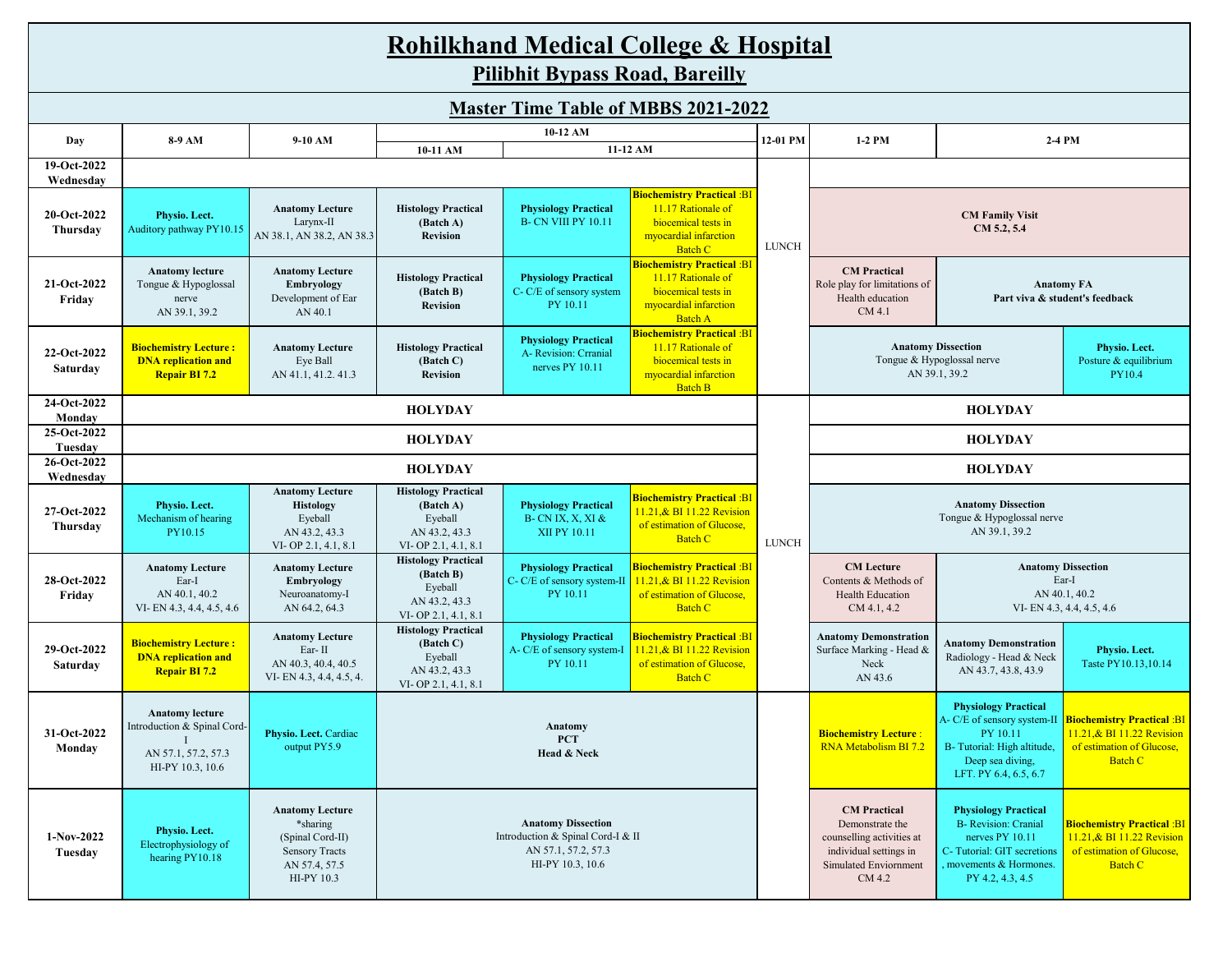| <b>Rohilkhand Medical College &amp; Hospital</b><br><b>Pilibhit Bypass Road, Bareilly</b> |                                                                                                           |                                                                                                                                       |                                                                                                    |                                                                              |                                                                                                                        |              |                                                                                                                                                                                                             |                                                                                                                                                                    |                                                                                                                |  |
|-------------------------------------------------------------------------------------------|-----------------------------------------------------------------------------------------------------------|---------------------------------------------------------------------------------------------------------------------------------------|----------------------------------------------------------------------------------------------------|------------------------------------------------------------------------------|------------------------------------------------------------------------------------------------------------------------|--------------|-------------------------------------------------------------------------------------------------------------------------------------------------------------------------------------------------------------|--------------------------------------------------------------------------------------------------------------------------------------------------------------------|----------------------------------------------------------------------------------------------------------------|--|
| <b>Master Time Table of MBBS 2021-2022</b>                                                |                                                                                                           |                                                                                                                                       |                                                                                                    |                                                                              |                                                                                                                        |              |                                                                                                                                                                                                             |                                                                                                                                                                    |                                                                                                                |  |
|                                                                                           | 10-12 AM<br>12-01 PM<br>8-9 AM<br>9-10 AM<br>$1-2$ PM<br>2-4 PM<br>Day                                    |                                                                                                                                       |                                                                                                    |                                                                              |                                                                                                                        |              |                                                                                                                                                                                                             |                                                                                                                                                                    |                                                                                                                |  |
|                                                                                           |                                                                                                           |                                                                                                                                       | 10-11 AM                                                                                           |                                                                              | 11-12 AM                                                                                                               |              |                                                                                                                                                                                                             | <b>Physiology Practical</b>                                                                                                                                        |                                                                                                                |  |
| $2-Nov-2022$<br>Wednesday                                                                 | <b>Biochemistry Lecture:</b><br>RNA Metabolism BI 7.2                                                     | Physio. Lect.<br>Shock PY5.11                                                                                                         | <b>SCT</b> Renal system                                                                            | <b>Anatomy Demonstration</b><br>Spinal cord<br>AN 57.4, 57.5                 |                                                                                                                        | <b>LUNCH</b> | C-Autonomic function<br><b>Anatomy Demonstration</b><br>Functional Column of<br>tests PY 5.14<br>cranial nerve nuclei<br>A-Tutorial: High altitude,<br>AN 62.1<br>Deep sea diving,<br>LFT. PY 6.4, 6.5, 6.7 |                                                                                                                                                                    | <b>Biochemistry Practical :BI</b><br>11.21, & BI 11.22 Revision<br>of estimation of Glucose,<br><b>Batch C</b> |  |
| 3-Nov-2022<br>Thursday                                                                    | Physio. Lect.<br>Thalamus PY10.7                                                                          | <b>Anatomy Lecture</b><br><b>Histology</b><br>CNS (Spinal Cord)<br>AN 64.1<br>VI-OP 2.1, 4.1, 8.1                                     | <b>Histology Practical</b><br>(Batch A)<br>CNS (Spinal Cord)<br>AN 64.1<br>VI-OP 2.1, 4.1, 8.1     | <b>Biochemistry Practical BI</b><br>11.17 ABG Analyser Batch<br>$\mathbf{C}$ | <b>Physiology Practical</b><br>B- C/E of sensory system<br>PY 10.11                                                    |              |                                                                                                                                                                                                             | <b>CM Family Visit</b><br>CM 5.2, 5.4                                                                                                                              |                                                                                                                |  |
| 4-Nov-2022<br>Friday                                                                      | <b>Anatomy Lecture</b><br>*Sharing<br>(Spinal Cord-III)<br>Motor Tracts<br>AN 57.4, 57.5<br>HI-PY 10.3    | <b>Anatomy Lecture</b><br>Embryology<br>Neuroanatomy-II<br>& development of Pituitary<br>& Suprarenal Gland<br>AN 64.2, 64.3, AN 43.4 | <b>Histology Practical</b><br>(Batch B)<br>CNS (Spinal Cord)<br>AN 64.1<br>VI-OP 2.1, 4.1, 8.1     | <b>Biochemistry Practical</b><br>BI 11.17 ABG Analyser<br><b>Batch A</b>     | <b>Physiology Practical</b><br>C- Revision: sensory &<br>Motor system PY 10.11                                         |              | <b>CM</b> Practical<br>Demonstrate the<br>counselling activities at<br>individual settings in<br><b>Simulated Enviornment</b><br>CM 4.2                                                                     |                                                                                                                                                                    | <b>Anatomy Dissection</b><br>(Spinal Cord- II & III)<br>Motor Tracts<br>AN 57.4, 57.5<br>HI-PY 10.3            |  |
| 5-Nov-2022<br>Saturday                                                                    | <b>AETCOM</b><br>Module 1.4<br><b>The Foundation of</b><br><b>Communication - I</b><br>(I/C Biochemistry) | <b>Anatomy Lecture</b><br>Brain Stem-I<br>(Medulla)<br>AN 58.1, 58.2                                                                  | <b>Histology Practical</b><br>(Batch C)<br>CNS (Spinal Cord)<br>AN 64.1<br>$VI$ - OP 2.1, 4.1, 8.1 | <b>Biochemistry Practical</b><br>BI 11.17 ABG Analyser<br><b>Batch B</b>     | <b>Physiology Practical</b><br>A- Autonomic function<br>tests PY 5.14                                                  |              | <b>Anatomy Dissection</b><br>Brain Stem-I<br>(Medulla)<br>AN 58.1, 58.2                                                                                                                                     |                                                                                                                                                                    | Physio. Lect.<br>Smell PY10.13,10.14                                                                           |  |
| 7-Nov-2022<br>Monday                                                                      | <b>Anatomy lecture</b><br>Brain Stem-II (Medulla)<br>AN 58.2, 58.3, 58.4                                  | Physio. Lect.<br>Shock PY5.11                                                                                                         | <b>Anatomy Dissection</b><br>Brain Stem-II<br>(Medulla)<br>AN 58.1, 58.2, 58.3, 58.4               |                                                                              |                                                                                                                        |              | <b>Biochemistry: Evaluation</b><br><b>Test-IV</b>                                                                                                                                                           | <b>Physiology Practical</b><br>A- Revision Sensory &<br>Motor system PY10.11<br>B-Tutorial: Mechanism of<br>breathing, Gas transport,<br>Hypoxia. PY 6.2, 6.3, 6.6 | <b>Biochemistry Tutorial:</b><br>RNA Metabolism BI 7.2                                                         |  |
| 8-Nov-2022<br>Tuesday                                                                     |                                                                                                           |                                                                                                                                       | <b>HOLYDAY</b>                                                                                     |                                                                              |                                                                                                                        |              |                                                                                                                                                                                                             | <b>HOLYDAY</b>                                                                                                                                                     |                                                                                                                |  |
| $9-Nov-2022$<br>Wednesdav                                                                 | <b>Biochemistry Lecture :</b><br><b>Translation BI 7.2</b>                                                | Physio. Lect.<br>Organization of nervous<br>system PY10.1                                                                             | SCT-Special senses                                                                                 |                                                                              | <b>Anatomy Dissection</b><br>Brain Stem-II<br>(Medulla)<br>AN 58.1, 58.2, 58.3, 58.4                                   | <b>LUNCH</b> | <b>Anatomy Deonstration</b><br>CSF<br>AN 56.2                                                                                                                                                               | <b>Physiology Practical</b><br>C-revision BP<br>A-Tutorial: Mechanism of<br>breathing, Gas transport,<br>Hypoxia. PY 6.2, 6.3, 6.6                                 | <b>Biochemistry Tutorial:</b><br>RNA Metabolism BI 7.2                                                         |  |
| $10-Nov-2022$<br>Thursday                                                                 | Physio. Lect.<br>Thalamus PY10.7                                                                          | <b>Anatomy Lecture</b><br><b>Genetics-I</b><br>(Introduction &<br>Chromosomes)<br>AN 73.1, 73.2, 73.3                                 | <b>Histology Practical</b><br>(Batch A)<br><b>Revision</b>                                         | <b>Physiology Practical</b><br>B- C/E of sensory systemII<br>PY 10.11        | <mark>Biochemistry Practical :BI</mark><br>11.17 Rationale of<br>biocemical tests in renal<br>failure and gout Batch C |              | <b>CM Family Visit</b><br>CM 5.2, 5.4                                                                                                                                                                       |                                                                                                                                                                    |                                                                                                                |  |
| 11-Nov-2022<br>Friday                                                                     | <b>Anatomy Lecture</b><br>Brain Stem-III<br>(Pons)<br>AN 59.1, AN 59.2, 59.31                             | <b>Anatomy Lecture</b><br>Genetics-II<br>(Law of Inheritance &<br>Pattern of inheritence)<br>AN 74.1, 74.3, 74.2                      | <b>Histology Practical</b><br>(Batch B)<br><b>Revision</b>                                         | <b>Physiology Practical</b><br>C- Revision: Vital<br>Capacity                | <mark>Biochemistry Practical :BI</mark><br>11.17 Rationale of<br>biocemical tests in renal<br>failure and gout Batch A |              | <b>CM</b> Practical<br>Demonstrate the<br>counselling activities at<br>individual settings in<br>Simulated Enviornment<br>CM 4.2                                                                            |                                                                                                                                                                    | <b>Anatomy Dissection</b><br>Brain Stem-III<br>(Pons)<br>AN 59.1, AN 59.2, 59.3I                               |  |
| 12-Nov-2022<br>Saturday                                                                   | <b>Biochemistry Lecture:</b><br><b>Translation BI 7.2</b>                                                 | <b>Anatomy Lecture</b><br>Brain Stem-IV<br>Mid Brain<br>AN 61.1, 61.2, 61.3                                                           | <b>Histology Practical</b><br>(Batch C)<br><b>Revision</b>                                         | <b>Physiology Practical</b><br>A- Revision: Vital<br>Capacity                | <b>Biochemistry Practical :BI</b><br>11.17 Rationale of<br>biocemical tests in renal<br>failure and gout Batch B       |              |                                                                                                                                                                                                             | <b>Anatomy Dissection</b><br>Brain Stem-IV<br>Mid Brain<br>AN 61.1, 61.2, 61.3                                                                                     | Physio. Lect.<br>Autonomic nervous system<br>PY10.5                                                            |  |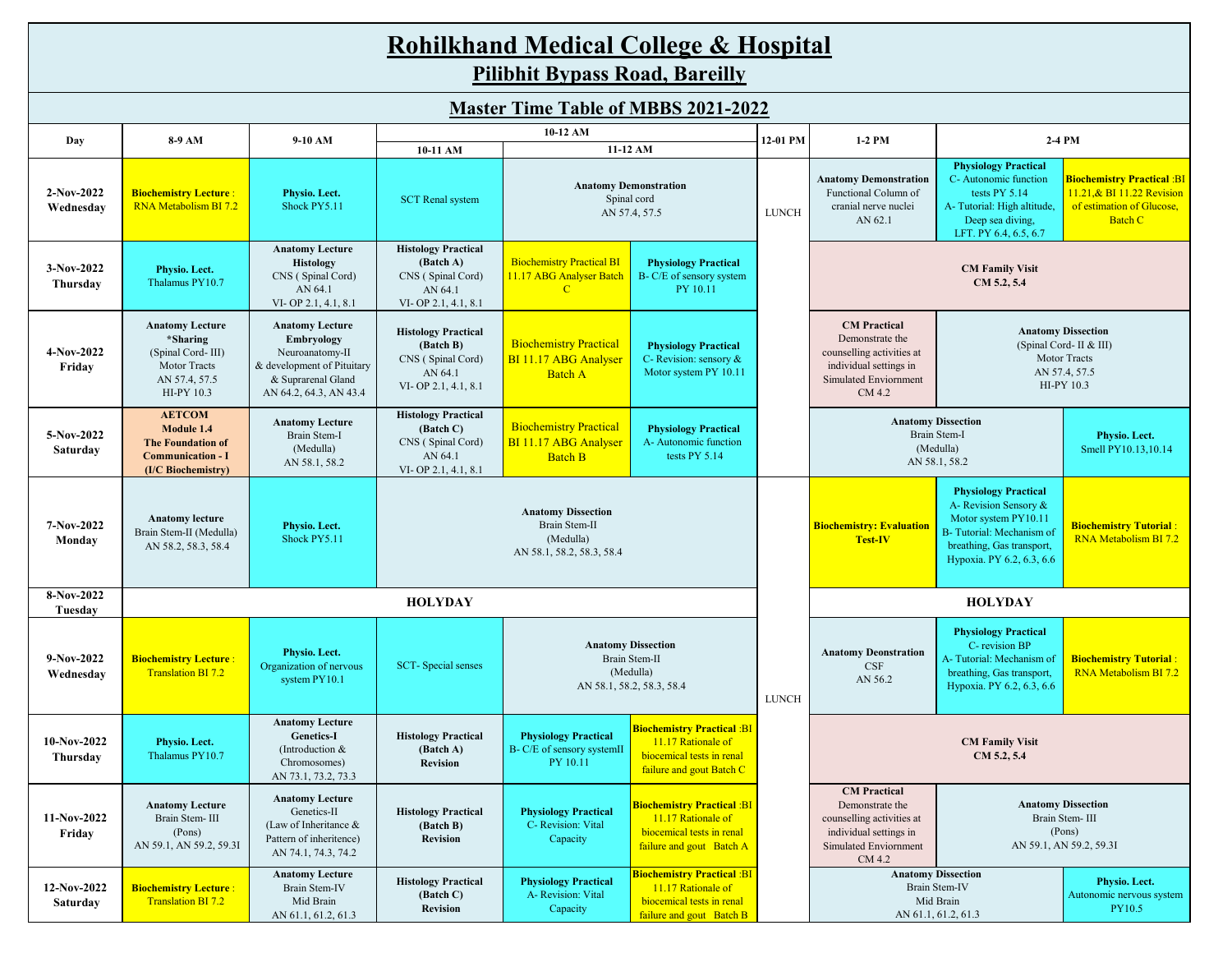# **Rohilkhand Medical College & Hospital**

**Pilibhit Bypass Road, Bareilly**

|                          |                                                                                                     |                                                                                         |                                                                                                                                                                                                                                                                                                                     | 10-12 AM                                                   |                                                                                                                                     |                                                                                                     |                                                                                                                                                |                                                                                                                                                     |                                                                                                                      |
|--------------------------|-----------------------------------------------------------------------------------------------------|-----------------------------------------------------------------------------------------|---------------------------------------------------------------------------------------------------------------------------------------------------------------------------------------------------------------------------------------------------------------------------------------------------------------------|------------------------------------------------------------|-------------------------------------------------------------------------------------------------------------------------------------|-----------------------------------------------------------------------------------------------------|------------------------------------------------------------------------------------------------------------------------------------------------|-----------------------------------------------------------------------------------------------------------------------------------------------------|----------------------------------------------------------------------------------------------------------------------|
| Day                      | 8-9 AM                                                                                              | 9-10 AM                                                                                 | 10-11 AM                                                                                                                                                                                                                                                                                                            |                                                            | 11-12 AM                                                                                                                            | 12-01 PM                                                                                            | 1-2 PM                                                                                                                                         | 2-4 PM                                                                                                                                              |                                                                                                                      |
| 14-Nov-2022<br>Monday    | <b>Anatomy Lecture</b><br>Fourth Ventricle<br>AN 63.1, 63.2                                         | Physio. Lect.<br>Motor pathways PY10.4                                                  | <b>Anatomy Dissection</b><br>Fourth Ventricle<br>AN 63.1, 63.2                                                                                                                                                                                                                                                      |                                                            |                                                                                                                                     | <b>Biochemistry Lecture:</b><br>Gene mutation and<br>regulation of gene<br>expression. BI 7.3 VI-PE | <b>Physiology Practical</b><br>A-Revision BP<br>B-Tutorial: JGA,<br>Urine formation,<br>Micturition.<br>PY 7.2, 7.3, 7.6                       | <b>Biochemistry Practical :BI</b><br>11.16 Immunodiffusion<br><b>Batch C</b>                                                                        |                                                                                                                      |
| 15-Nov-2022<br>Tuesday   | Physio. Lect.<br>Hypothalamus PY10.7                                                                | <b>Anatomy lecture</b><br>Cerebrum-I<br>AN 62.2                                         | <b>Anatomy Dissection</b><br>Cerebrum-I<br>AN 62.2                                                                                                                                                                                                                                                                  |                                                            |                                                                                                                                     | CM<br>FA-III<br>(Formative Assesment)                                                               | <b>Physiology Practical</b><br>B- Autonomic function tests<br>PY5.14<br>C-Tutorial: High Altitude,<br>Deep sea diving, LFT PY<br>6.4, 6.5, 6.7 | <b>Biochemistry Practical :BI</b><br>11.16 Immunodiffusion<br><b>Batch A</b>                                                                        |                                                                                                                      |
| 16-Nov-2022<br>Wednesday | <b>Biochemistry Lecture:</b><br>Gene mutation and<br>regulation of gene<br>expression. BI 7.3 VI-PE | Physio. Lect.<br>Motor pathways PY10.4                                                  | <b>Physiology Lecture</b><br>Metabolic syndrome,<br>Obesity<br><b>PY8.5</b>                                                                                                                                                                                                                                         | <b>Anatomy Dissection</b><br>Cerebrum<br>AN 62.2           |                                                                                                                                     | <b>LUNCH</b>                                                                                        | <b>Anatomy Demonstration</b><br>Lateral ventricle<br>AN 63.1, 63.2                                                                             | <b>Physiology Practical</b><br>C- Revision Motor system<br>A-Tutorial: JGA,<br>Urine formation,<br>Micturition.<br>PY 7.2, 7.3, 7.6                 | <b>Biochemistry Practical: BI</b><br>11.16 Immunodiffusion<br><b>Batch B</b>                                         |
| 17-Nov-2022<br>Thursday  | Physio. Lect.<br><b>Limbic System</b><br>PY10.7                                                     | <b>Anatomy Lecture</b><br>Histology<br>CNS (Cerebrum)<br>AN 64.1<br>VI-OP 2.1, 4.1, 8.1 | <b>Histology Practical</b><br><b>Biochemistry Practical :BI</b><br>11.17 Rationale of<br>(Batch A)<br><b>Physiology Practical</b><br>biocemical tests in<br>CNS (Cerebrum)<br>B- Revision- Sensory &<br>Proteinuria, Nephrotic<br>AN 64.1<br>Motor System PY10.11<br>Syndrome, Edema Batch C<br>VI-OP 2.1, 4.1, 8.1 |                                                            |                                                                                                                                     |                                                                                                     | <b>CM Family Visit</b><br>CM 5.2, 5.4                                                                                                          |                                                                                                                                                     |                                                                                                                      |
| 18-Nov-2022<br>Friday    | <b>Anatomy Lecture</b><br>Cerebrum-II<br>AN 62.2                                                    | <b>Anatomy Lecture</b><br>Genetics-III<br>Chromosomal Abberattions<br>AN 75.1-75.3      | <b>Histology Practical</b><br>(Batch B)<br>CNS (Cerebrum)<br>AN 64.1<br>VI-OP 2.1, 4.1, 8.1                                                                                                                                                                                                                         | <b>Physiology Practical</b><br>C- Revision- cranial nerves | <b>Biochemistry Practical :BI</b><br>11.17 Rationale of<br>biocemical tests in<br>Proteinuria, Nephrotic<br>Syndrome, Edema Batch A |                                                                                                     | <b>Anatomy Dissection</b><br><b>CM</b> lecture<br>Cerebrum & lateral ventricle<br><b>Revision</b><br>AN 62.2                                   |                                                                                                                                                     |                                                                                                                      |
| 19-Nov-2022<br>Saturday  | <b>Biochemistry Lect:</b><br>Gene mutation and<br>regulation of gene<br>expression. BI 7.3 VI-PE    | <b>Anatomy Lecture</b><br>Cerebrum-III<br>AN 62.2                                       | <b>Histology Practical</b><br>(Batch C)<br>CNS (Cerebrum)<br>AN 64.1<br>VI-OP 2.1, 4.1, 8.1                                                                                                                                                                                                                         | <b>Physiology Practical</b><br>A-Revision- cranial nerves  | <b>Biochemistry Practical :BI</b><br>11.17 Rationale of<br>biocemical tests in<br>Proteinuria, Nephrotic<br>Syndrome, Edema Batch B |                                                                                                     | <b>Anatomy Dissection</b><br>Cerebrum & lateral ventricle<br>AN 62.2                                                                           |                                                                                                                                                     | Physio. Lect.<br><b>ANS &amp; RAS PY10.5</b>                                                                         |
| 21-Nov-2022<br>Monday    | <b>Anatomy Lecture</b><br>White Matter of Cerebrum<br>AN 62.3                                       | Physio. Lect.<br>Sensory tracts: Dorsal<br>column PY10.3                                | <b>Anatomy FA</b><br>Part viva & student's feedback                                                                                                                                                                                                                                                                 |                                                            |                                                                                                                                     | <b>Biochemistry Lecture:</b><br><b>Molecular Technologies</b><br><b>BI 7.4 VI-PE, IM</b>            | <b>Physiology Practical</b><br>A - Lab Completion Test<br>B- Tutorial: Cardiac cycle,<br>Cardiac output,<br>B.P. PY5.3, 5.9                    | <b>Biochemistry Practical</b><br><b>Demonstration: BI 11.16</b><br><b>DNA</b> Isolation from<br>Blood/Tissue Batch C                                |                                                                                                                      |
| 22-Nov-2022<br>Tuesday   | Physio. Lect.<br>Memory, Language, Speech<br>PY10.9                                                 | <b>Anatomy Lecture</b><br>Thalamus<br>AN 62.5                                           | <b>Anatomy Dissection</b><br>Thalamus<br>AN 62.5                                                                                                                                                                                                                                                                    |                                                            |                                                                                                                                     |                                                                                                     | <b>CM</b> lecture<br><b>Revision</b>                                                                                                           | <b>Physiology Practical</b><br><b>B</b> - Lab Completion Test<br>C-Tutorial: Mechanism of<br>breathing, Gas transport,<br>Hypoxia. PY 6.2, 6.3, 6.6 | <b>Biochemistry Practical</b><br><b>Demonstration: BI 11.16</b><br><b>DNA</b> Isolation from<br>Blood/Tissue Batch A |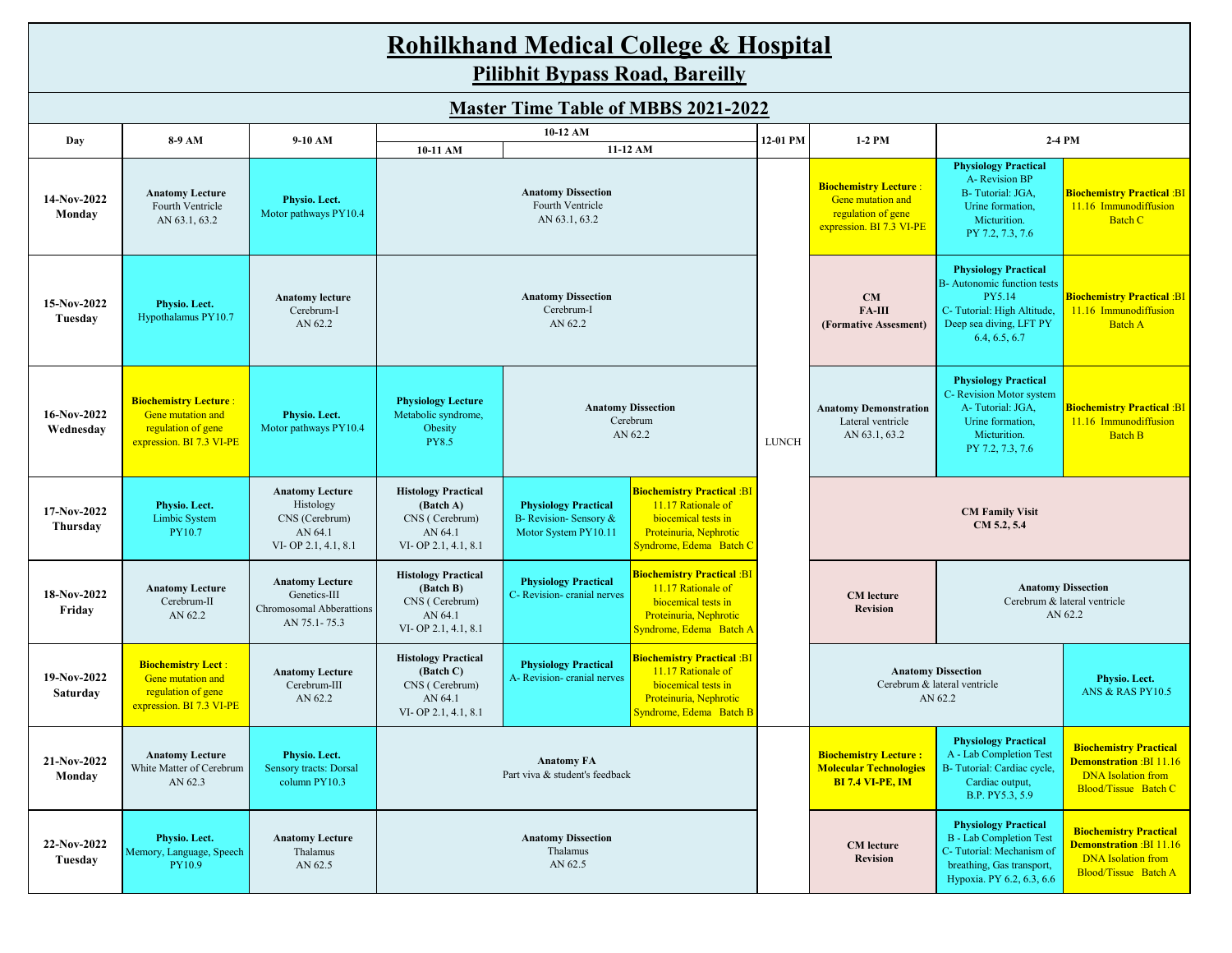#### **10-11 AM Rohilkhand Medical College & Hospital Pilibhit Bypass Road, Bareilly Master Time Table of MBBS 2021-2022 Day 8-9 AM 9-10 AM 10-12 AM 12-01 PM 1-2 PM 2-4 PM 11-12 AM 23-Nov-2022 Wednesday Biochemistry Lecture : Molecular Technologies BI 7.4 VI-PE, IM Physio. Lect.**  Sensory tracts: Spinothalmic tract, Analgesic path. PY10.3 SCT - Cardiovascular system **Anatomy Dissection** Thalamus AN 62.5 **Physiology Practical** C - Lab Completion Test A- Tutorial: Cardiac cycle, Cardiac output, B.P. PY5.3, 5.9 **Biochemistry Practical Demonstration** :BI 11.16 DNA Isolation from Blood/Tissue Batch B **24-Nov-2022 Thursday Physio. Lect.**  Memory, Language, Speech PY10.9 **Anatomy lecture** \* Sharing PY Cerebellum-I AN 60.1 **Anatomy Dissection (Batch A)** Sections of Brain AN 62.1, 62.2 & 62.3 **Physiology Practical** B- Revision: DLC **Biochemistry LGD/Demonstration** :BI 11.23 Calculation of Energy Content Batch C **25-Nov-2022 Friday Anatomy lecture** \* Sharing PY Cerebellum-II AN 60.2, 60.3 **Anatomy Lecture Genetics-IV** Disorders of Genes AN 75.4Anatomy **Anatomy Dissection (Batch B)** Sections of Brain AN 62.1, 62.2 & 62.3 **Physiology Practical** C- Revision: DLC **Biochemistry LGD/Demonstration** :BI 11.23 Calculation of Energy Content Batch A **CM lecture Revision 26-Nov-2022 Saturday Biochemistr**y : Lecture BI 8.5 Macromolecules and its importance **Anatomy Lecture** \* Sharing PY Limbic System AN 62.4 HI- PY 10.7 **Anatomy Dissection (Batch C)** Sections of Brain AN 62.1, 62.2 & 62.3 **Physiology Practical** A- Revision: DLC **Biochemistry LGD/Demonstration** :BI 11.23 Calculation of Energy Content Batch B **Physio. Lect.**  Spinal cord PY10.6 **28-Nov-2022 Monday Anatomy Lecture** \* Sharing PY Basal Ganglia AN62.4 **Physio. Lect.**  Sensory tracts: applied PY10.3 **Biochemistry Lecture** : Antioxidant defence System BI 7.6 **Physiology Practical** A- Revision TLC B- Tutorial: Cardiovascular regulatory mech. , Microcirculation. PY 5.7, 5.10, 5.11 **Biochemistry LGD/Demonstration** :BI 11.24 Adv & Diadv of Saturated, Unsaturated and Transfatt in food Batch C **29-Nov-2022 Tuesday Physio. Lect.**  EEG, sleep PY10.8 **Anatomy Lecture** Blood Supply of Brain- I AN 62.6 VI- IM18.1 **CM lecture Revision Physiology Practical** B- Revision TLC C- Tutorial: JGA, Urine formation, Micturition. PY 7.2, 7.3, 7.6 **Biochemistry LGD/Demonstration** :BI 11.24 Adv & Diady of Saturated, Unsaturated and Transfatt in food Batch A **30-Nov-2022 Wednesday Biochemistry Lecture** : Antioxidant defence System BI 7.6 **Physio. Lect.**  Cerebellum PY10.7 **Physio. Lect.**  B.P. & Cardiac Output (Revision) **Anatomy Dissection** Blood Supply of Brain AN 62.6 VI- IM18.1 **Physiology Practical** C- Revision TLC A- Tutorial: Cardiovascular regulatory mech. , Microcirculation. PY 5.7, 5.10, 5.11 **Biochemistry LGD/Demonstration** :BI 11.24 Adv & Diadv of Saturated, Unsaturated and Transfatt in food Batch B **1-Dec-2022 Thursday Physio. Lect.**  EEG, sleep PY10.8 **Anatomy Lecture Histology** CNS ( Cerebellum) AN 64.1 VI- OP 2.1, 4.1, 8.1 **Histology Practical (Batch A)** CNS ( Cerebrum& Cerebellum) AN 64.1 VI- OP 2.1, 4.1, 8.1 **Physiology Practical** B- Revision: RBC count **Biochemistry Practical: BI 11.4** (Urine analysis: normal and abnormal constituents) VI-IM (REVISION) Batch-C **2-Dec-2022 Friday Anatomy Lecture** Blood Supply of Brain- II AN 62.6 VI- IM18.1 **Anatomy Lecture** Genetics-V Prenatal Diagnosis & Genetic counscelling AN 81.1 to 81.3, AN 75.5 VI- PE 32.1 **Histology Practical (Batch C)** CNS ( Cerebrum & Cerebellum) AN 64.1 VI- OP 2.1, 4.1, 8.1 **Physiology Practical** C- Revision: RBC count **Biochemistry Practical: BI 11.4** (Urine analysis: normal and abnormal constituents) VI-IM (REVISION) Batch-A **CM lecture Revision Anatomy Dissection** Blood Supply of Brain AN 62.6 VI- IM18.1 **Anatomy Demonstration** IIIrd ventricle AN 63.1, 63.2 **AETCOM Module 1.5 Cadaver as our First teacher (I/c-Anatomy) Anatomy Dissection** Cerebellum AN 60.2-60.3 **Anatomy Dissection** Limbic System AN 62.4 HI- PY 10.7 **CM Family Visit CM 5.2, 5.4 Anatomy Dissection** Blood Supply of Brain- II AN 62.6 VI- IM18.1 LUNCH **Anatomy Dissection** Basal Ganglia AN62.4 **Anatomy Dissection** Blood Supply of Brain AN 62.6 VI- IM18.1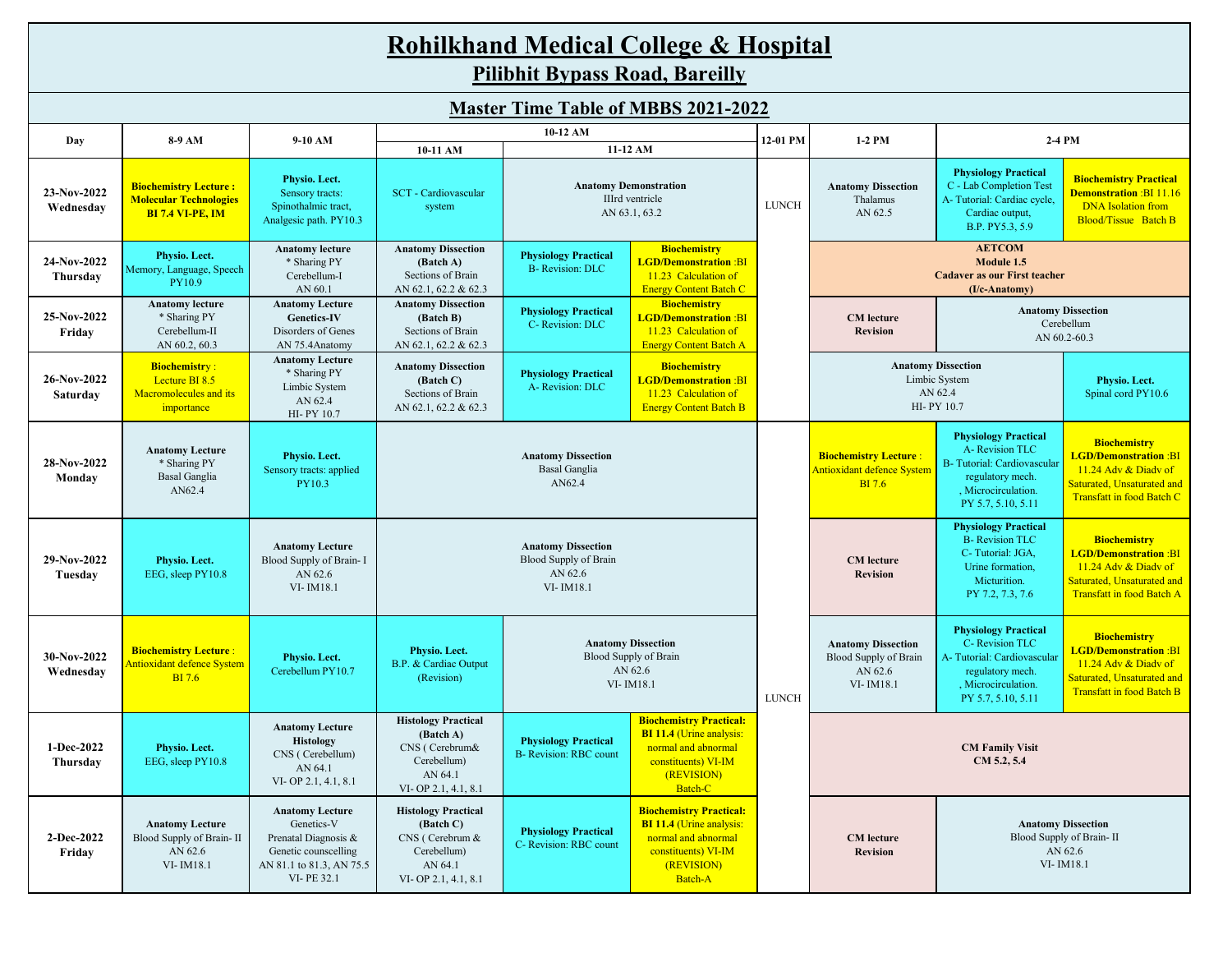|                         | <b>Rohilkhand Medical College &amp; Hospital</b><br><b>Pilibhit Bypass Road, Bareilly</b>  |                                                                                                                                  |                                                                                                                         |                                                                                                                                                                                                   |                                                                                                                                  |              |                                                                                 |                                                                                                                                                                            |                                                                                                                                          |  |
|-------------------------|--------------------------------------------------------------------------------------------|----------------------------------------------------------------------------------------------------------------------------------|-------------------------------------------------------------------------------------------------------------------------|---------------------------------------------------------------------------------------------------------------------------------------------------------------------------------------------------|----------------------------------------------------------------------------------------------------------------------------------|--------------|---------------------------------------------------------------------------------|----------------------------------------------------------------------------------------------------------------------------------------------------------------------------|------------------------------------------------------------------------------------------------------------------------------------------|--|
|                         |                                                                                            |                                                                                                                                  |                                                                                                                         |                                                                                                                                                                                                   |                                                                                                                                  |              |                                                                                 |                                                                                                                                                                            |                                                                                                                                          |  |
|                         |                                                                                            |                                                                                                                                  |                                                                                                                         |                                                                                                                                                                                                   | <b>Master Time Table of MBBS 2021-2022</b>                                                                                       |              |                                                                                 |                                                                                                                                                                            |                                                                                                                                          |  |
| Day                     | 10-12 AM<br>8-9 AM<br>9-10 AM<br>11-12 AM                                                  |                                                                                                                                  | 12-01 PM                                                                                                                | 1-2 PM                                                                                                                                                                                            |                                                                                                                                  | 2-4 PM       |                                                                                 |                                                                                                                                                                            |                                                                                                                                          |  |
| 3-Dec-2022<br>Saturday  | <b>Biochemistry Lecture:</b><br><b>Biochemistry of Cancer BI</b><br>$10.1, 10.2$ VI-PA, IM | <b>Anatomy lecture</b><br>3rd, 4th & 6th Cranial<br>Nerves<br>AN 62.1, AN 31.2                                                   | 10-11 AM<br><b>Histology Practical</b><br>(Batch C)<br>CNS (Cerebrum &<br>Cerebellum)<br>AN 64.1<br>VI-OP 2.1, 4.1, 8.1 | <b>Biochemistry Practical:</b><br><b>BI 11.4 (Urine analysis:</b><br><b>Physiology Practical</b><br>normal and abnormal<br>A- Revision: RBC count<br>constituents) VI-IM<br>(REVISION)<br>Batch-B |                                                                                                                                  |              | <b>Anatomy Dissection</b><br>3rd, 4th & 6th Cranial Nerves<br>AN 62.1, AN 31.2  |                                                                                                                                                                            | Physio. Lect.<br>Spinal cord PY10.6                                                                                                      |  |
| 5-Dec-2022<br>Monday    | <b>Anatomy Lecture</b><br>10th Cranial Nerve<br>AN 62.1, AN35.7                            | Physio. Lect.<br>Cerebellum PY10.7                                                                                               |                                                                                                                         | <b>Anatomy Dissection</b><br>10th Cranial Nerve<br>AN 62.1, AN35.7                                                                                                                                |                                                                                                                                  |              | <b>Biochemistry:</b><br><b>Evaluation Test-V</b>                                | <b>Physiology Practical</b><br>A- Revision: CT, BT &<br>Hb<br>B-Tutorial: Male &<br>Female sex hormones,<br>Menstrual cycle,<br>Contraceptive methods.<br>PY 9.4, 9.5, 9.6 | <b>Biochemistry Practical</b><br>: BI 11.21 Demonstrate<br>estimation of glucose,<br>and total protein in<br>serum (REVISION)<br>Batch-C |  |
| 6-Dec-2022<br>Tuesday   | Physio. Lect.<br>Basal ganglia PY10.7                                                      | <b>Anatomy Lecture</b><br>7th Cranial Nerve<br>AN 62.1, AN 28.4                                                                  | <b>Anatomy Dissection</b><br>7th Cranial Nerve<br>AN 62.1, AN 28.4                                                      |                                                                                                                                                                                                   |                                                                                                                                  |              | <b>CM</b> Practical<br><b>Revision</b>                                          | <b>Physiology Practical</b><br>B- Revision: CT, BT &<br>Hb<br>C-Tutorial: Cardiovascular<br>regulatory mech.<br>, Microcirculation.<br>PY 5.7, 5.10, 5.11                  | <b>Biochemistry Practical</b><br>: BI 11.21 Demonstrate<br>estimation of glucose<br>and total protein in<br>serum (REVISION)<br>Batch-A  |  |
| 7-Dec-2022<br>Wednesday | <b>Biochemistry Lecture:</b><br><b>Biochemistry of Cancer BI</b><br>$10.1, 10.2$ VI-PA, IM | Physio. Lect.<br>Motor system<br>PY10.4<br>(Revision)                                                                            | Physio. Lect.<br><b>Sensory System</b><br>PY10.3<br>(Revision)                                                          | <b>Anatomy Demonstration</b><br>Embryology Model                                                                                                                                                  |                                                                                                                                  | <b>LUNCH</b> | <b>Anatomy demonstration</b><br>Radiology                                       | <b>Physiology Practical</b><br>C- Revision: CT, BT &<br>Hb<br>A-Tutorial: Male &<br>Female sex hormones,<br>Menstrual cycle,<br>Contraceptive methods.<br>PY 9.4, 9.5, 9.6 | <b>Biochemistry Practical</b><br>: BI 11.21 Demonstrate<br>estimation of glucose<br>and total protein in<br>serum (REVISION)<br>Batch-B  |  |
| 8-Dec-2022<br>Thursday  | Physio. Lect.<br>Basal ganglia PY10.7                                                      | <b>Anatomy Lecture</b><br>9th, 11th & 12th Cranial<br>nerve<br>AN 62.1, AN 35.7                                                  | <b>Histology Practical</b><br>(Batch A)<br>Revision                                                                     | <b>Physiology Practical</b><br><b>B-</b> Revision: Cranial<br>Nerves                                                                                                                              | <b>Biochemistry Practical</b><br>: BI 11.21 Demonstrate<br>estimation of creatine,<br>and urea in serum<br>(REVISION)<br>Batch-C |              |                                                                                 | <b>CM Family Visit</b><br>CM 5.2, 5.4                                                                                                                                      |                                                                                                                                          |  |
| 9-Dec-2022<br>Friday    | <b>Anatomy Lecture</b><br>5th Cranial Nerve<br>AN 62.1, AN28.4                             | <b>Anatomy Lecture</b><br>Embrology<br>Development of Upper<br>Limb & Lower limb &<br>Mammary Gland<br>AN 13.8. AN 20.10, AN 9.3 | <b>Histology Practical</b><br>(Batch B)<br>Revision                                                                     | <b>Physiology Practical</b><br>C- Revision: Cranial<br>Nerves                                                                                                                                     | <b>Biochemistry Practical</b><br>: BI 11.21 Demonstrate<br>estimation of creatine<br>and urea in serum<br>(REVISION)<br>Batch-A  |              | Anatomy<br><b>CM</b> Practical<br><b>PCT</b><br><b>Revision</b><br>Neuroanatomy |                                                                                                                                                                            |                                                                                                                                          |  |
| 10-Dec-2022<br>Saturday | <b>Biochemistry Lecture:</b><br>Extracelluar matrix BI 9.1,<br>$9.2, 9.3$ VI-IM            | <b>Anatomy Lecture</b><br>Revision Upper Limb                                                                                    | <b>Histology Practical</b><br>(Batch C)<br>Revision                                                                     | <b>Physiology Practical</b><br>A- Revision: Cranial<br>Nerves                                                                                                                                     | <b>Biochemistry Practical</b><br>: BI 11.21 Demonstrate<br>estimation of creatine<br>and urea in serum<br>(REVISION)<br>Batch-B  |              |                                                                                 | <b>Anatomy Dissection</b><br>Revision Upper Limb                                                                                                                           | SCT - Nervous system                                                                                                                     |  |

 $\overline{\phantom{a}}$